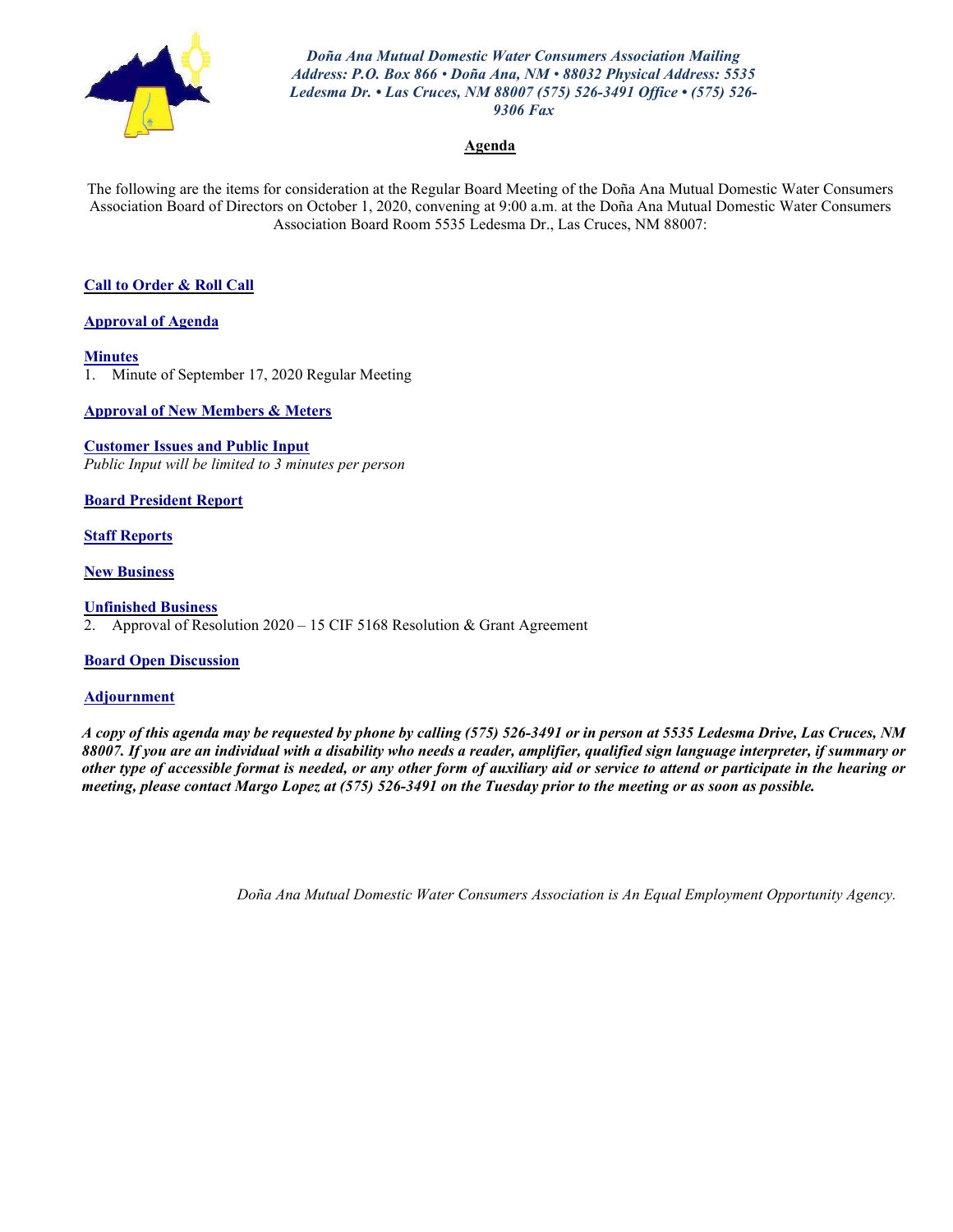

Doña Ana Mutual Domestic Water Consumers Association Mailing Address: P.O. Box 866  $\cdot$  Doña Ana, NM $\cdot$ 88032 Physical Address: 5535 Ledesma Dr • Las Cruces, NM 88007  $(575)$  526-3491 Office  $\cdot$  (575) 526-9306 Fax

The following are the minutes of the Regular Meeting of the Doña Ana Mutual Domestic Water Consumers Association Board of Directors, September 17, 2020 convened at 9:05 a.m. in the Doña Ana Mutual Domestic Water Consumers Association Board Room located at 5535 Ledesma Dr., Las Cruces, NM 88007:

# **Call to Order & Roll Call**

President Melton called the meeting to order at 9:05 a.m. and called roll: Vice President – Jamie Stull, Present Secretary/Treasurer – Kurt Anderson, Present (Telephonically) Board Member – Paul Maxwell, Present (Telephonically)

A Quorum was declared

# **Others in Attendance:**

Legal Counsel- Josh Smith Executive Director- Jennifer Horton (Telephonically) Office Manager- Margo Lopez

# **Approval of Agenda**

Dr. Maxwell moved to approve the agenda as presented; the motion was seconded by Mr. Stull. There was no further discussion and the motion passed unanimously by roll call vote 4-0.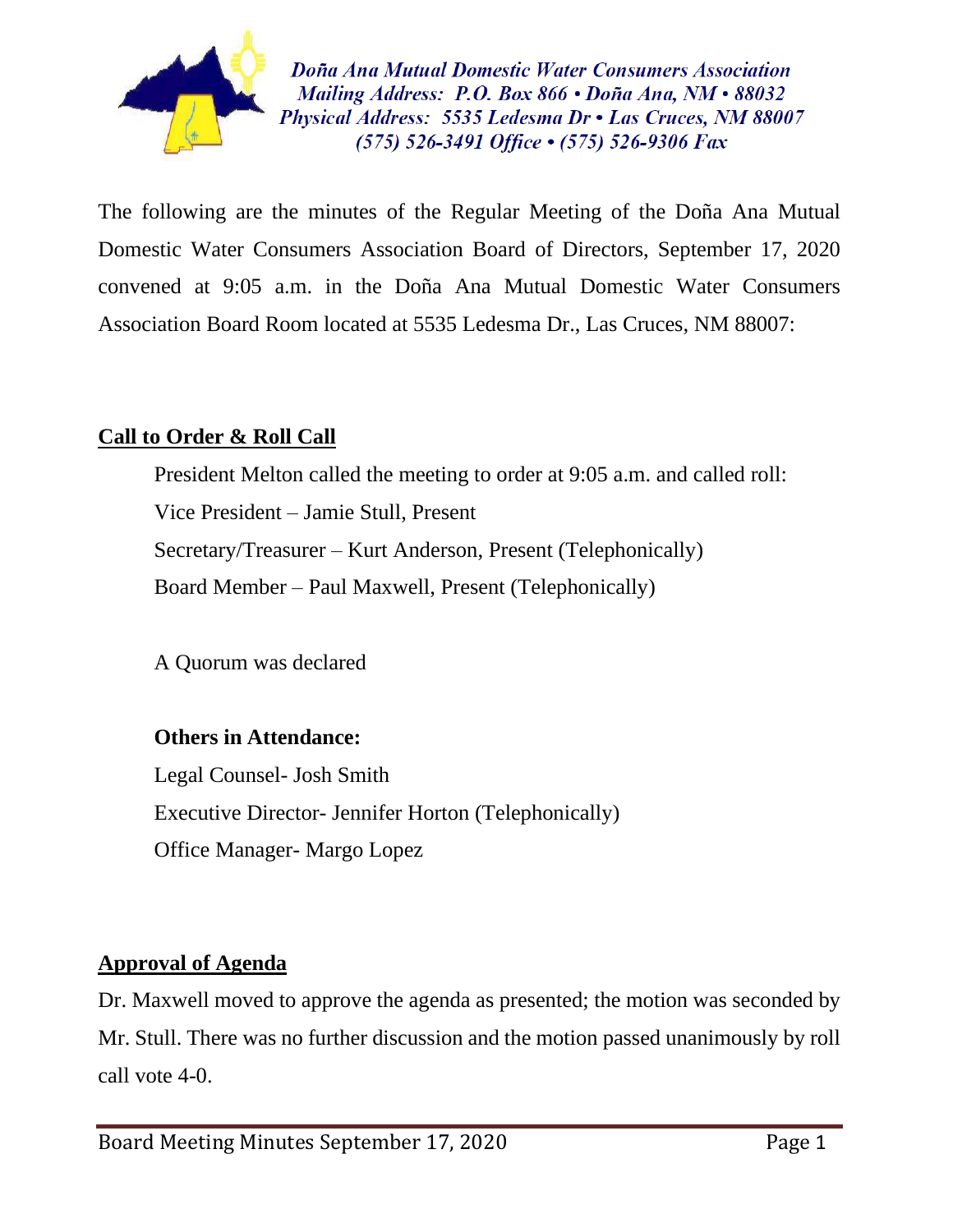# **Minutes**

Dr. Maxwell moved to approve the Regular Board Meeting Minutes of September 3, 2020 as presented; Dr. Anderson seconded. There was no further discussion and the motion passed unanimously by roll call vote 4-0.

# **Approval of New Members & New Meters**

Dr. Anderson moved approval the New Members and New Meters as presented; Dr. Maxwell seconded; discussion provided the following information:

New Members – 12 New Meters  $-0$ Existing Members  $-0$ A roll call vote was taken, motion passed unanimously 4-0.

# **Customer Issues and Public Input**

None

# **Board President Report**

President Melton reported things are going well as staff has been focused with the ongoing audit and reported projects are on schedule.

# **Staff Reports**

Ms. Horton discussed the financials. She reviewed the checks for the month of August on Bank Transaction report. She pointed out the larger check amounts were for 2 current projects, Southeast Collection and the Wastewater Treatment Plant. She further stated all checks were standard for utilities, payroll, and debt payments.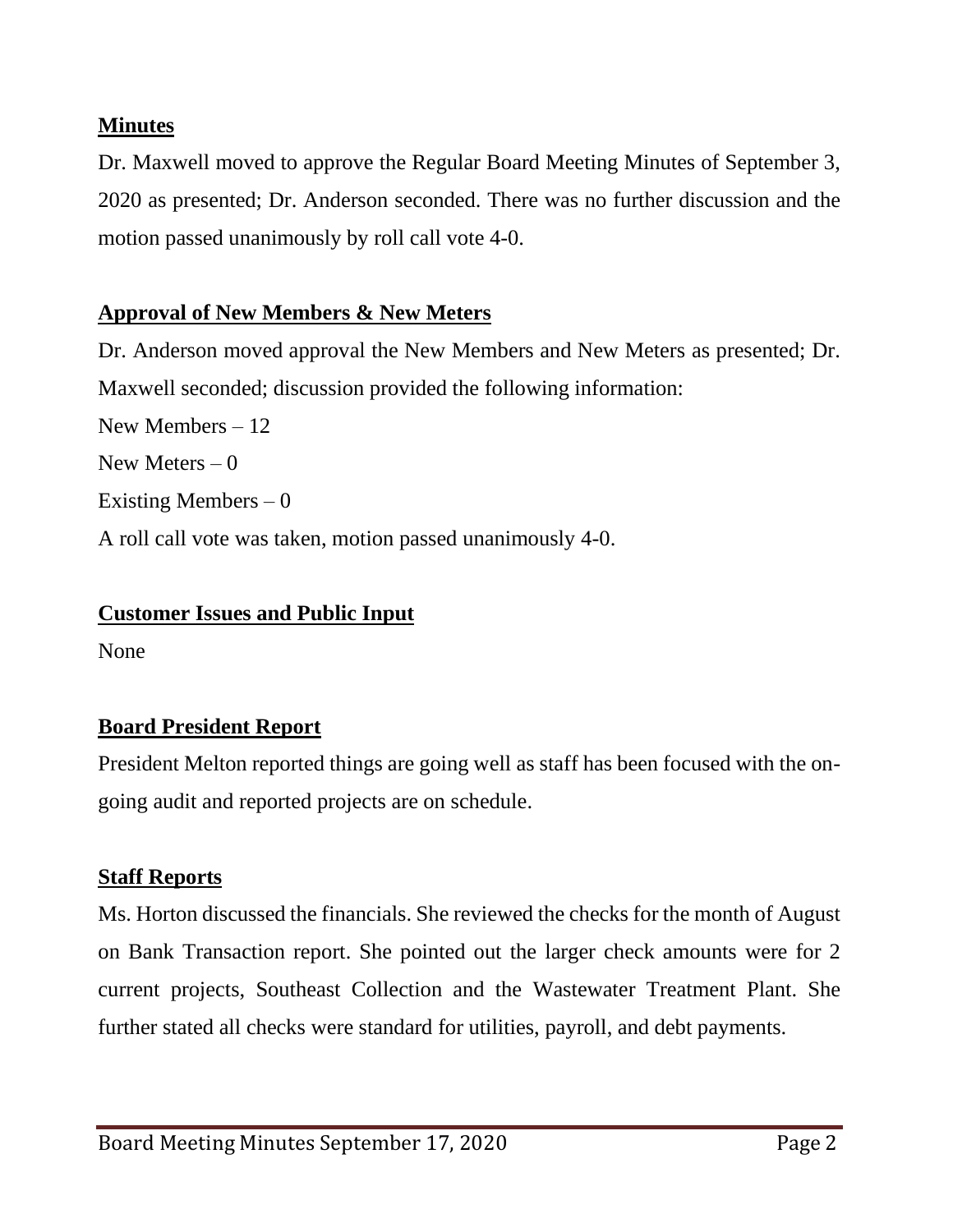Ms. Horton reviewed the Budget report. She reported \$1.3 million in revenue, \$740,000 in expenditures with a difference of almost \$600,000. She further reported grant revenue of \$1 million, grant expenditures of \$900,000 with a difference of \$100,000.

Ms. Horton explained the Balance Sheet is our current cash position with \$1.28 million for the operating fund.

Ms. Horton discussed the Income Statement and how it ties back to the Budget report.

Ms. Horton reported for the month of August there was \$11,700 in penalties with a total membership of 4,662 and 6,058 connections.

Ms. Horton reviewed the Billing Summary which indicates the number of bills sent out, the amount for water and sewer that were billed, active accounts and the number of members.

Ms. Horton stated the penalties have increased with the on-going pandemic and reported as of March there have been no disconnects.

Ms. Horton shared information from the Gallons Pumped vs Gallons Sold report. She pointed out 75 million gallons have been pumped and approximately 67 million gallons were sold, with a difference of 8.2. She disclosed Dona Ana pumped 6.5 million gallons, Fort Selden pumped 6.6 million gallons and Picacho Hills pumped 14.6 million gallons.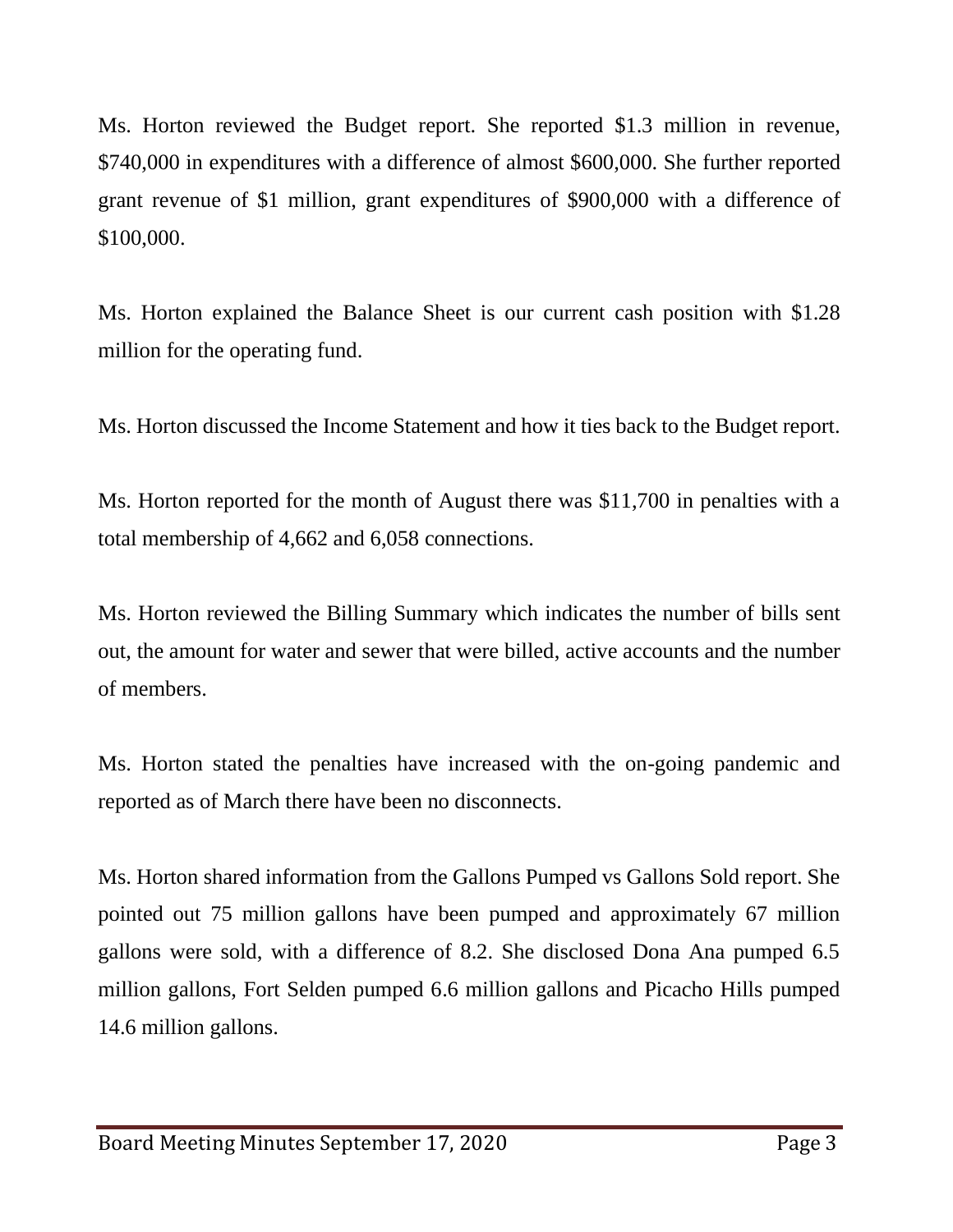Ms. Horton initiated discussion on the Well Data report. She explained the color coding, well names and location information. She further mentioned once Well 7 is in service it will be identified as Well 7A as it is the replacement for Well 7. Ms. Horton explained the unknowns are due to no historical data. She reported Dona Ana is running on Wells 2, 5, and 6. Picacho Hills is running on all 3 wells and Radium is currently running on Well 11. Further discussion ensued. Dr. Maxwell suggested adding a line to the report which will indicate if the well is active or inactive.

Ms. Horton discussed projects. She reported Radium Springs had a walk thru with USDA for the wells and booster as a project update. She reported it as a partial substantial with leaving only the new SCADA system and getting Well 9 and 10 online. The estimated completion is set for late October early November.

Ms. Horton shared Southeast Collection is 85% complete for construction as they are finishing up the final 2 roads that were change ordered in. She stated she is looking into options to utilize the funding that will be left over.

Ms. Horton stated the Wastewater Treatment Plant is progressing and is 85% to 90% complete. She reported it is scheduled November 3, 2020 for completion.

Ms. Horton talked about the projects in planning and design. She stated Dona Ana Village lift station and force main is currently in its planning stage and is expected to have a PER by the first of October for the environment department to review.

Ms. Horton discussed the Southeast Collection Sewer project funded by USDA. She mentioned she has received a 60% design plan and will begin reviewing it next week. She will meet with the engineering firm to address any comments. Ms. Horton

Board Meeting Minutes September 17, 2020 Page 4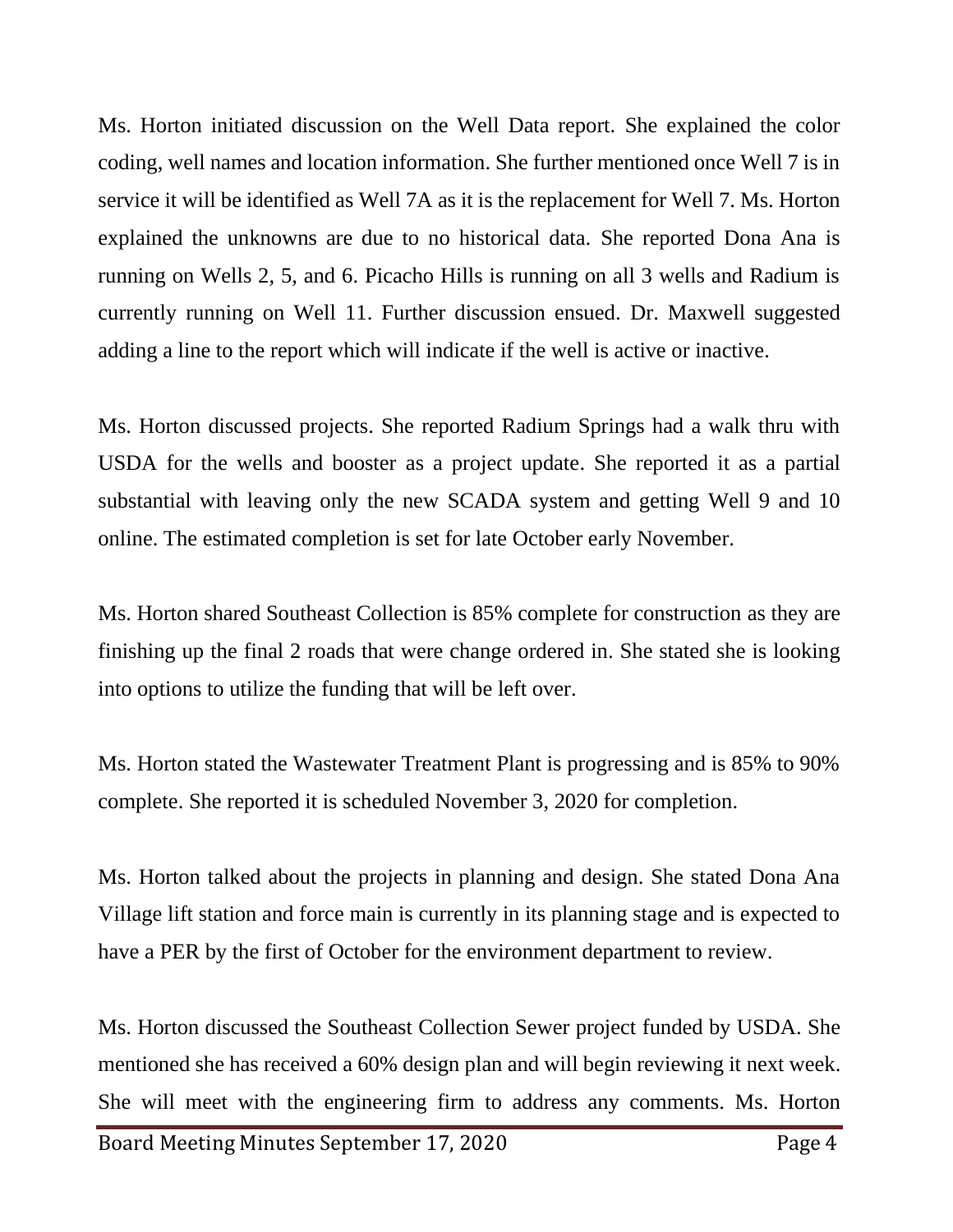continued to state once they get to a 90% complete design plan and it will be sent to USDA, the permitting agency of Dona Ana County and EBID to review for further discussion.

Ms. Horton reported the Association Parking Lot and Covered Storage is at 95% design completion and by late October will be ready to bid. Should it fall within the budget the project could begin construction in December.

Ms. Horton stated there were loan documents for Colonias funds to be available at the next meeting to start the planning design for the water design in West Mesa.

Ms. Horton pointed out the SAP resolution for the \$50,000 capital outlay is to start the planning for the arroyo in Picacho Hills. She stated it is associated with the resolution placed on the agenda for today.

Dr. Anderson inquired about upcoming developers. Ms. Horton stated there was a revised plan set for Legends West Phase 3A. The plans have been set to Bohannan Huston for review.

Ms. Horton reported Casa de Oro has signed all the final agreements and stated she had no updates on the Thurston Development.

# **New Business**

None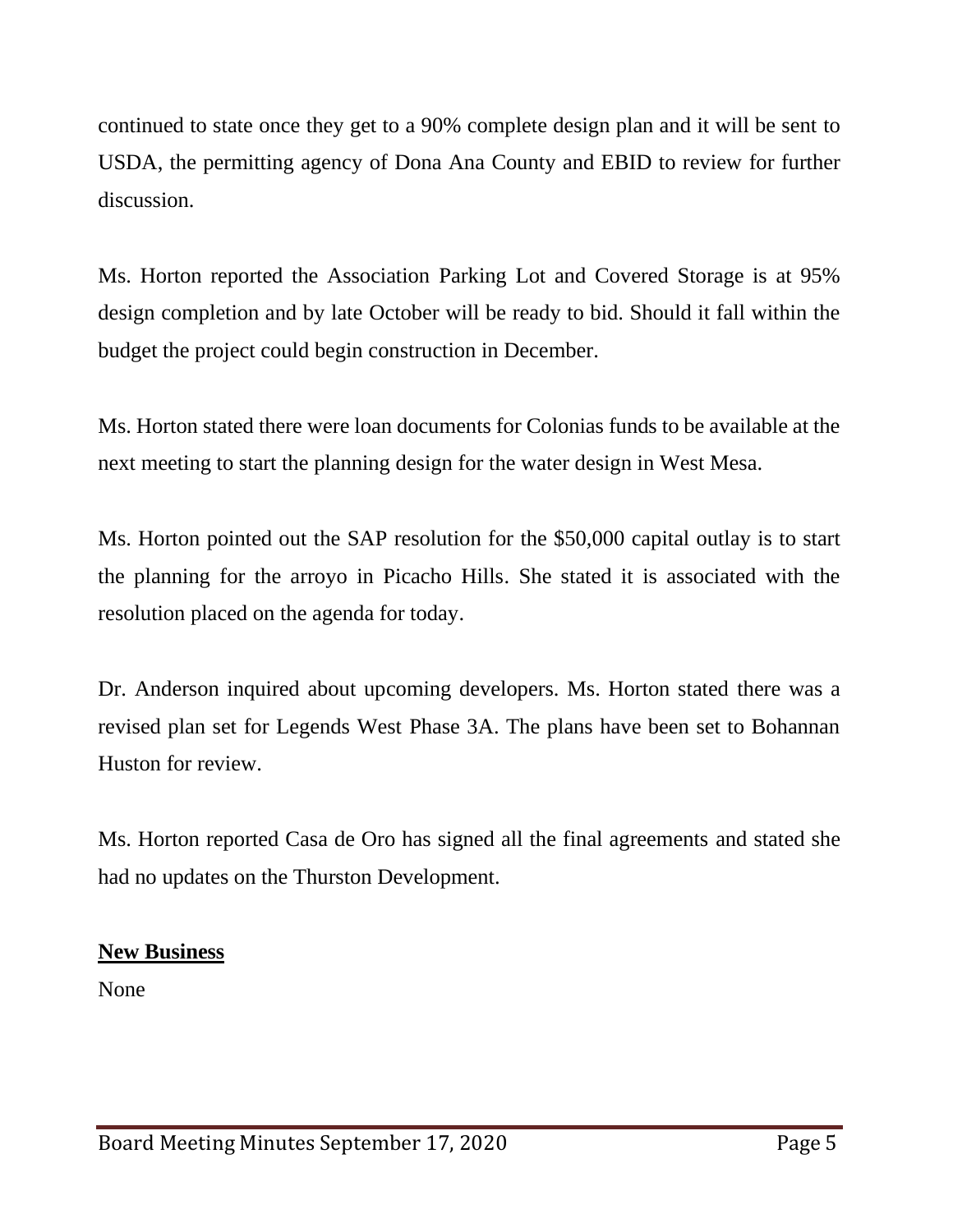# **Unfinished Business**

Dr. Anderson moved the Approval of Resolution  $2020 - 14 - SAP$  20-E2119 as presented; the motion was seconded by Dr. Maxwell. The Chair called for discussion of the motion. Discussion was made by Ms. Horton. Ms. Horton stated this will authorize her to move forward with the Grant Agreement for the capital outlay funds of \$50,000. This is for the PER to begin planning for the Picacho Hills arroyo project. There was no further discussion and the motion passed unanimously by roll call vote 4-0.

# **Open Discussion**

Dr. Anderson requested an update of Water Rights. Ms. Horton stated she is working on a new water table.

Dr. Maxwell addressed the concerns of the President of Picacho Hills Homeowners Association regarding the replacement of a plant in the entryway of Fairway Village. Six months ago a pipe was repaired and as result several plants were removed. It is asked if the Association would be replacing the plant. Ms. Horton stated upon the completion of the repair, field management advised the plants were replaced, however, they may not have been placed in the exact locations but within a close proximity.

# **Adjournment**

Dr. Maxwell motioned to adjourn at 10:04 a.m., with a second from Mr. Stull. The motion passed unanimously by roll call vote 4-0.

 $\overline{\phantom{a}}$  , and the contract of the contract of the contract of the contract of the contract of the contract of the contract of the contract of the contract of the contract of the contract of the contract of the contrac

Kurt Anderson Date Secretary/ Treasurer

Board Meeting Minutes September 17, 2020 Page 6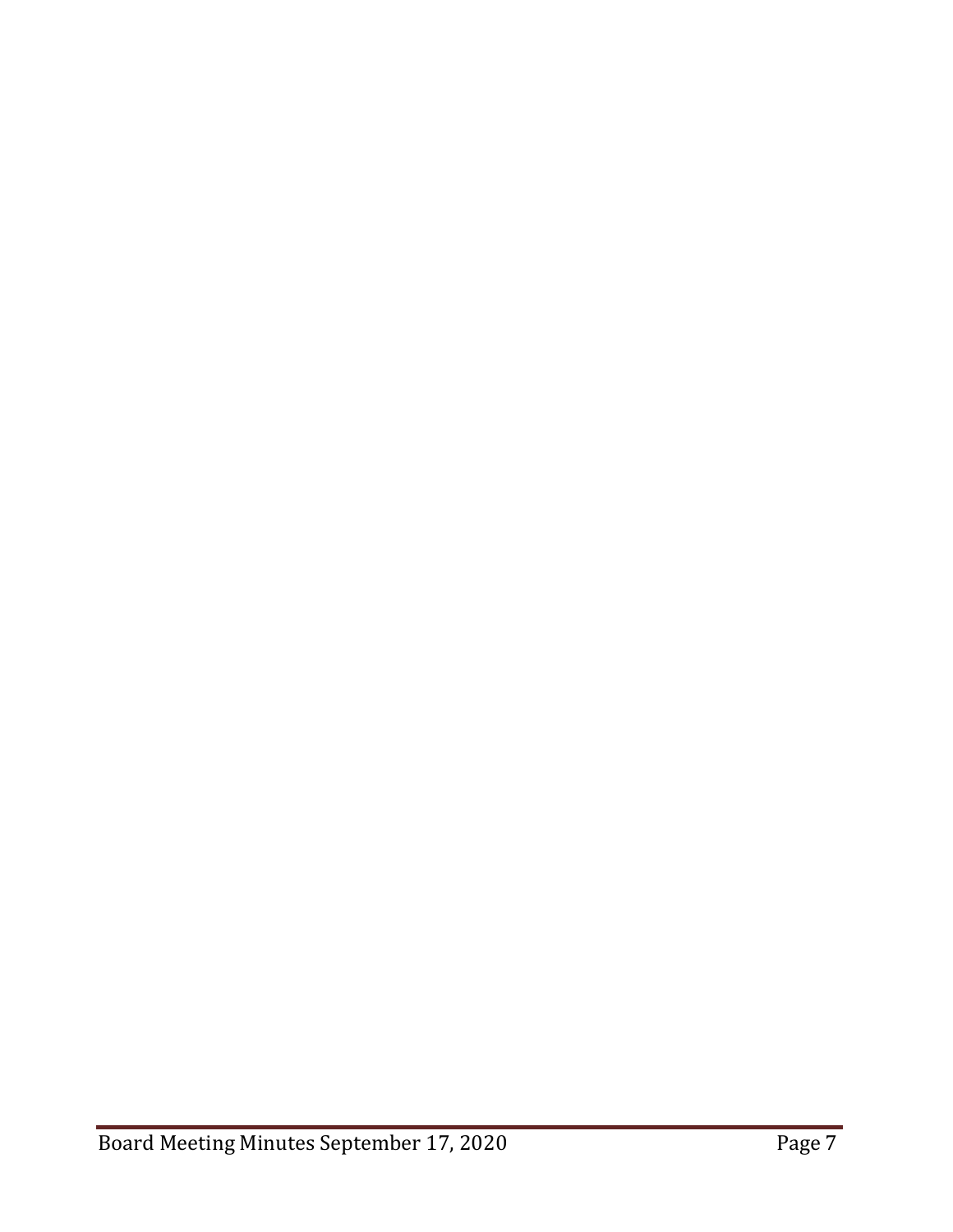| <b>New Members &amp; New Meters</b> |                             |                 |                   |                  |                   |                   |
|-------------------------------------|-----------------------------|-----------------|-------------------|------------------|-------------------|-------------------|
|                                     |                             |                 | <b>Membership</b> |                  | <b>Wastewater</b> |                   |
| <b>Name</b>                         | <b>Address</b>              | <b>District</b> | Fee               | <b>Water Fee</b> | Fee               | <b>Total Cost</b> |
| MICHAEL MCNEELY                     | 1336 GOLDEN ROD CT          |                 | \$75.00           | \$0.00           | \$0.00            | \$75.00           |
| <b>AUSTIN GELGAND</b>               | 2829 CALLE DE POMEII        | $\overline{3}$  | \$75.00           | \$0.00           | \$0.00            | \$75.00           |
| <b>BRANDON EMON</b>                 | 2890 SAN LORENZO            | $\overline{3}$  | \$75.00           | \$0.00           | \$0.00            | \$75.00           |
| <b>CAMERON KLESEL</b>               | <b>4238 TRILLIUM</b>        | $\overline{3}$  | \$75.00           | \$0.00           | \$0.00            | \$75.00           |
| <b>CARLOS RODRIGUEZ</b>             | 2882 SAN MIGUEL             | $\overline{3}$  | \$75.00           | \$0.00           | \$0.00            | \$75.00           |
| <b>DESERT VIEW HOMES</b>            | 4282 DESERT BLOOM           | $\overline{3}$  | \$0.00            | \$4,897.00       | \$0.00            | \$4,897.00        |
| <b>DESERT VIEW HOMES</b>            | <b>2965 BORROUGHS</b>       | $\overline{3}$  | \$0.00            | \$4,897.00       | \$0.00            | \$4,897.00        |
| <b>DESERT VIEW HOMES</b>            | <b>2961 BORROUGHS</b>       | 3               | \$0.00            | \$4,897.00       | \$0.00            | \$4,897.00        |
| <b>DESERT VIEW HOMES</b>            | <b>2968 BORROUGHS</b>       | $\overline{3}$  | \$0.00            | \$4,897.00       | \$0.00            | \$4,897.00        |
| <b>DESERT VIEW HOMES</b>            | <b>2953 BORROUGHS</b>       | $\overline{3}$  | \$0.00            | \$4,897.00       | \$0.00            | \$4,897.00        |
| <b>DESERT VIEW HOMES</b>            | <b>2945 BORROUGHS</b>       | 3               | \$0.00            | \$4,897.00       | \$0.00            | \$4,897.00        |
| <b>DESERT VIEW HOMES</b>            | 4272 DESERT BLOOM           | 3               | \$0.00            | \$4,897.00       | \$0.00            | \$4,897.00        |
| <b>DESERT VIEW HOMES</b>            | <b>2977 BORROUGHS</b>       | $\overline{3}$  | \$0.00            | \$4,897.00       | \$0.00            | \$4,897.00        |
| <b>DESERT VIEW HOMES</b>            | 932 DESERT CANDLE           | $\overline{3}$  | \$0.00            | \$4,897.00       | \$0.00            | \$4,897.00        |
| <b>DESERT VIEW HOMES</b>            | 926 DESERT CANDLE           | 3               | \$0.00            | \$4,897.00       | \$0.00            | \$4,897.00        |
| <b>GABRIEL RODRIGUEZ</b>            | 3027 LA UNION CT            | $\overline{3}$  | \$75.00           | \$0.00           | \$0.00            | \$75.00           |
| <b>JACQUELINE TRONCOSO</b>          | 3010 LA UNION               | $\overline{3}$  | \$75.00           | \$0.00           | \$0.00            | \$75.00           |
| <b>KYLE BENSLEY</b>                 | 3059 SAN ELIZARIO           | 3               | \$75.00           | \$0.00           | \$0.00            | \$75.00           |
| <b>MATCELINO SEDILLOS</b>           | 4214 TRILLIUM DR            | $\overline{3}$  | \$75.00           | \$0.00           | \$0.00            | \$75.00           |
| <b>BILLY J. CHAMBERS</b>            | <b>6824 VIA CAMPESTRE</b>   | 5               | \$75.00           | \$0.00           | \$0.00            | \$75.00           |
| <b>DEBRA SETTS</b>                  | <b>1542 FAIRWAY VILLAGE</b> | 5               | \$75.00           | \$0.00           | \$0.00            | \$75.00           |
| <b>LISA PROVENCIO</b>               | 8209 PISSARRO DR            | 5               | \$75.00           | \$0.00           | \$0.00            | \$75.00           |
| <b>MARCOS GOMES</b>                 | 8205 PISSARRO DR            | 5               | \$75.00           | \$0.00           | \$0.00            | \$75.00           |
| <b>MEGAN BOELTER</b>                | <b>26 LAS CASITAS</b>       | 5               | \$75.00           | \$0.00           | \$0.00            | \$75.00           |
| <b>MICHAEL LANE</b>                 | 1315 MATISSE                | 5               | \$75.00           | \$0.00           | \$0.00            | \$75.00           |
| <b>RONALD REYNOLDS</b>              | 10010 SAN MARCOS            | $\overline{5}$  | \$75.00           | \$0.00           | \$0.00            | \$75.00           |
| <b>RYAN PRIETO</b>                  | 6535 VISTA DE ORO           | 5               | \$75.00           | \$0.00           | \$0.00            | \$75.00           |
|                                     |                             |                 |                   |                  |                   |                   |
|                                     |                             |                 |                   |                  | <b>Total</b>      | \$50,245.00       |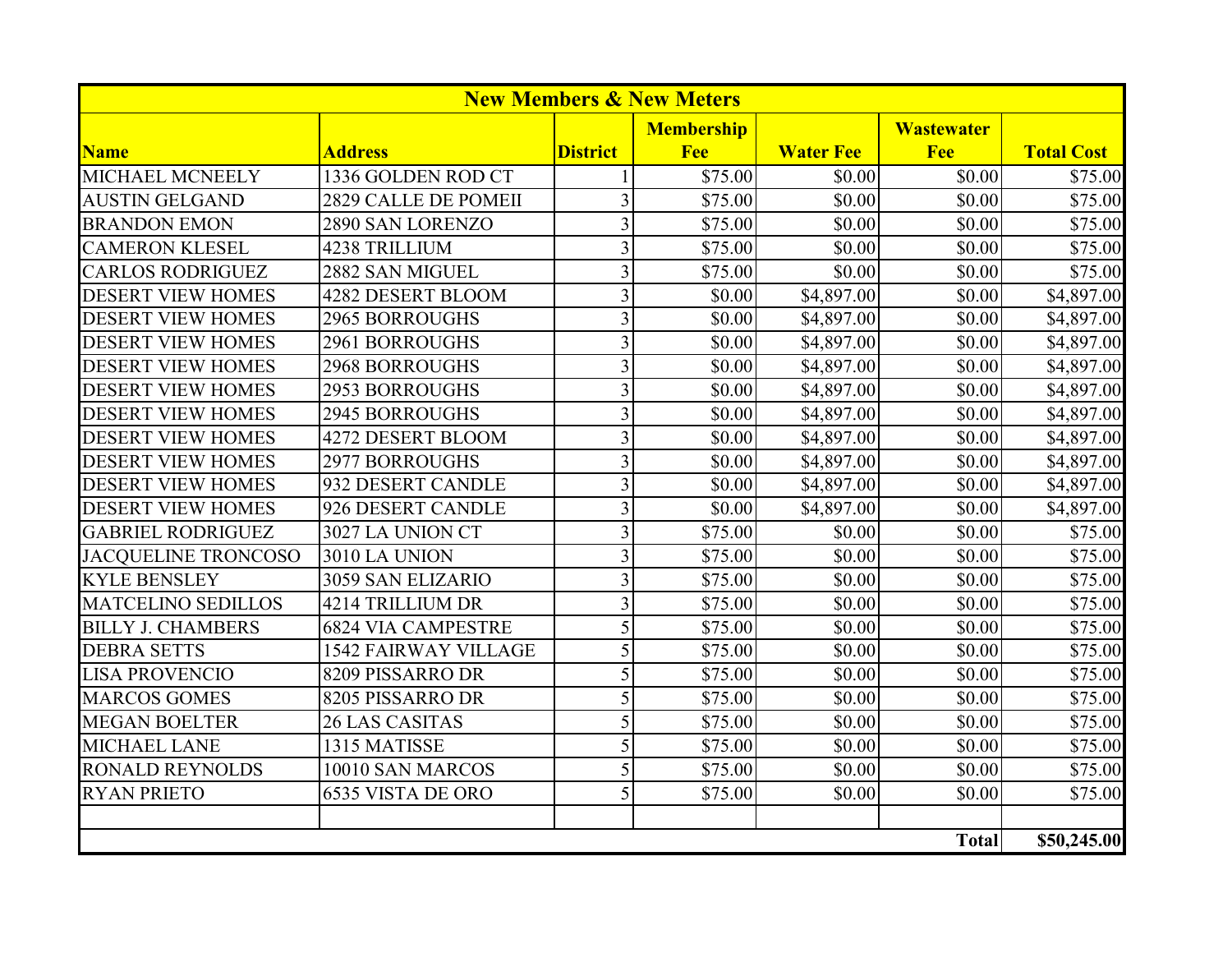|                    |                     | <b>DONA ANA MDWCA WATER RIGHTS DETAIL</b> |                        |                 |          |                      |                             |
|--------------------|---------------------|-------------------------------------------|------------------------|-----------------|----------|----------------------|-----------------------------|
|                    | Groundwater         |                                           |                        |                 |          |                      |                             |
| System             | <b>OSE File No.</b> | <b>Name of Seller</b>                     | <b>Amount</b><br>(AFY) | Vested<br>(AFY) | Inchoate | <b>Priority date</b> | <b>OSE Transfer</b><br>Date |
| Dona Ana           | <b>LRG-1905</b>     | <b>Total</b>                              |                        | 2109.27         |          |                      |                             |
|                    | LRG-1905            | Declared                                  |                        | 1822.7          |          | 1960                 |                             |
|                    | <b>LRG-667</b>      | Hurley                                    |                        | 48.25           |          | 1948                 | 1994                        |
|                    | LRG-4245            | McKibben                                  |                        | 2.18            |          | 1941                 | 1998                        |
|                    | LRG-4593            | Luchini                                   |                        | 38.69           |          | 1953                 | 1994                        |
|                    | LRG-4921-A          | Strauss (Lalloo)                          |                        | 45              |          | 1967(1951)           | 1998                        |
|                    | LRG-4921-C          | Strauss/Sidco                             |                        | 40              |          | 1967                 | 1999                        |
|                    | LRG-6014-A          | Jacquez                                   |                        | 8.87            |          | 1965                 | 1994                        |
|                    | LRG-8018-A          | Medrano                                   |                        | 3.5             |          | 1976                 | 1997                        |
|                    | LRG-8513-A          | Martinez                                  |                        | 4.83            |          | 1955                 | 1997                        |
|                    | LRG-8515-B          | <b>Backen</b>                             |                        | 10.63           |          | 1955                 | 1996                        |
|                    | LRG-1875-1          | <b>Buena Vista Dairy</b>                  |                        | 62.5            |          | 1945                 | 5/15/2020                   |
|                    | LRG-7869-2          | <b>Buena Vista Dairy</b>                  |                        | 167.128         |          | 1955                 | 5/15/2020                   |
| <b>Fort Selden</b> | <b>LRG-80</b>       | Total                                     |                        | 223.21          |          |                      |                             |
|                    | <b>LRG-80</b>       | <b>Ft Selden Water Co</b>                 |                        | 198.43          |          | 1948                 | 2013                        |
|                    | <b>LRG-31</b>       | Duval                                     |                        | 24.78           |          | 1949                 | 2018                        |
| Picacho Hills      | LRG-4250-B          | <b>PHUC</b>                               |                        | 451.5           |          | 1960                 | 2013                        |
| Fairview           | LRG-15880.-1        | <b>Fairview Estates Water Co.</b>         |                        | 43.15           |          | 1974                 | 2013                        |
| <b>West Mesa</b>   | <b>LRG-7216</b>     | West Mesa Water Co.                       |                        | 242             |          | 1978                 | 2019                        |
| <b>Hust</b>        | <b>LRG-23</b>       | <b>Hust</b>                               |                        | 10.426          |          | 1954                 | 2012                        |
| Westmoreland       | <b>LRG-5121</b>     |                                           | 417.4                  | 82              |          | 1962                 | 2002                        |
|                    |                     |                                           | <b>Total</b>           | 3161.556        |          |                      |                             |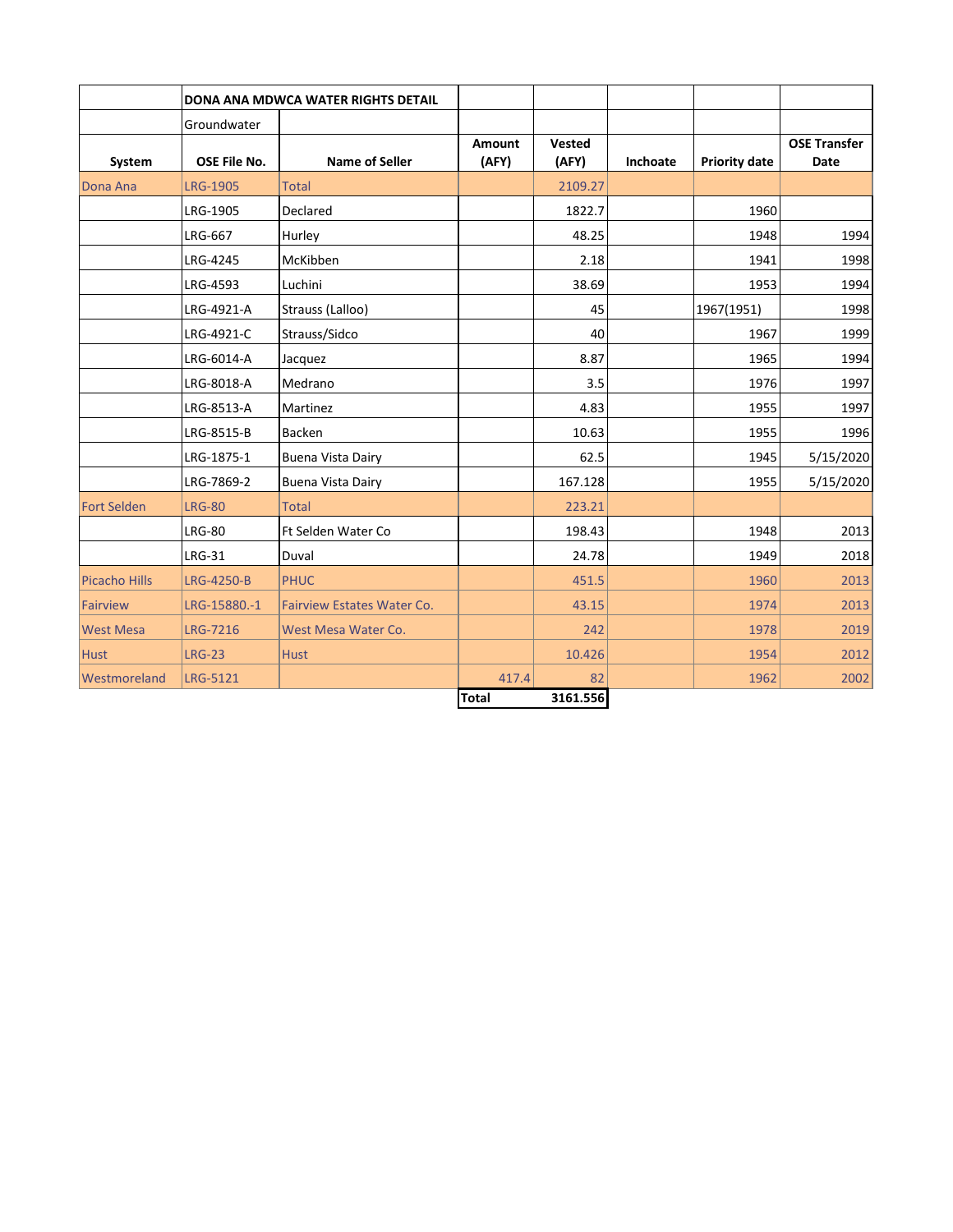# DONA ANA MDWCA WATER RIGHTS

| <b>System</b> | <b>OSE File No.</b> | <b>Name of Seller</b> | <b>Amount (AFY)</b> | <b>Vested (AFY)</b> |                |
|---------------|---------------------|-----------------------|---------------------|---------------------|----------------|
| Dona Ana      | LRG-1905            | Total                 |                     | 2109.27             |                |
| Fort Selden   | <b>LRG-80</b>       |                       |                     | 223.21              |                |
| Picacho Hills | LRG-4250-B          |                       |                     |                     | 451.5 Disputed |
| Fairview      | LRG-15880-1         |                       |                     | 43.15               |                |
| West Mesa     | LRG-7216            |                       |                     | 242                 |                |
|               | <b>LRG-23</b>       | Hust                  |                     | 10.426              |                |
|               | LRG-5121            | Westmoreland          |                     | 821                 | Disputed       |
|               |                     |                       | Total               | 3161.556            |                |

All amounts are based up on NMOSE calculations and records.

LRG-4250-B is the subject of an OSE aggrieval.

LRG-5121 is the subject of the Westmoreland and Moongate lawsuits presently on appeal.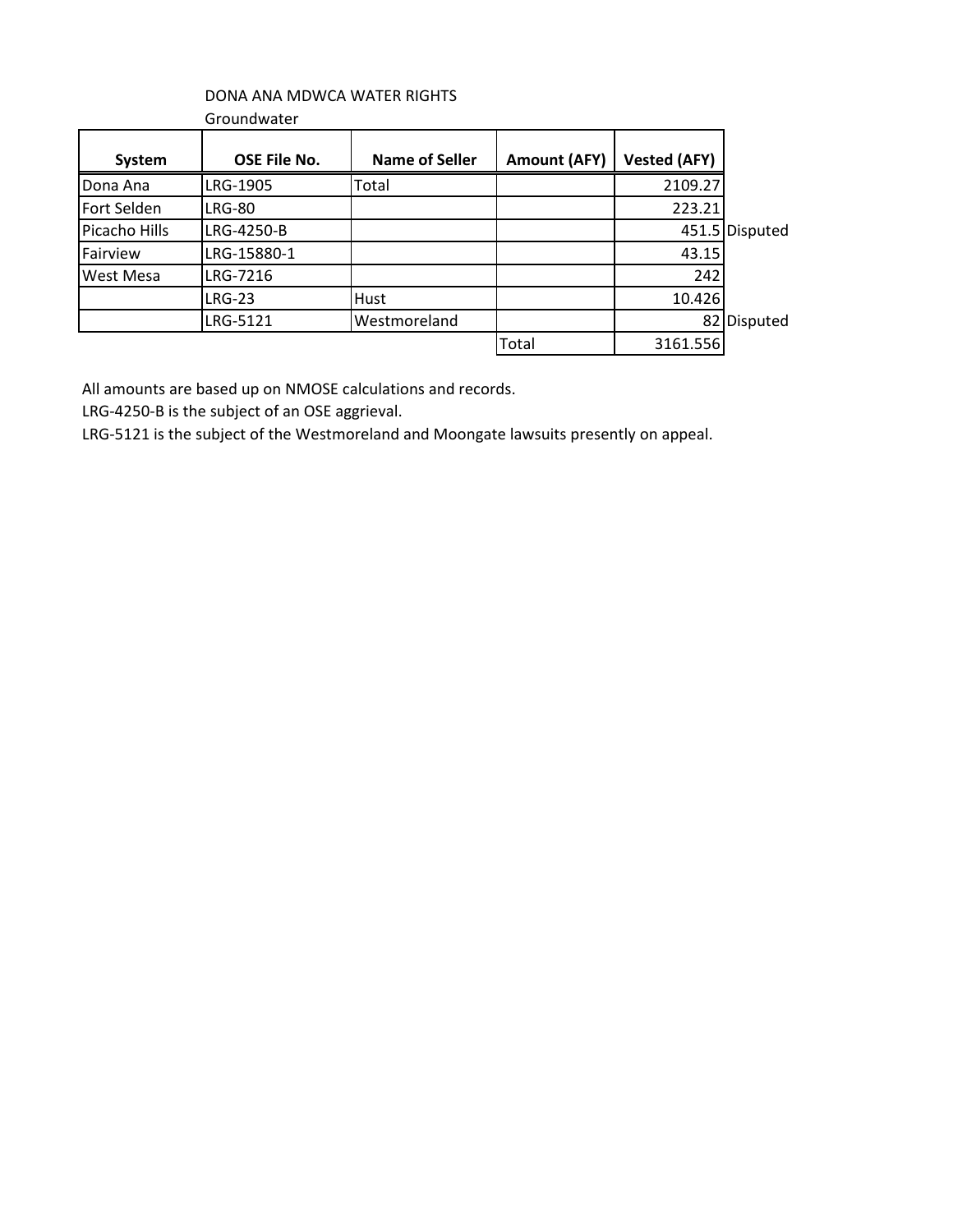### RECORD OF PROCEEDINGS RELATING TO THE ADOPTION OF RESOLUTION NO. 2020-15 OF THE BOARD OF DIRECTORS OF THE DOÑA ANA MUTUAL DOMESTIC WATER CONSUMER ASSOCIATION, DOÑA ANA COUNTY, NEW MEXICO OCTOBER 1, 2020

| <b>STATE OF NEW MEXICO</b> |            |
|----------------------------|------------|
|                            | $\sum$ SS. |
| COUNTY OF DOÑA ANA         |            |

The Board of Directors (the "Governing Body") of the Doña Ana Mutual Domestic Water Consumers Association (the "Borrower/Grantee") met in a regular session in full conformity with the law and the rules and regulatons of the Governing Body at 5535 Ledesma Drive, Las Cruces, New Mexico 88007 being the meeting place of the Governing Body for the meeting held on the 1st day of October, 2020 at the hour of 9:00 a.m. Upon roll call, the following members were found to be present:

Present:

| President:                 |                                                                                 |
|----------------------------|---------------------------------------------------------------------------------|
| <b>Board of Directors:</b> | the contract of the contract of the contract of the contract of the contract of |
|                            |                                                                                 |
|                            |                                                                                 |
|                            |                                                                                 |
|                            |                                                                                 |
| Absent:                    |                                                                                 |
|                            |                                                                                 |
|                            |                                                                                 |
| Also Present:              |                                                                                 |
|                            |                                                                                 |
|                            |                                                                                 |

Thereupon, there were officially filed with the Secretary/Treasurer copies of a proposed Resolution and Colonias Infrastructure Project Fund Loan/Grant Agreement in final form, the proposed Resolution being as hereinafter set forth: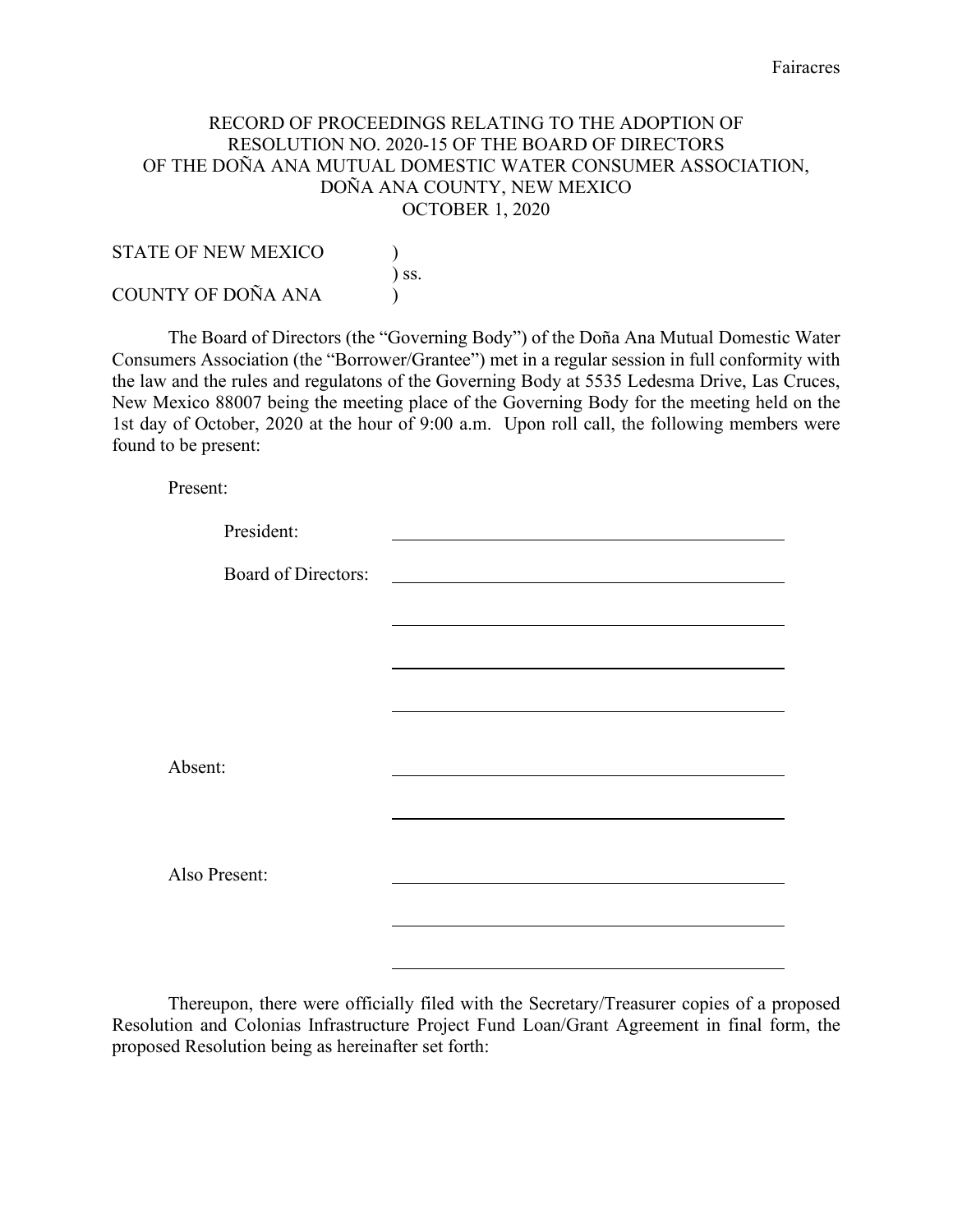## DOÑA ANA MUTUAL DOMESTIC WATER CONSUMERS ASSOCIATION RESOLUTION NO. 2020-15

A RESOLUTION AUTHORIZING THE EXECUTION AND DELIVERY OF A COLONIAS INFRASTRUCTURE PROJECT FUND LOAN/GRANT AGREEMENT BY AND AMONG THE NEW MEXICO COLONIAS INFRASTRUCTURE BOARD ("CIB") AND THE NEW MEXICO FINANCE AUTHORITY ("FINANCE AUTHORITY," AND COLLECTIVELY WITH THE CIB, THE "LENDERS/GRANTORS") AND THE DOÑA ANA MUTUAL DOMESTIC WATER CONSUMERS ASSOCIATION (THE "BORROWER/GRANTEE"), FOR THE BENEFIT OF FAIRACRES, NEW MEXICO IN THE TOTAL AMOUNT OF \$93,533, EVIDENCING AN OBLIGATION OF THE BORROWER/GRANTEE TO UTILIZE THE LOAN/GRANT AMOUNT SOLELY FOR THE PURPOSE OF FINANCING THE COSTS OF THE CREATION OF A PLANNING DOCUMENT FOR THE UPGRADE OF THE EXISTING FAIRACRES WEST MESA WATER SYSTEM AND EXPANSION INTO AN UNSERVED AREA AND SOLELY IN THE MANNER DESCRIBED IN THE LOAN/GRANT AGREEMENT; PROVIDING FOR THE PLEDGE AND PAYMENT OF THE LOAN AMOUNT OF \$9,353 SOLELY FROM NET SYSTEM REVENUES AND ACCEPTANCE OF A GRANT AMOUNT OF \$84,180; CERTIFYING THAT THE LOAN/GRANT AMOUNT, TOGETHER WITH OTHER FUNDS AVAILABLE TO THE BORROWER/GRANTEE, IS SUFFICIENT TO COMPLETE THE PROJECT; APPROVING THE FORM OF AND OTHER DETAILS CONCERNING THE LOAN/GRANT AGREEMENT; RATIFYING ACTIONS HERETOFORE TAKEN; REPEALING ALL ACTION INCONSISTENT WITH THIS RESOLUTION; AND AUTHORIZING THE TAKING OF OTHER ACTIONS IN CONNECTION WITH THE EXECUTION AND DELIVERY OF THE LOAN/GRANT AGREEMENT.

Capitalized terms used in the following preambles have the same meaning as defined in this Resolution unless the context requires otherwise.

WHEREAS, the CIB is a public body duly organized and created under and pursuant to the laws of the State of New Mexico (the "State"), particularly the Colonias Infrastructure Act, NMSA 1978, §§ 6-30-1 through 6-30-8, as amended, (the "Colonias Infrastructure Act" or the "Act"; and

WHEREAS, the Finance Authority is a public body politic and corporate, separate and apart from the State, constituting a governmental instrumentality, duly organized and created under and pursuant to the laws of the State, particularly NMSA 1978, §§ 6-21-1, through 6-21-31, as amended, (the "Finance Authority Act"); and

WHEREAS, the Borrower/Grantee is a Political Subdivision of the State, being a legally and regularly created, established, organized and existing incorporated mutual domestic water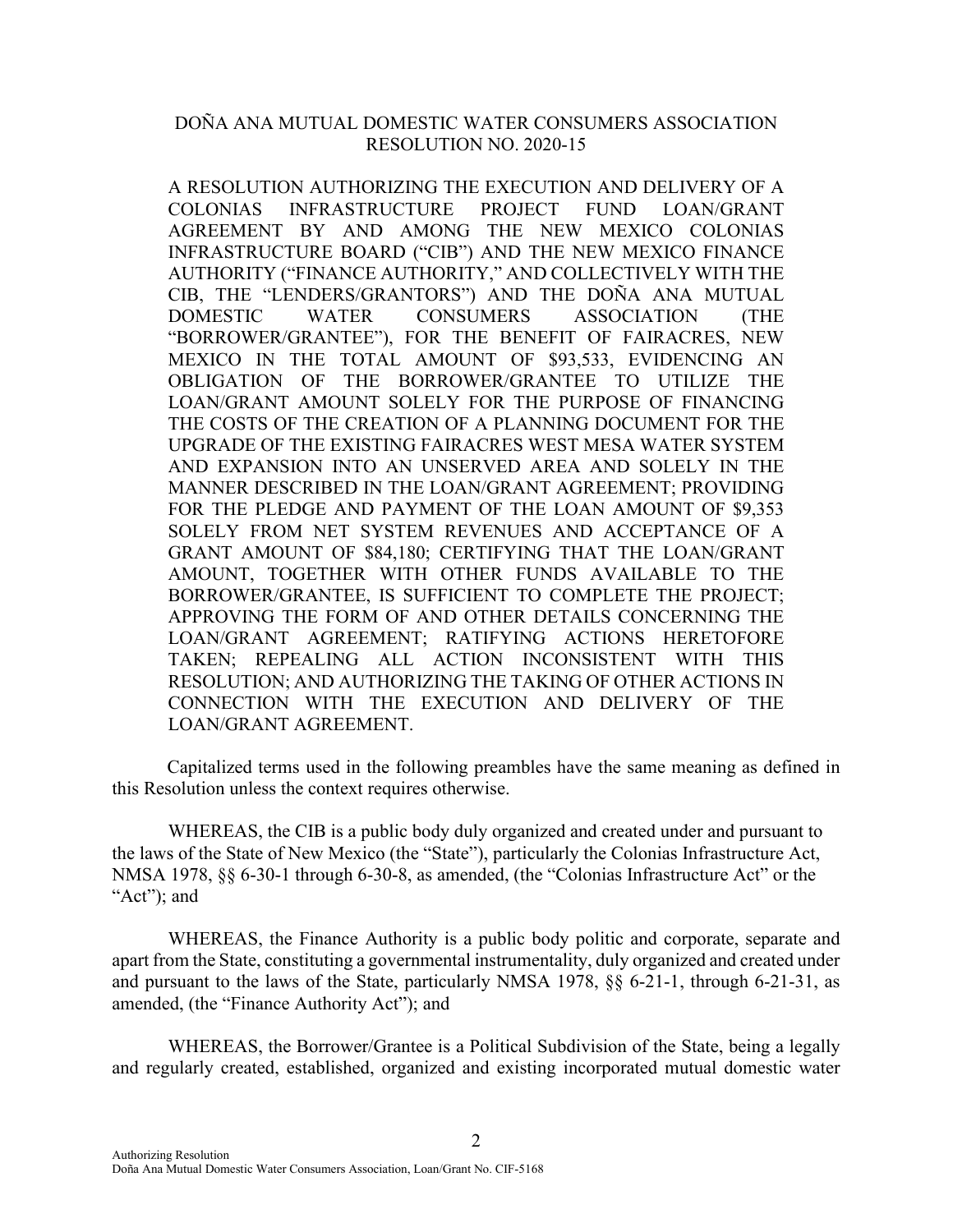consumers association in good standing under the general laws of the State and more specifically, the Sanitary Projects Act, §§ 3-29-1 through 3-29-21, NMSA 1978, as amended; and

WHEREAS, the Act creates the Colonias Infrastructure Project Fund (the "Fund") in the Finance Authority, to be administered by the Finance Authority to originate grants or loans to Qualified Entities for Qualified Projects recommended by the CIB; and

WHEREAS, there exists within the service area of the Borrower/Grantee, Fairacres, New Mexico, a community that has been designated as a Colonia within the meaning of the Act; and

WHEREAS, the Borrower/Grantee will be receiving the Loan/Grant for the benefit of Fairacres, New Mexico, and the public they serve; and

WHEREAS, the Borrower/Grantee submitted an application dated February 17, 2020, for the Project; and

WHEREAS, the CIB has determined that the Project is a qualifying Project and that the Borrower/Grantee is a Qualified Entity under the Board Rules; and

WHEREAS, the CIB on May 20, 2020, recommended to the Finance Authority that the Borrower/Grantee receive financial assistance from the Fund in the form of the Loan/Grant, for the benefit of the Colonia and the CIB has recommended that the Finance Authority enter into and administer this Agreement; and

WHEREAS, the Finance Authority approved the Loan/Grant Amount from the Fund to the Borrower/Grantee on June 25, 2020; and

WHEREAS, the Borrower/Grantee has determined that it is in the best interests of the Borrower/Grantee and Fairacres, New Mexico that the Borrower/Grantee enter into an Agreement with the Lenders/Grantors to borrow \$9,353 from the Lenders/Grantors and to accept a grant in the amount of \$84,180 from the Lenders/Grantors to finance the costs of creation of a planning document for the upgrade of the existing Fairacres West Mesa water system and the expansion to an unserved area, being more particularly described in the Term Sheet; and

WHEREAS, the Governing Body has determined and hereby determines that the Project may be financed with amounts granted and loaned pursuant to the Loan/Grant Agreement, that the Loan/Grant Amount, together with the Local Match and other moneys available to the Borrower/Grantee, is sufficient to complete the Project, and that it is in the best interest of the Borrower/Grantee, Fairacres, New Mexico and the constituent public they serve that the Loan/Grant Agreement be executed and delivered and that the funding of the Project take place by executing and delivering the Loan/Grant Agreement; and

WHEREAS, the Governing Body has determined that it may lawfully enter into the Loan/Grant Agreement, accept the Loan/Grant Amount and be bound to the obligations and by the restrictions thereunder; and

WHEREAS, the Loan/Grant Agreement shall not constitute a general obligation of the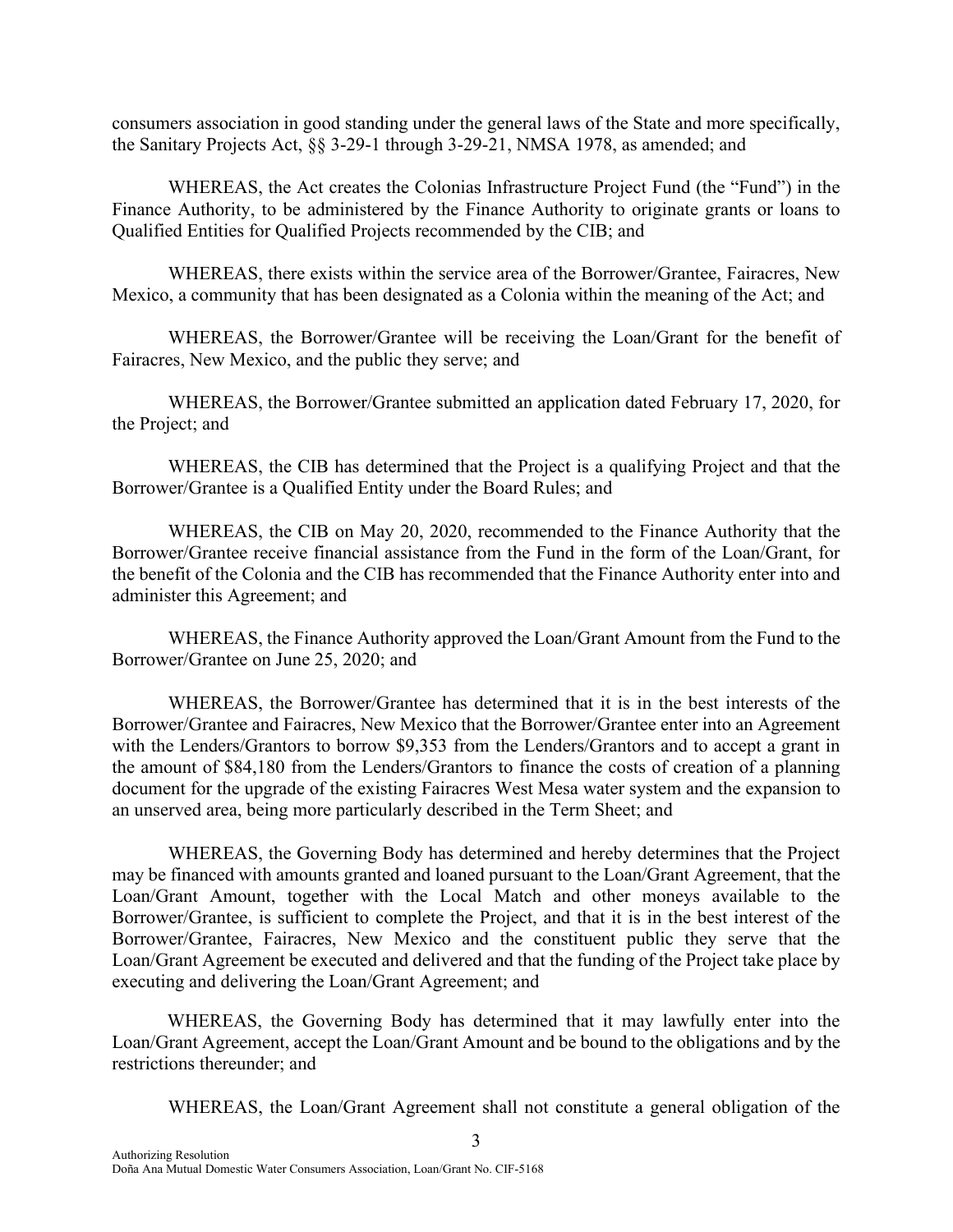Borrower/Grantee, the CIB or the Finance Authority or a debt or pledge of the full faith and credit of the Borrower/Grantee, the CIB, the Finance Authority or the State; and

WHEREAS, there have been presented to the Governing Body and there presently are on file with the Secretary/Treasurer this Resolution and the form of the Loan/Grant Agreement which is incorporated by reference and considered to be a part hereof; and

WHEREAS, the Governing Body hereby determines that the Local Match is now available to the Borrower/Grantee to complete the Project; and

WHEREAS, all required authorizations, consents and approvals in connection with (i) the use of the Loan/Grant Amount for the purposes described, and according to the restrictions set forth, in the Loan/Grant Agreement; (ii) the availability of other moneys necessary and sufficient, together with the Loan/Grant Amount, to complete the Project; and (iii) the authorization, execution and delivery of the Loan/Grant Agreement which are required to have been obtained by the date of this Resolution, have been obtained or are reasonably expected to be obtained.

NOW, THEREFORE, BE IT RESOLVED BY THE GOVERNING BODY OF DOÑA ANA MUTUAL DOMESTIC WATER CONSUMERS ASSOCIATION, DOÑA ANA COUNTY NEW MEXICO:

Section 1. Definitions. Capitalized terms defined in the foregoing recitals shall have the same meaning when used in this Agreement unless the context clearly requires otherwise. Capitalized terms not defined in the recitals and defined in this Article I shall have the same meaning when used in this Agreement including the foregoing recitals, unless the context clearly requires otherwise. Capitalized terms not defined herein shall have the meaning given them by the Loan/Grant Agreement.

"Agreement" or "Loan/Grant Agreement" means the Loan/Grant Agreement and any amendments or supplements thereto, including the Exhibits attached thereto.

"Authorized Officers" means, with respect to the Borrower/Grantee, any one or more of the President and Secretary/Treasurer thereof; with respect to the Finance Authority, the Chairman, Vice-Chairman and Secretary of the Board of Directors and the Chief Executive Officer or any other officer or employee of the Finance Authority designated in writing by an Authorized Officer; and with respect to the CIB, any one or more of the Chairperson or the Vice-Chairperson, Secretary and the Treasurer thereof, and any other officer or employee of the Finance Authority or of the CIB designated in writing by an Authorized Officer thereof.

"Borrower/Grantee" means the Doña Ana Mutual Domestic Water Consumers Association in Doña Ana County, New Mexico.

"CIB" means the Colonias Infrastructure Board created by the Act.

"Closing Date" means the date of execution of the Loan/Grant Agreement by the Borrower/Grantee, the CIB and the Finance Authority.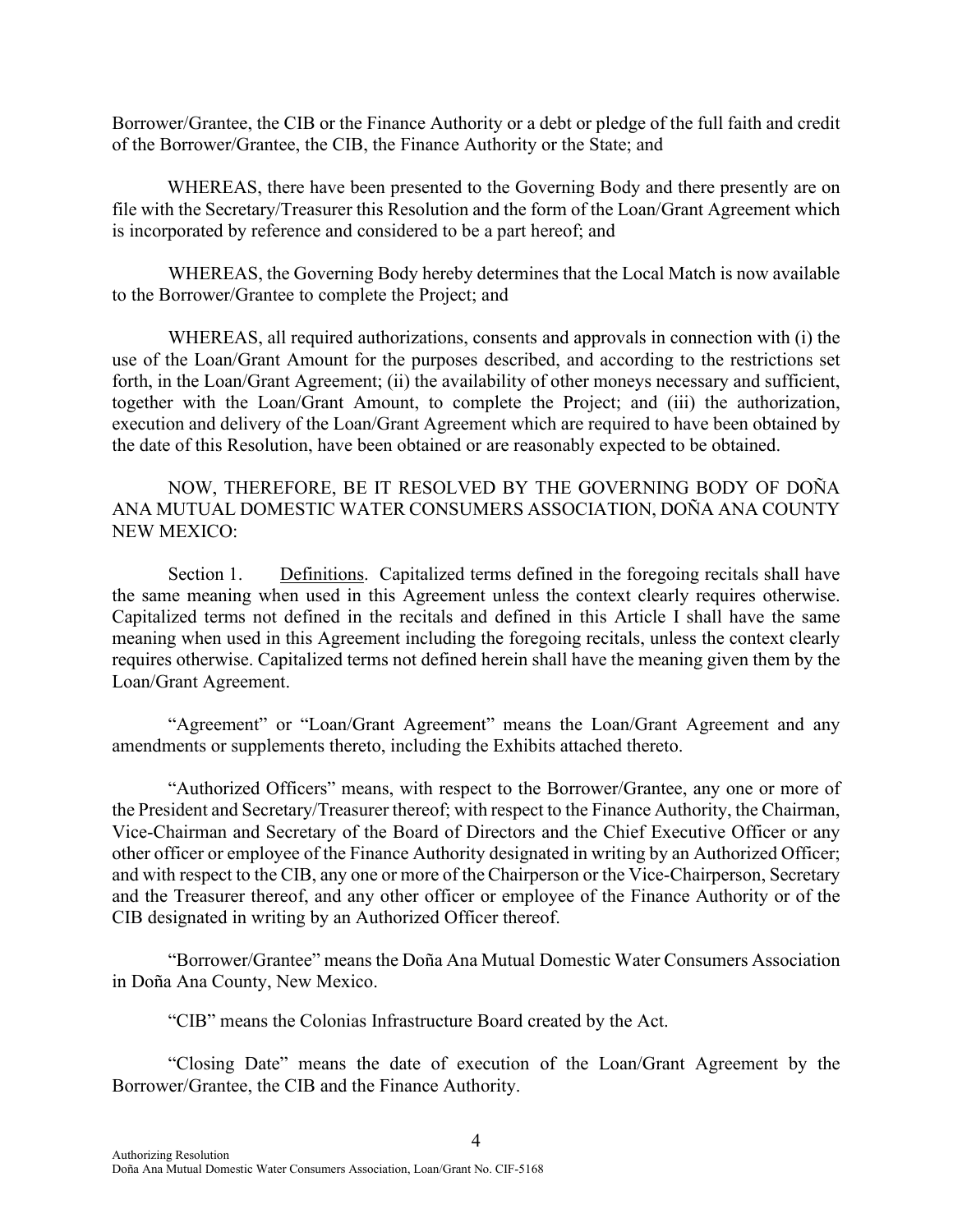"Colonia" or "Colonias" means a Colonia as defined in the Act, and more particularly in NMSA 1978, § 6-30-3(C), as amended, and particularly Fairacres, New Mexico.

"Colonias Infrastructure Project Fund" or "Fund" means the fund of the same name created pursuant to the Act and held and administered by the Finance Authority.

"Conditions" has the meaning given to that term in the Loan/Grant Agreement.

"Completion Date" means the date of final payment of the cost of the Project.

"Eligible Fiscal Agent Fees" means fees and costs incurred by a fiscal agent for the administration of Project funds, including the collection and reporting of Project information as required by the Agreement. "Eligible Items" has the meaning given to that term in the Loan/Grant Agreement.

"Eligible Items" means eligible Project costs for which loans/grants may be made pursuant to Title 2, Chapter 91, Part 2 NMAC, the Board Rules and applicable Policies, and includes costs of acquiring and constructing the Project, and, without limitation, Eligible Legal Costs and Eligible Fiscal Agent Fees.

"Eligible Legal Costs" means legal fees and costs for services rendered by legal counsel on behalf of the Borrower/Grantee for transaction of the Project and those directly associated with the qualified project.

"Finance Authority" means the New Mexico Finance Authority.

"Fiscal Year" means the period commencing on July 1 of each calendar year and ending on the last day of June of the next succeeding calendar year, or any other twelve-month period which any appropriate authority may hereafter establish for the Borrower/Grantee as its fiscal year.

"Generally Accepted Accounting Principles" means the officially established accounting principles applicable to the Borrower/Grantee consisting of the statements, determinations and other official pronouncements of the Government Accounting Standards Board, Financial Accounting Standards Board, Federal Accounting Standards Board or other principle-setting body acceptable to the Finance Authority establishing accounting principles applicable to the Borrower/Grantee.

"Governing Body" means the Board of Directors of the Borrower/Grantee, or any future successor governing body of the Borrower/Grantee.

"Grant" or "Grant Amount" means the amount provided to the Borrower/Grantee as a grant pursuant to the Loan/Grant Agreement for the purpose of funding the Project, and shall equal 90% of the Amount disbursed not to exceed \$84,180.

"Gross Revenues" has the meaning given to that term in the Loan/Grant Agreement.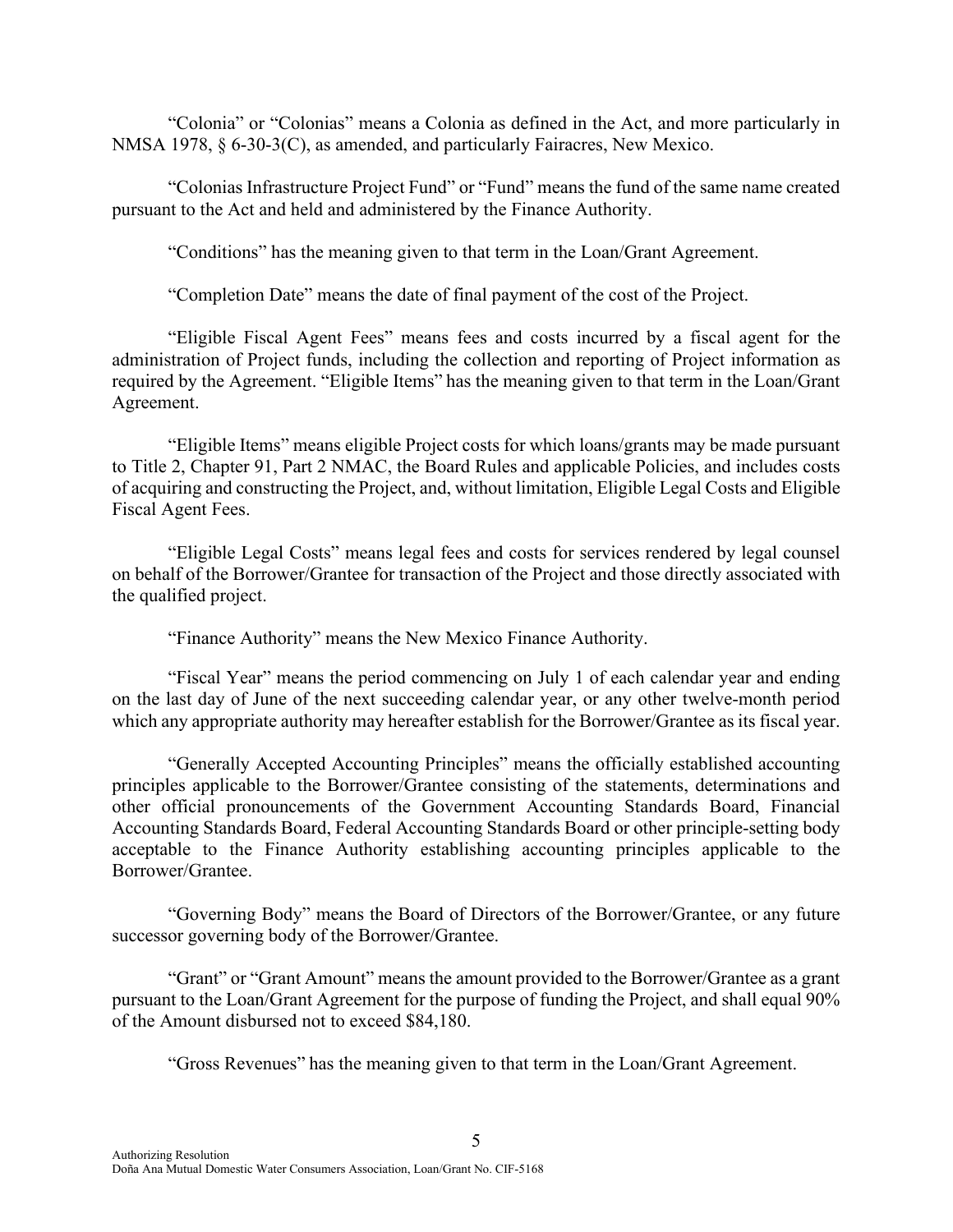"Herein," "hereby," "hereunder," "hereof," "hereinabove" and "hereafter" refer to this entire Resolution and not solely to the particular section or paragraph of this Resolution in which such word is used.

"Lenders/Grantors" means the CIB and the Finance Authority.

"Loan" or "Loan Amount" means 10% of the amount disbursed to the Borrower/Grantee as a loan pursuant to the Loan/Grant Agreement for the purpose of funding the Project, and shall not equal more than \$9,353.

"Loan/Grant" or "Loan/Grant Amount" means the amount provided to the Borrower/Grantee as the Grant Amount and borrowed by the Borrower/Grantee as the Loan Amount pursuant to the Loan/Grant Agreement for the purpose of funding the Project. The value of the Loan/Grant shall not equal more than \$93,533.

"Local Match" means the amount determined pursuant to the Policies to be provided by the Borrower/Grantee which includes the total value of the soft or hard match (each as defined in the Policies) which, in combination with the Loan/Grant Amount and other monies available to the Borrower/Grantee, is sufficient to complete the Project. The Local Match is \$9,364.

"Net System Revenues" means the Gross Revenues of the System minus Operation and Maintenance Expenses, indirect charges, amounts expended for capital replacements and repairs, required set asides for debt and replacement requirements, and any other payments from the gross revenues reasonably required for operation of the System.

"NMAC" means the New Mexico Administrative Code.

"NMSA 1978" means the New Mexico Statutes Annotated, 1978 Compilation, as amended and supplemented from time to time.

"Operation and Maintenance Expenses" has the meaning given to that term in the Loan/Grant Agreement.

"Pledged Revenues" means the Net System Revenues of the Borrower/Grantee pledged to the payment of the Loan Amount pursuant to this Resolution and the Loan/Grant Agreement and described in the Term Sheet.

"Policies" means the Colonias Infrastructure Project Fund Project Selection and Management Policies, approved by the CIB.

"Political Subdivision of the State" means a municipality, a county, water and sanitation district, an association organized and existing pursuant to the Sanitary Projects Act, NMSA 1978, § 3-29-1 through § 3-29-21, as amended, or any other entity recognized by statute as a political subdivision of the State.

6

"Project" means the project described in the Term Sheet.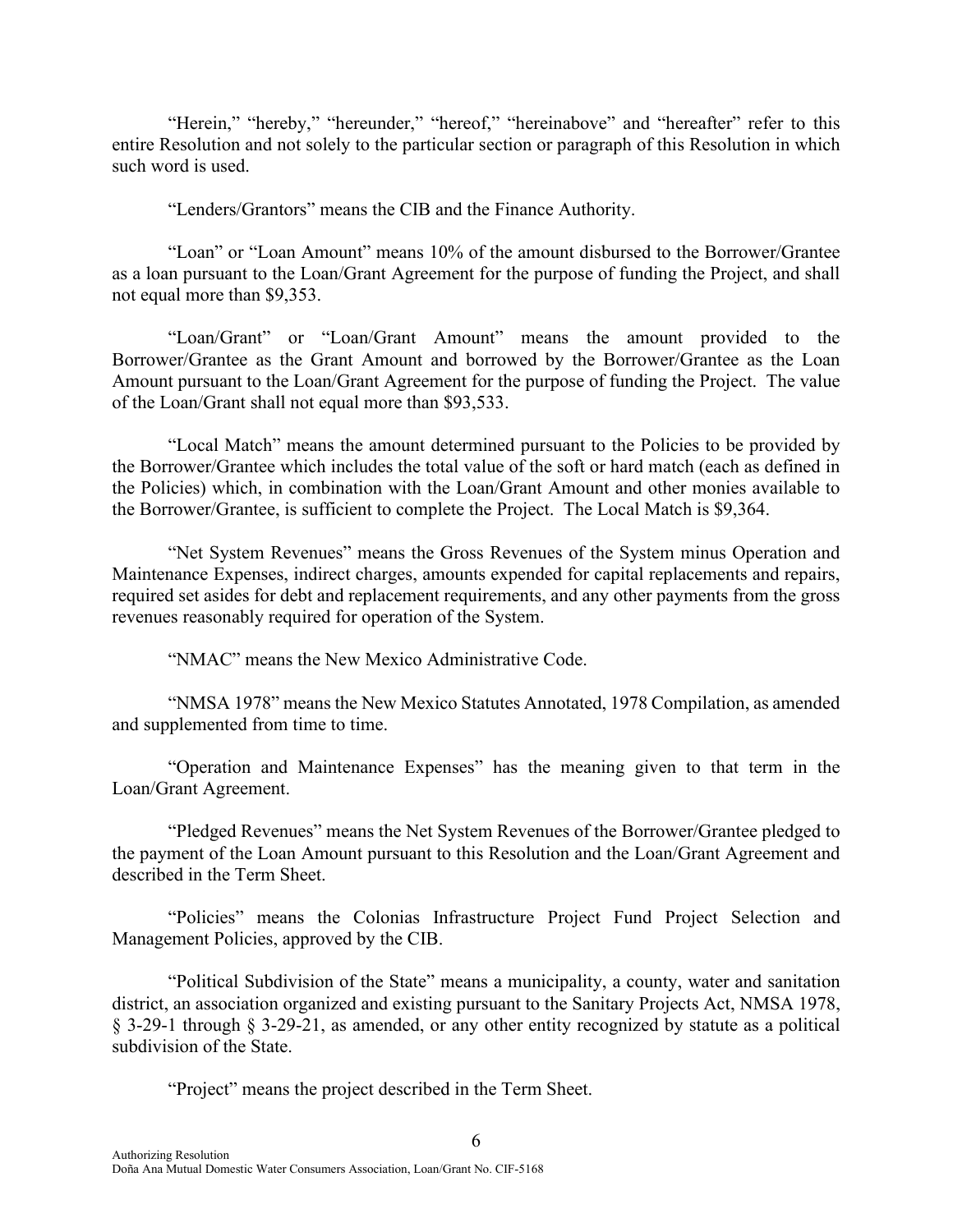"Project Account" means the book account, if any, established by the Finance Authority in the name of the Borrower/Grantee for purposes of tracking expenditure of the Loan/Grant Amount by the Borrower/Grantee to pay for the costs of the Project, as shown in the Term Sheet, which account shall be kept separate and apart from all other accounts of the Finance Authority.

"Qualified Entity" means a county, municipality, or other entity recognized as a Political Subdivision of the State pursuant to NMSA 1978, § 6-30-3(F), as amended.

"Qualified Project" means a capital outlay project recommended by the CIB to the Finance Authority for financial assistance that is primarily intended to develop Colonias infrastructure. A Qualified Project may include a water system, a wastewater system, solid waste disposal facilities, flood and drainage control, roads or housing infrastructure pursuant to NMSA 1978, § 6-30-3(G), as amended, but does not include general operation and maintenance, equipment, housing allowance payments or mortgage subsidies.

"Resolution" means this Resolution as it may be supplemented or amended from time to time.

"Rules" means Review and Selection of Colonias Infrastructure Projects, New Mexico Colonias Infrastructure Board, §§ 2.91.2.1 through 2.91.2.18 NMAC.

"State" means the State of New Mexico.

"System" means the water and wastewater utility system of the Borrower/Grantee, owned and operated by the Borrower/Grantee, and of which the Project, when completed, will form part.

"Term Sheet" means Exhibit "A" attached to the Loan/Grant Agreement.

"Useful Life" means the period during which the Project is expected to be usable for the purpose for which it was acquired, which is at least thirty (30) years.

Section 2. Ratification. All action heretofore taken (not inconsistent with the provisions of this Resolution) by the Borrower/Grantee and officers of the Borrower/Grantee directed toward the acquisition and completion of the Project, the pledge of the Pledged Revenues to payment of amounts due under the Loan/Grant Agreement, and the execution and delivery of the Loan/Grant Agreement shall be, and the same hereby is, ratified, approved and confirmed.

Section 3. Authorization of the Project and the Loan/Grant Agreement. The acquisition and completion of the Project and the method of funding the Project through execution and delivery of the Loan/Grant Agreement and the other documents related to the transaction are hereby authorized and ordered. The Project is for the benefit and use of the Borrower/Grantee and Fairacres, New Mexico and the public they serve.

Section 4. Findings. The Governing Body hereby declares that it has considered all relevant information and data and hereby makes the following findings: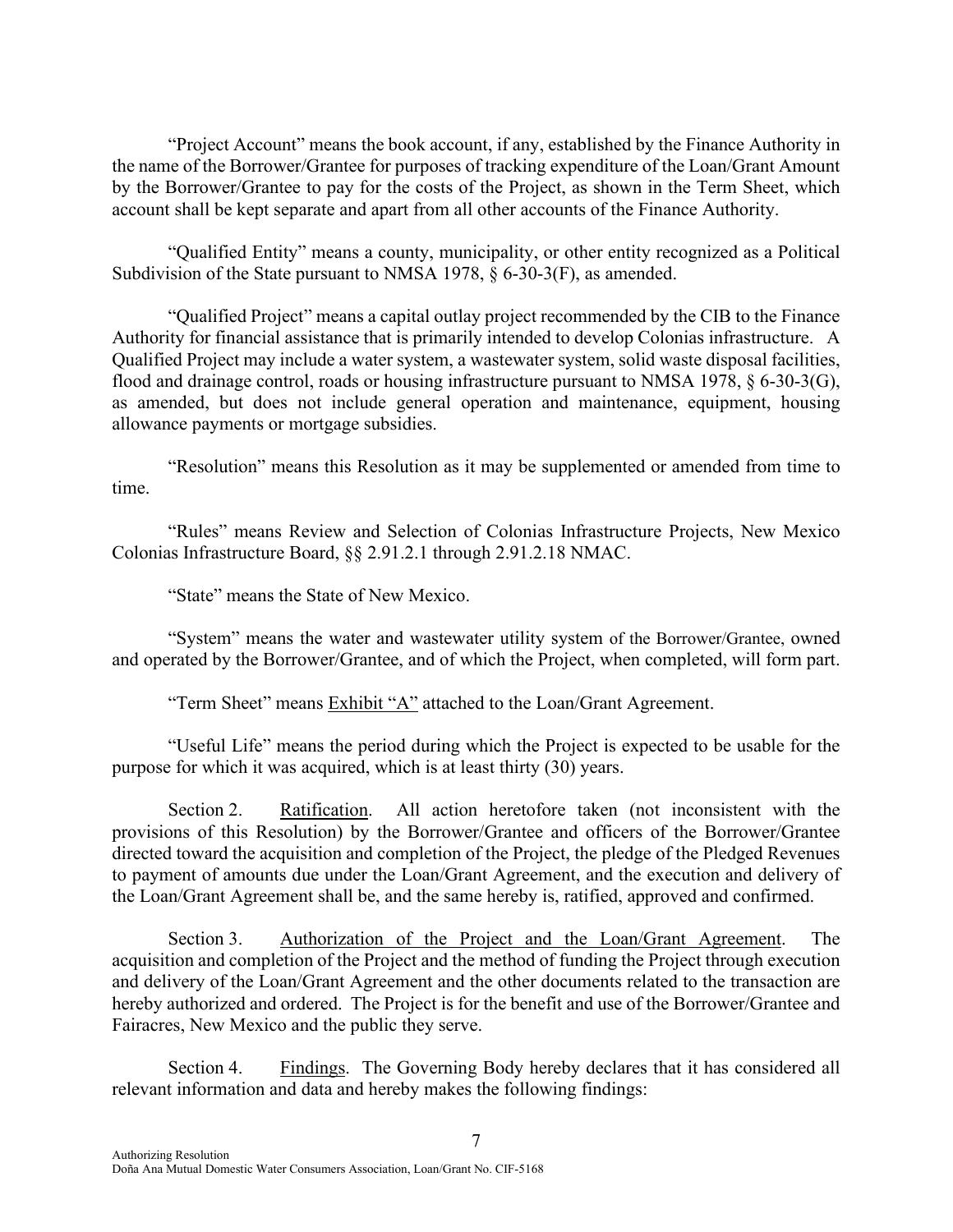A. The Project is needed to meet the needs of the Borrower/Grantee and Fairacres, New Mexico and the public they serve.

B. Moneys available and on hand for the Project from all sources other than the Loan/Grant are not sufficient to defray the cost of acquiring and completing the Project but, together with the Loan/Grant Amount, are sufficient to complete the Project.

C. The Project and the execution and delivery of the Loan/Grant Agreement pursuant to the Act to provide funds for the financing of the Project are necessary, convenient and in furtherance of the governmental purposes of the Borrower/Grantee, and in the interest of the public health, safety, and welfare of the constituent public served by the Borrower/Grantee.

D. The Borrower/Grantee will acquire and complete the Project with the proceeds of the Loan/Grant, the Local Match and other amounts available to the Borrower/Grantee, and except as otherwise expressly provided by the Loan/Grant Agreement, will utilize, operate and maintain the Project for the duration of its Useful Life.

E. Together with the Loan/Grant Amount, and other amounts available to the Borrower/Grantee, the Local Match is now available to the Borrower/Grantee, and in combination with the Loan/Grant Amount, will be sufficient to complete the Project.

F. The Lenders/Grantors shall maintain on behalf of the Borrower/Grantee a separate Project Account as a book account only on behalf of the Borrower/Grantee and financial records in accordance with Generally Accepted Accounting Principles during the implementation of the Project.

G. To the extent required, the Borrower/Grantee may acquire title to or easements or rights of way on real property that Borrower/Grantee must access to complete the Project.

Section 5. Loan/Grant Agreement—Authorization and Detail.

A. Authorization. This Resolution has been adopted by the affirmative vote of at least a majority of all of the members of the Governing Body. For the purpose of protecting the public health, conserving the property, and protecting the general welfare and prosperity of the public served by the Borrower/Grantee and acquiring and completing the Project, it is hereby declared necessary that the Borrower/Grantee execute and deliver the Loan/Grant Agreement evidencing the Borrower/Grantee's acceptance of the Grant Amount of \$84,180 and borrowing the Loan Amount of \$9,353 to be utilized solely for Eligible Items necessary to complete the Project, and solely in the manner and according to the restrictions set forth in the Loan/Grant Agreement, the execution and delivery of which is hereby authorized. The Borrower/Grantee shall use the Loan/Grant Amount to finance the acquisition and completion of the Project.

B. Detail. The Loan/Grant Agreement shall be in substantially the form of the Loan/Grant Agreement presented at the meeting of the Governing Body at which this Resolution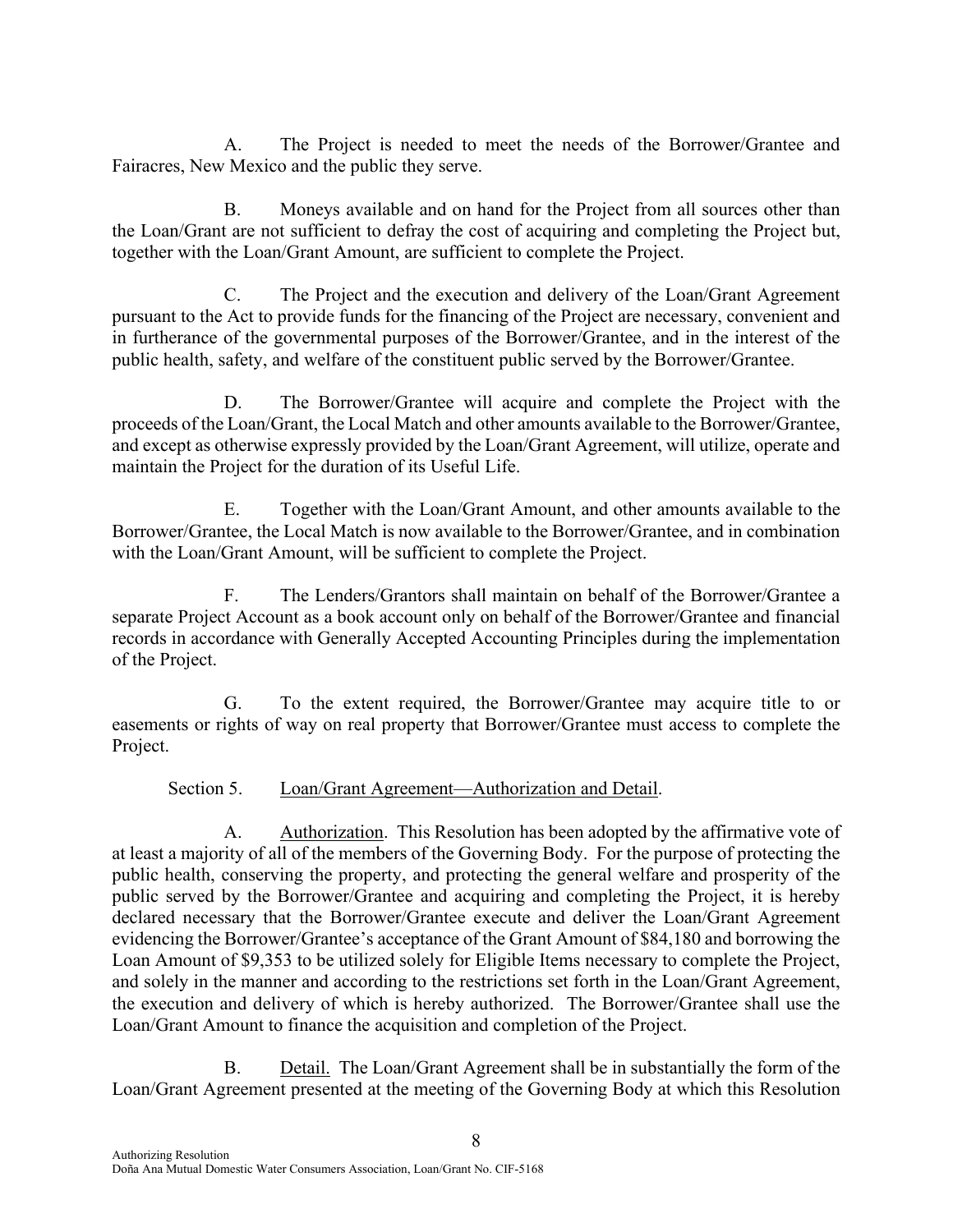was adopted. The Grant shall be in the amount of \$84,180 and the Loan shall be in the amount of \$9,353. Interest on the Loan Amount shall be zero percent (0%) per annum of the unpaid principal balance of the Loan Amount.

Section 6. Approval of Loan/Grant Agreement. The form of the Loan/Grant Agreement as presented at the meeting of the Governing Body, at which this Resolution was adopted, is hereby approved. Authorized Officers are hereby individually authorized to execute, acknowledge and deliver the Loan/Grant Agreement with such changes, insertions and omissions as may be approved by such individual Authorized Officers, and the Secretary/Treasurer is hereby authorized to attest the Loan/Grant Agreement. The execution of the Loan/Grant Agreement shall be conclusive evidence of such approval.

Section 7. Security. The Loan Amount shall be solely secured by the pledge of the Pledged Revenues herein made and as set forth in the Loan/Grant Agreement.

# Section 8. Disposition of Proceeds: Completion of the Project.

A. Project Account. The Borrower/Grantee hereby consents to creation of the Project Account by the Finance Authority and further approves of the deposit or crediting of a portion of the Loan/Grant Amount to pay expenses. Until the Completion Date, the amount of the Loan/Grant credited to the Project Account shall be used and paid out solely for Eligible Items necessary to acquire and complete the Project in compliance with applicable law and the provisions of the Loan/Grant Agreement.

B. Completion of the Project. The Borrower/Grantee shall proceed to complete the Project with all due diligence. Upon the Completion Date, the Borrower/Grantee shall execute a certificate stating that completion of and payment for the Project has been completed. Following the Completion Date or the earlier expiration of the time allowed for disbursement of Loan/Grant funds as provided in the Loan/Grant Agreement, any balance remaining in the Project Account shall be transferred and deposited into the Colonias Infrastructure Project Fund or otherwise distributed as provided in the Loan/Grant Agreement.

C. CIB and Finance Authority Not Responsible. Borrower/Grantee shall apply the funds derived from the Loan/Grant Agreement as provided therein, and in particular Article V of the Loan/Grant Agreement. Neither the CIB nor the Finance Authority shall in any manner be responsible for the application or disposal by the Borrower/Grantee or by its officers of the funds derived from the Loan/Grant Agreement or of any other funds held by or made available to the Borrower/Grantee in connection with the Project. Lenders/Grantors shall not be liable for the refusal or failure of any other agency of the State to transfer any portion of the Loan/Grant Amount in its possession, custody and control to the Finance Authority for disbursement to the Borrower/Grantee, or to honor any request for such transfer or disbursement of the Loan/Grant Amount.

Section 9. Payment of Loan Amount. Pursuant to the Loan/Grant Agreement, the Borrower/Grantee shall pay the Loan Amount directly from the Pledged Revenues to the Finance Authority as provided in the Loan/Grant Agreement in an amount sufficient to pay principal and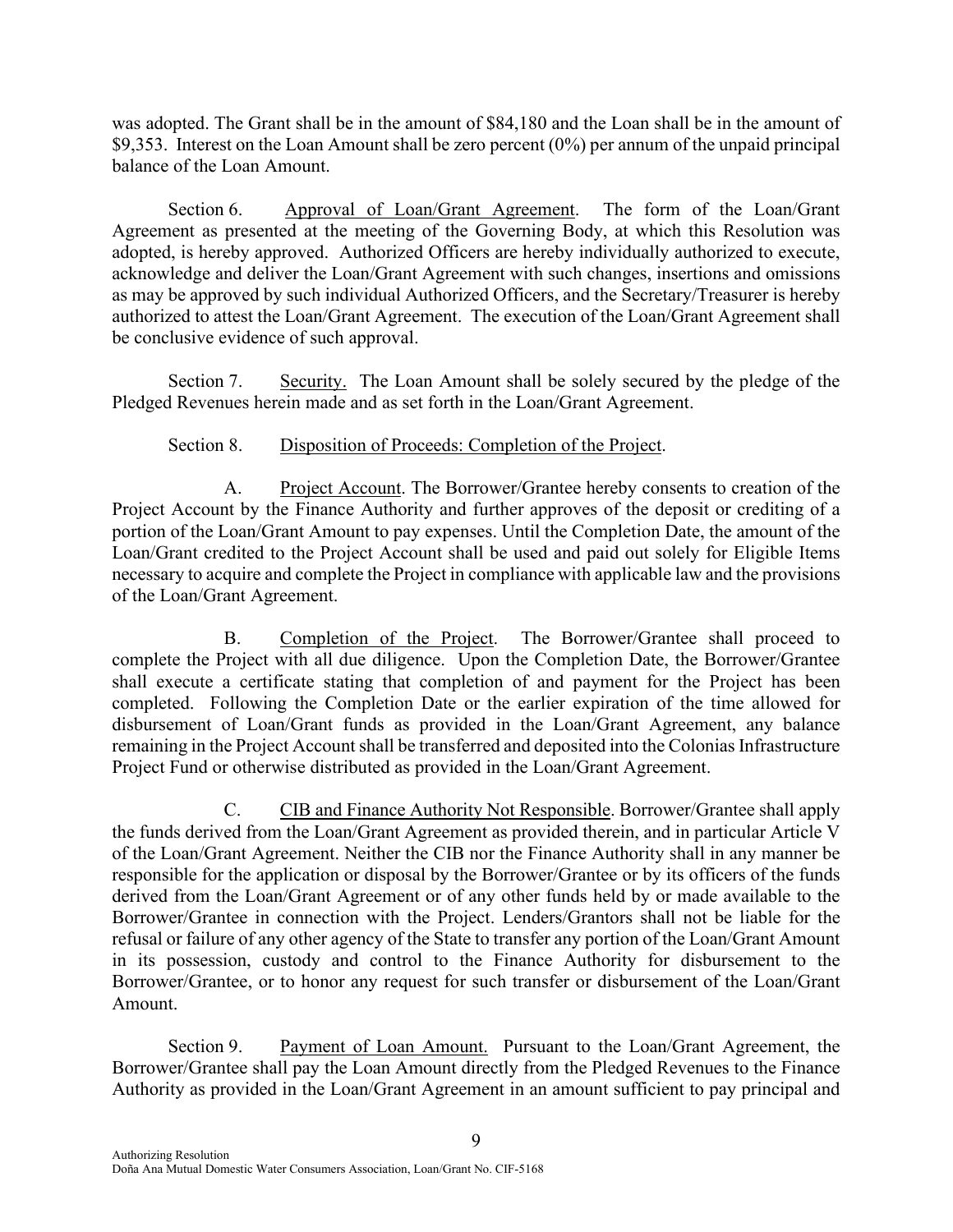other amounts due under the Loan/Grant Agreement and to cure any deficiencies in the payment of the Loan Amount or other amounts due under the Loan/Grant Agreement.

Section 10. Lien on Pledged Revenues. Pursuant to the Loan/Grant Agreement, the Loan/Grant Agreement constitutes an irrevocable lien (but not an exclusive lien) upon the Pledged Revenues to the extent of the Loan Amount, the priority of which is consistent with that shown on the Term Sheet.

Section 11. Authorized Officers. Authorized Officers are hereby individually authorized and directed to execute and deliver any and all papers, instruments, opinions, affidavits and other documents and to do and cause to be done any and all acts and things necessary or proper for carrying out this Resolution, the Loan/Grant Agreement and all other transactions contemplated hereby and thereby. Authorized Officers are hereby individually authorized to do all acts and things required of them by this Resolution and the Loan/Grant Agreement for the full, punctual and complete performance of all the terms, covenants and agreements contained in this Resolution and the Loan/Grant Agreement including but not limited to, the execution and delivery of closing documents in connection with the execution and delivery of the Loan/Grant Agreement.

Section 12. Amendment of Resolution. This Resolution after its adoption may be amended without receipt by the Borrower/Grantee of any additional consideration, but only with the prior written consent of the CIB and the Finance Authority.

Section 13. Resolution Irrepealable. After the Loan/Grant Agreement has been executed and delivered, this Resolution shall be and remain irrepealable until all obligations due under the Loan/Grant Agreement shall be fully discharged, as herein provided.

Section 14. Severability Clause. If any section, paragraph, clause or provision of this Resolution shall for any reason be held to be invalid or unenforceable, the invalidity or unenforceability of such section, paragraph, clause or provision shall not affect any of the remaining provisions of this Resolution.

Section 15. Repealer Clause. All bylaws, orders, ordinances, resolutions, or parts thereof, inconsistent herewith are hereby repealed to the extent only of such inconsistency. This repealer shall not be construed to revive any bylaw, order, resolution or ordinance, or part thereof, heretofore repealed.

Section 16. Effective Date. Upon due adoption of this Resolution, it shall be recorded in the book of the Borrower/Grantee kept for that purpose, authenticated by the signatures of the President and Secretary/Treasurer of the Borrower/Grantee, and this Resolution shall be in full force and effect thereafter, in accordance with law; provided, however, that if recording is not required for the effectiveness of this Resolution, this Resolution shall be effective upon adoption of this Resolution by the Governing Body.

Section 17. General Summary for Publication. Pursuant to the general laws of the State, the title and a general summary of the subject matter contained in this Resolution shall be published in substantially the following form: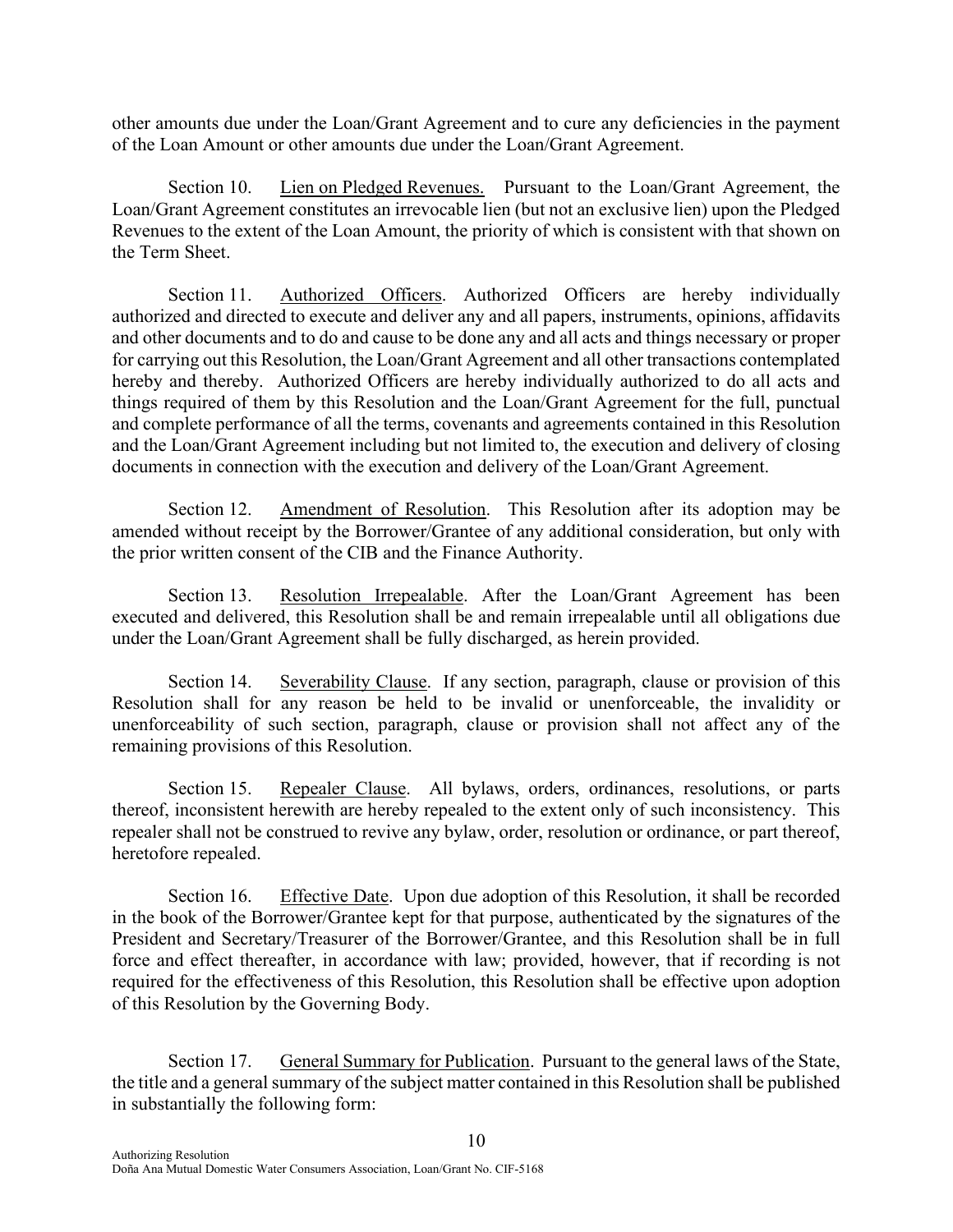#### [*Form of Notice of Adoption of Resolution for Publication*]

Doña Ana Mutual Domestic Water Consumers Association Notice of Adoption of Resolution

Notice is hereby given of the title and of a general summary of the subject matter contained in Resolution No. 2020-15, duly adopted and approved by the Board of Directors of Doña Ana Mutual Domestic Water Consumers Association on October 1, 2020. A complete copy of the Resolution is available for public inspection during normal and regular business hours in the office of the Secretary/Treasurer OR by contacting the Secretary/Treasurer, at 5535 Ledesma Drive, Las Cruces, New Mexico 88007.

The title of the Resolution is:

# DOÑA ANA MUTUAL DOMESTIC WATER CONSUMERS ASSOCIATION RESOLUTION NO. 2020-15

A RESOLUTION AUTHORIZING THE EXECUTION AND DELIVERY OF A COLONIAS INFRASTRUCTURE PROJECT FUND LOAN/GRANT AGREEMENT BY AND AMONG THE NEW MEXICO COLONIAS INFRASTRUCTURE BOARD ("CIB") AND THE NEW MEXICO FINANCE AUTHORITY ("FINANCE AUTHORITY," AND COLLECTIVELY WITH THE CIB, THE "LENDERS/GRANTORS") AND THE DOÑA ANA MUTUAL DOMESTIC WATER CONSUMERS ASSOCIATION (THE "BORROWER/GRANTEE"), FOR THE BENEFIT OF FAIRACRES, NEW MEXICO IN THE TOTAL AMOUNT OF \$93,533, EVIDENCING AN OBLIGATION OF THE BORROWER/GRANTEE TO UTILIZE THE LOAN/GRANT AMOUNT SOLELY FOR THE PURPOSE OF FINANCING THE COSTS OF THE CREATION OF A PLANNING DOCUMENT FOR THE UPGRADE OF THE EXISTING FAIRACRES WEST MESA WATER SYSTEM AND EXPANSION INTO AN UNSERVED AREA AND SOLELY IN THE MANNER DESCRIBED IN THE LOAN/GRANT AGREEMENT; PROVIDING FOR THE PLEDGE AND PAYMENT OF THE LOAN AMOUNT OF \$9,353 SOLELY FROM NET SYSTEM REVENUES AND ACCEPTANCE OF A GRANT AMOUNT OF \$84,180; CERTIFYING THAT THE LOAN/GRANT AMOUNT, TOGETHER WITH OTHER FUNDS AVAILABLE TO THE BORROWER/GRANTEE, IS SUFFICIENT TO COMPLETE THE PROJECT; APPROVING THE FORM OF AND OTHER DETAILS CONCERNING THE LOAN/GRANT AGREEMENT; RATIFYING ACTIONS HERETOFORE TAKEN; REPEALING ALL ACTION INCONSISTENT WITH THIS RESOLUTION; AND AUTHORIZING THE TAKING OF OTHER ACTIONS IN CONNECTION WITH THE EXECUTION AND DELIVERY OF THE LOAN/GRANT AGREEMENT.

A general summary of the subject matter of the Resolution is contained in its title. This notice constitutes compliance with NMSA 1978, § 6-14-6, as amended.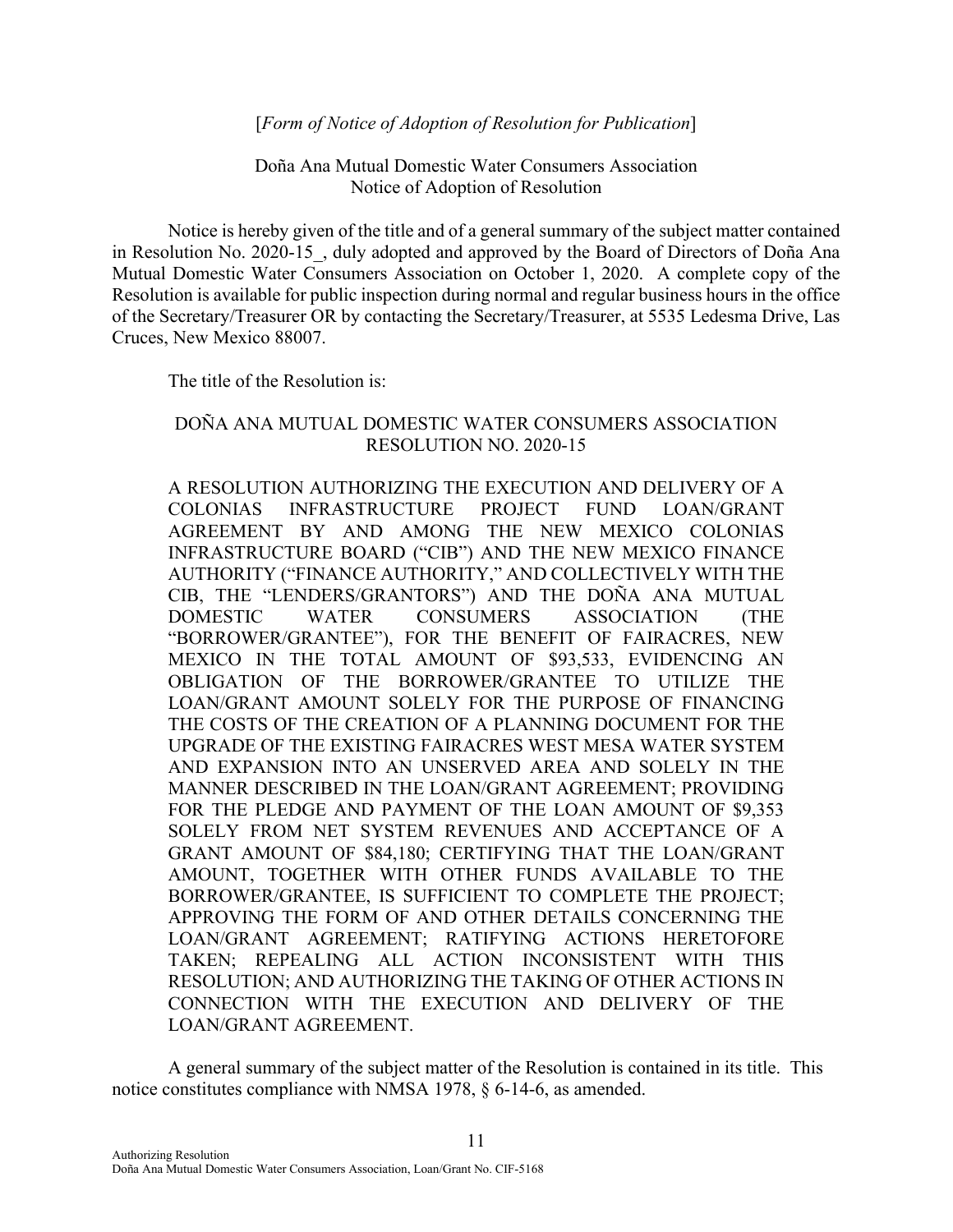# PASSED, APPROVED AND ADOPTED THIS 1st day of October, 2020.

DOÑA ANA MUTUAL DOMESTIC WATER CONSUMERS ASSOCIATION DOÑA ANA COUNTY, NEW MEXICO

**By\_\_\_** 

James Melton, President

ATTEST:

By

Kurt Anderson, Secretary/Treasurer

[*Remainder of page intentionally left blank*.]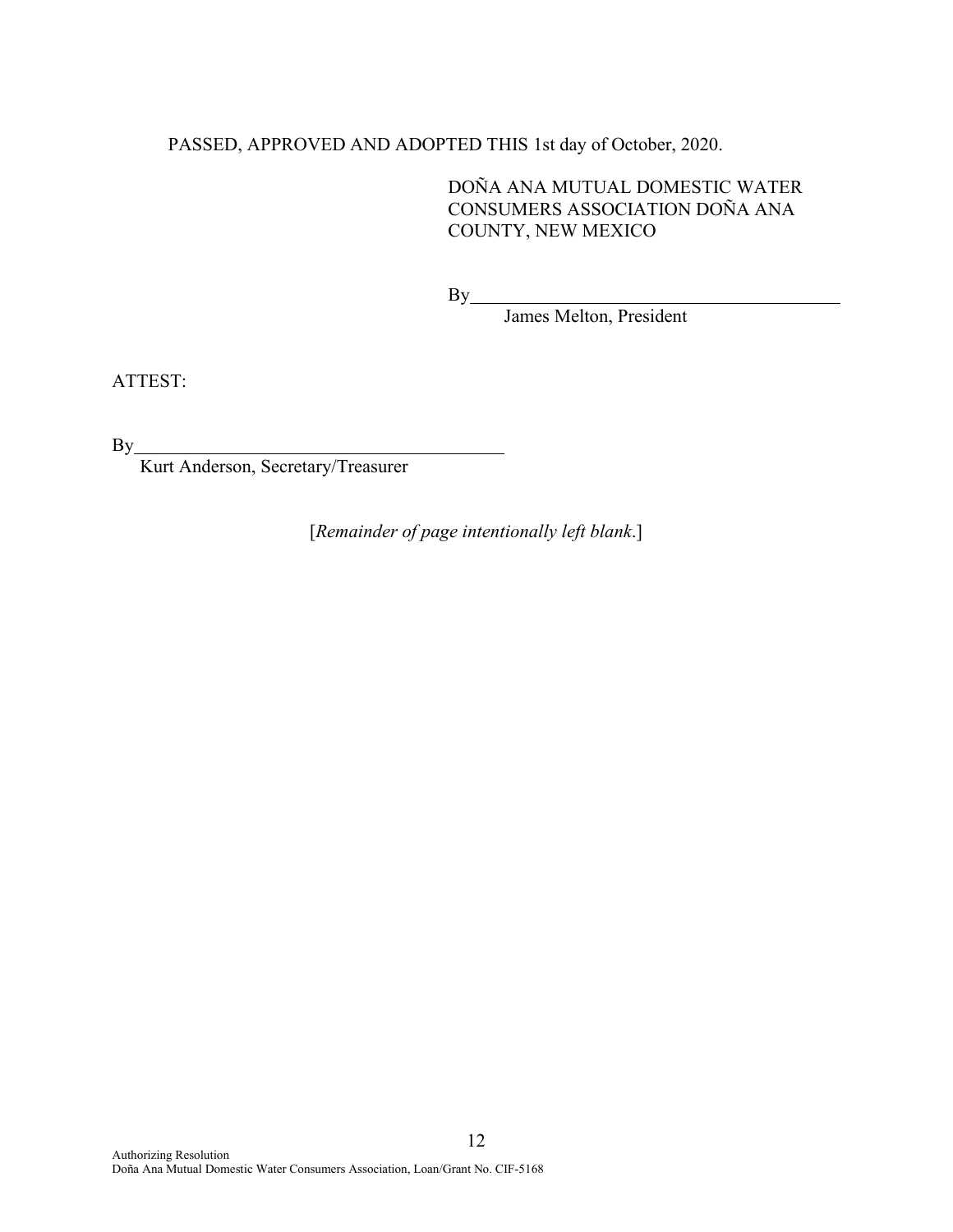Governing Body Member \_\_\_\_\_\_\_\_\_\_\_\_\_\_\_\_\_\_\_\_\_\_\_\_\_\_\_ then moved adoption of the foregoing Resolution, duly seconded by Governing Body Member

The motion to adopt the Resolution, upon being put to a vote, was passed and adopted on the following recorded vote:

Those Voting Aye:  $\mathcal{L}_\mathcal{L}$  $\mathcal{L}_\mathcal{L}$  $\mathcal{L}_\mathcal{L}$  $\mathcal{L}_\text{max}$  and  $\mathcal{L}_\text{max}$  and  $\mathcal{L}_\text{max}$  and  $\mathcal{L}_\text{max}$  and  $\mathcal{L}_\text{max}$  $\mathcal{L}_\mathcal{L}$  $\mathcal{L}_\mathcal{L}$ Those Voting Nay:  $\mathcal{L}_\mathcal{L}$  $\mathcal{L}_\text{max}$  and  $\mathcal{L}_\text{max}$  and  $\mathcal{L}_\text{max}$  and  $\mathcal{L}_\text{max}$  and  $\mathcal{L}_\text{max}$ Those Absent:  $\mathcal{L}_\text{max}$  and  $\mathcal{L}_\text{max}$  and  $\mathcal{L}_\text{max}$  and  $\mathcal{L}_\text{max}$  and  $\mathcal{L}_\text{max}$ 

\_\_\_\_\_\_\_\_\_ (\_\_) Members of the Governing Body having voted in favor of the motion, the President declared the motion carried and the Resolution adopted, whereupon the President and Secretary/Treasurer signed the Resolution upon the records of the minutes of the Governing Body.

 $\mathcal{L}_\mathcal{L}$ 

After consideration of matters not relating to the Resolution, the meeting upon motion duly made, seconded and carried, was adjourned.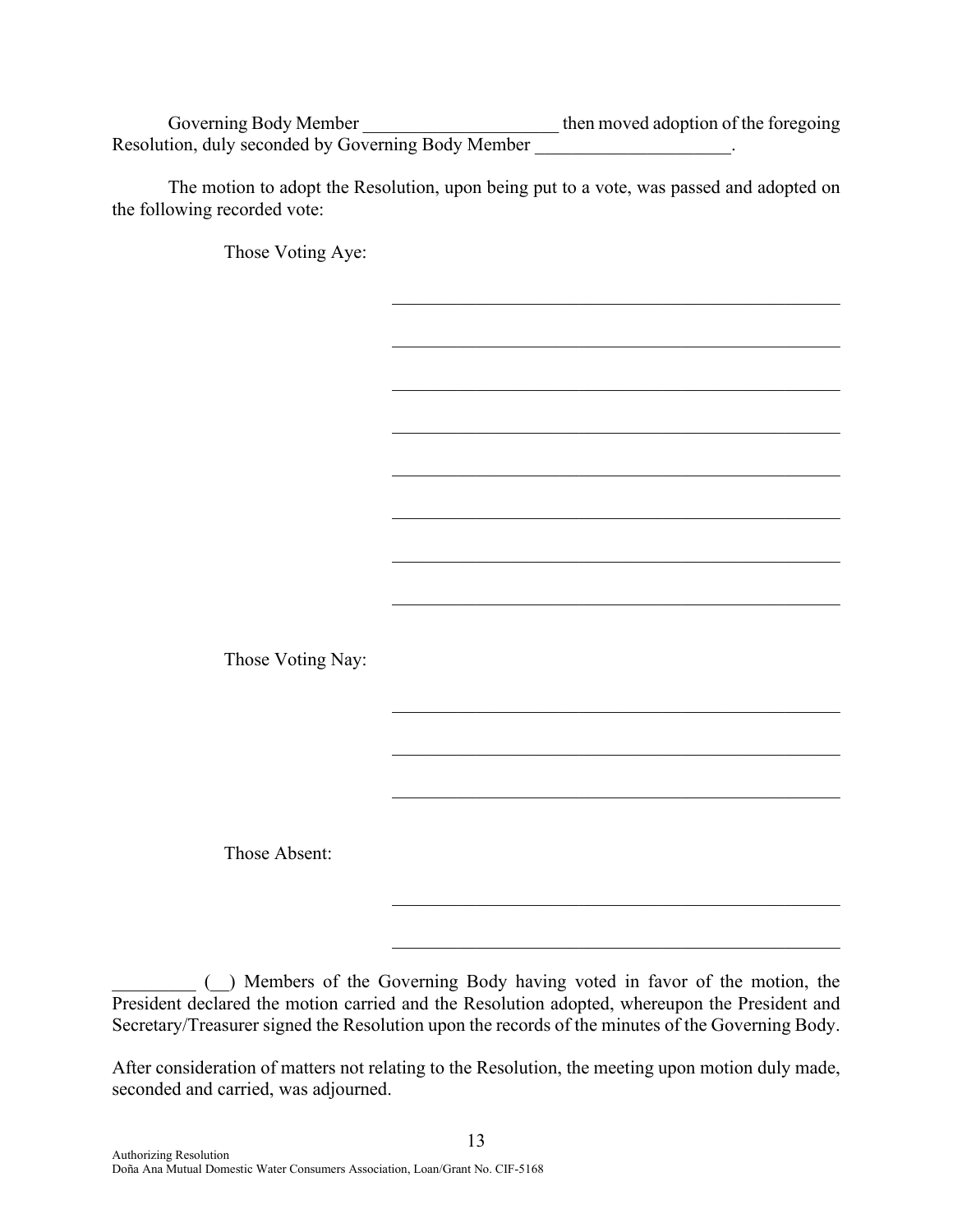DOÑA ANA MUTUAL DOMESTIC WATER CONSUMERS ASSOCIATION DOÑA ANA COUNTY, NEW MEXICO

By

James Melton, President

ATTEST:

By

Kurt Anderson, Secretary/Treasurer

[*Remainder of page intentionally left blank*.]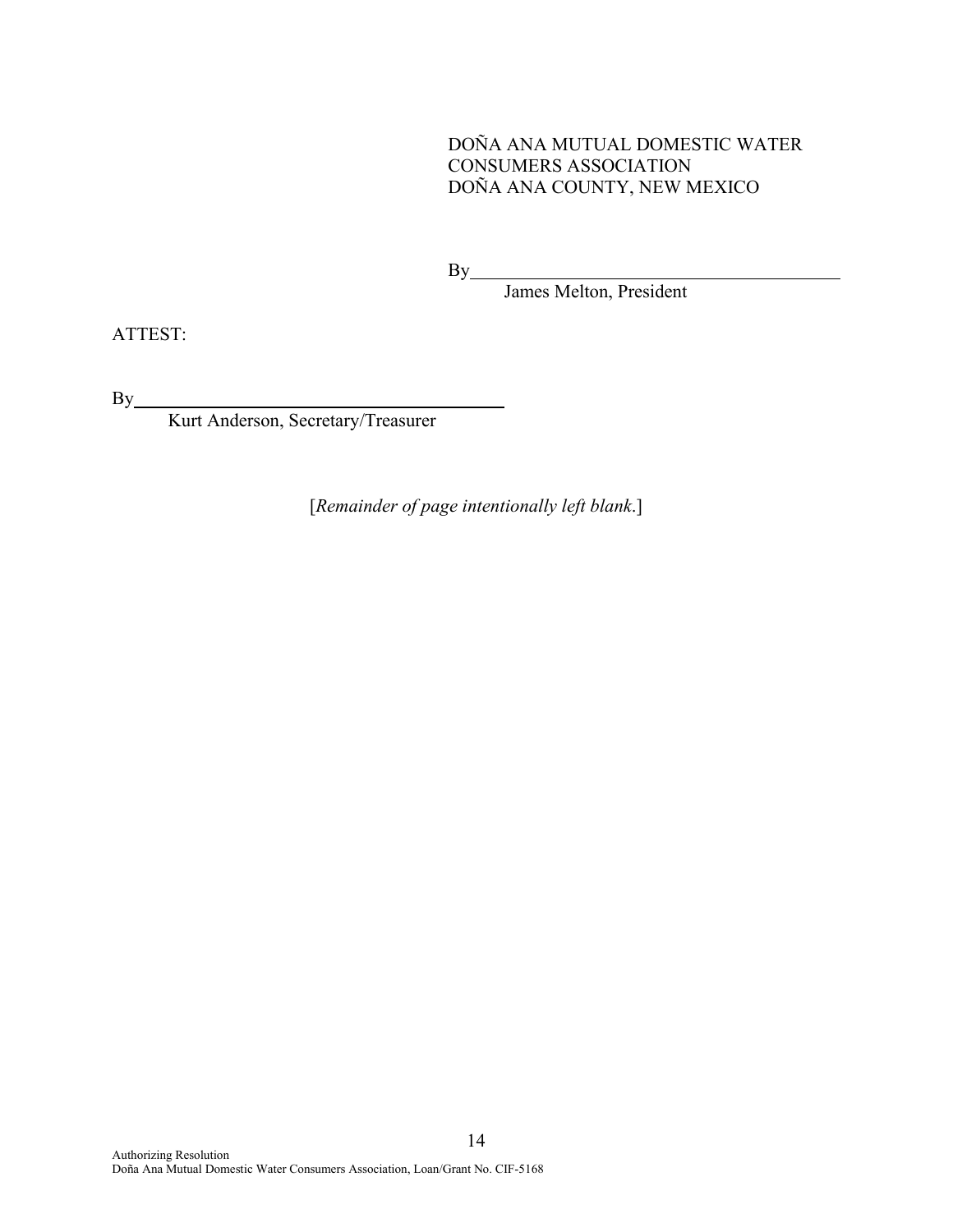STATE OF NEW MEXICO ) ) ss. COUNTY OF DOÑA ANA (1)

I, Kurt Anderson, the duly qualified and acting Secretary/Treasurer of the Doña Ana Mutual Domestic Water Consumers Association (the "Borrower/Grantee"), do hereby certify:

1. The foregoing pages are a true, perfect, and complete copy of the record of the proceedings of the Board of Directors of the Borrower/Grantee (the "Governing Body"), had and taken at a duly called regular meeting held at 5535 Ledesma Drive, Las Cruces, New Mexico 88007, on October 1, 2020, at the hour of 9:00 a.m., insofar as the same relate to the adoption of Resolution No. 2020-15 and the execution and delivery of the proposed Loan/Grant Agreement, a copy of which is set forth in the official records of the proceedings of the Governing Body kept in my office. None of the action taken has been rescinded, repealed, or modified.

2. The proceedings were duly had and taken as therein shown, the meeting therein was duly held, and the persons therein named were present at said meeting, as therein shown.

3. Notice of the meeting was given in compliance with the permitted methods of giving notice of meetings of the Governing Body as required by the State Open Meetings Act, NMSA 1978, § 10-15-1, as amended, including the Borrower/Grantee's open meetings Resolution No. 2020-01, adopted and approved on January 2, 2020, in effect on the date of the meeting.

IN WITNESS WHEREOF, I have hereunto set my hand this 6th day of November, 2020.

DOÑA ANA MUTUAL DOMESTIC WATER CONSUMERS ASSOCIATION DOÑA ANA COUNTY, NEW MEXICO

 $By$ 

Kurt Anderson, Secretary/Treasurer

5620835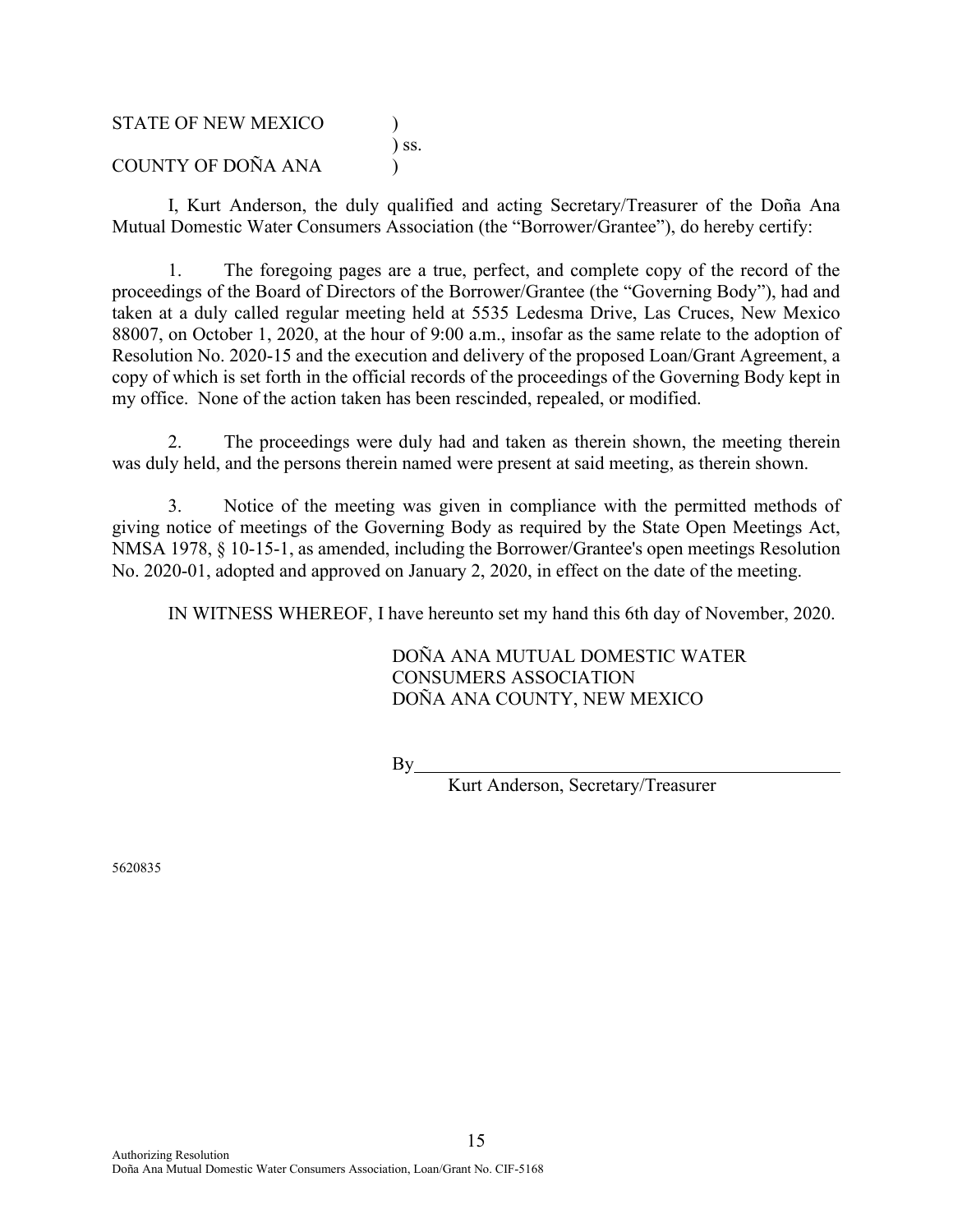# EXHIBIT "A"

Notice of Meeting, Meeting Agenda and Minutes, if available.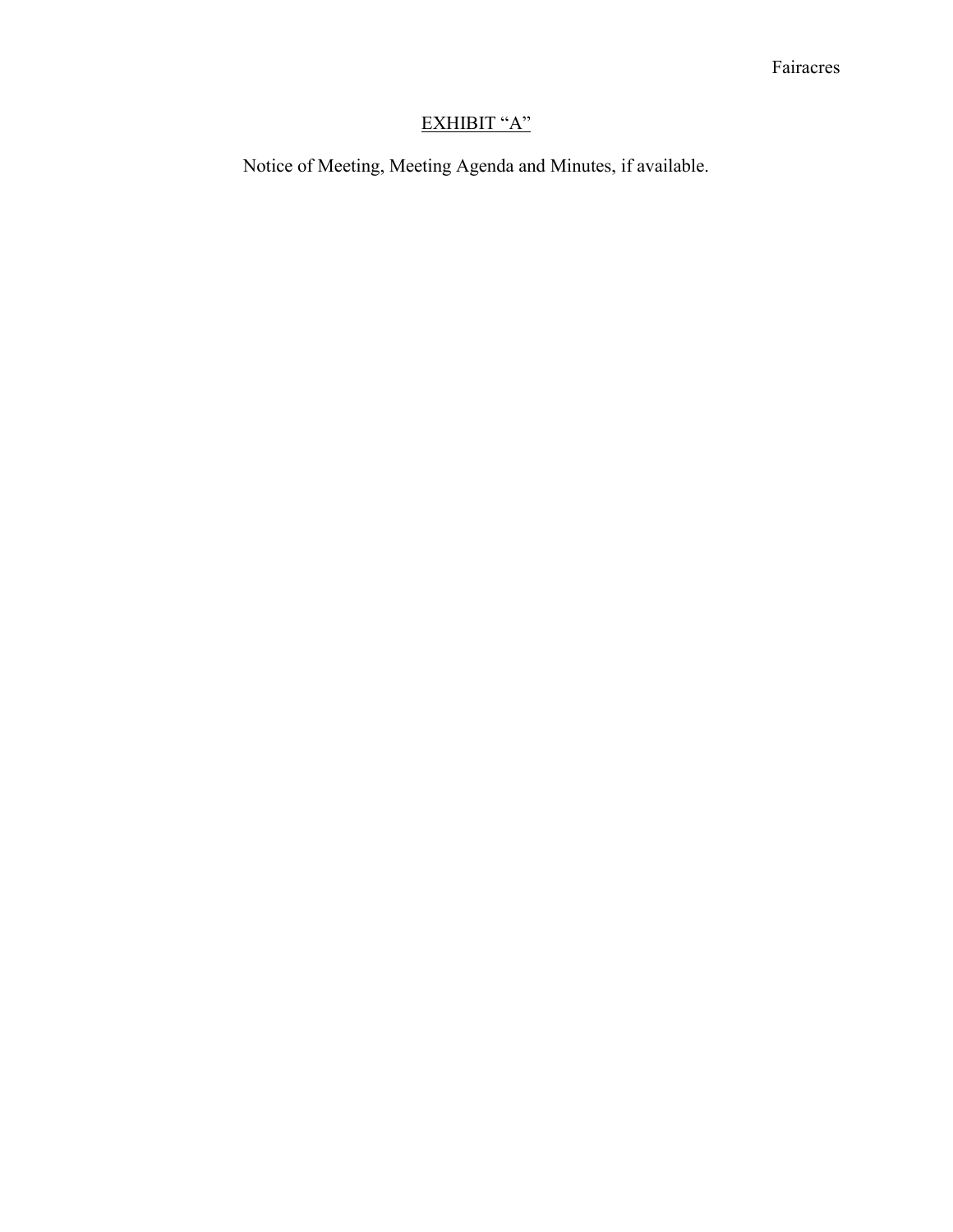# \$93,533

# COLONIAS INFRASTRUCTURE PROJECT FUND LOAN/GRANT AGREEMENT

Dated

November 6, 2020

By and Among the

# COLONIAS INFRASTRUCTURE BOARD and the NEW MEXICO FINANCE AUTHORITY, as Lenders/Grantors,

and the

DOÑA ANA MUTUAL DOMESTIC WATER CONSUMERS ASSOCIATION, Doña Ana County, New Mexico, as Borrower/Grantee.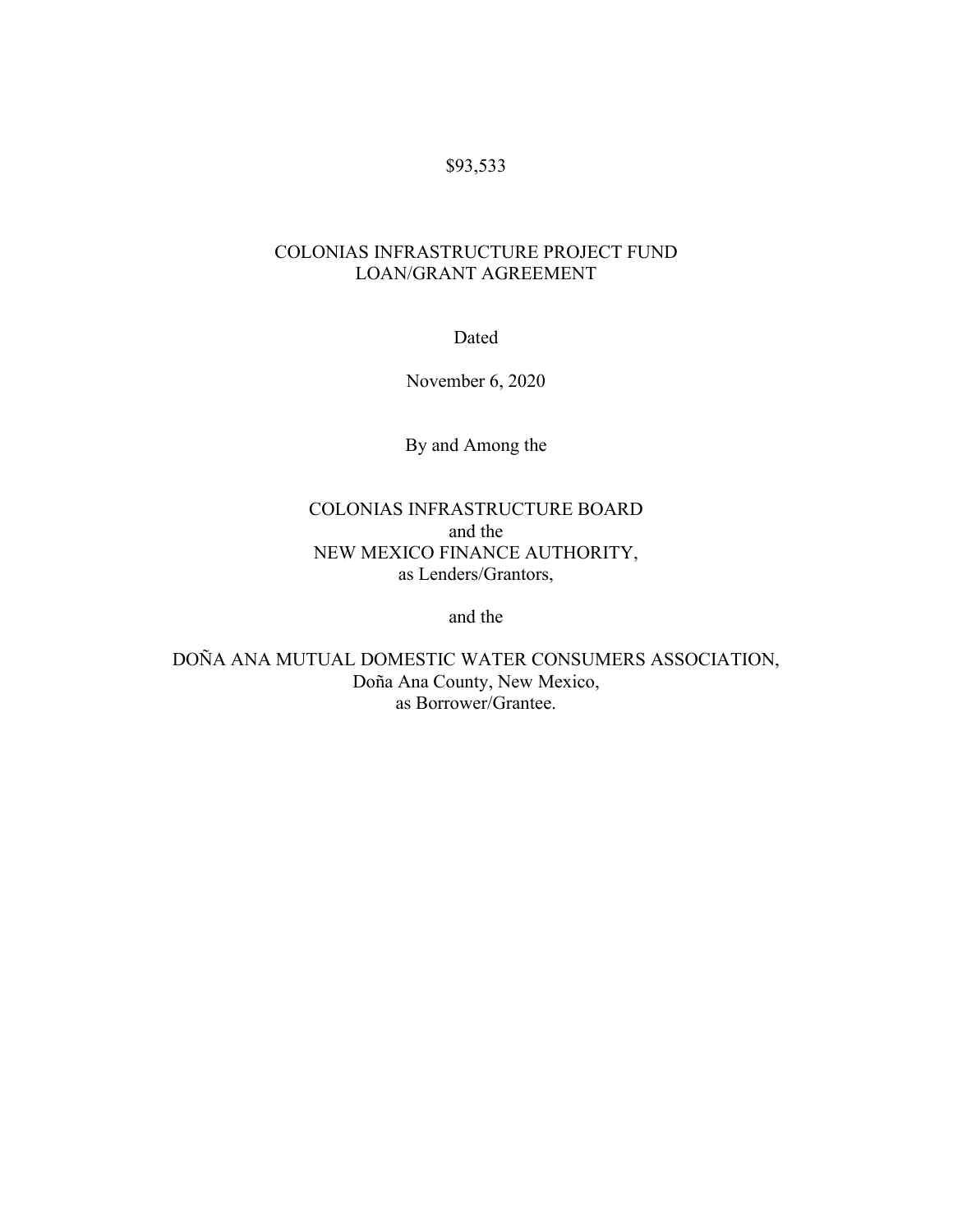#### COLONIAS INFRASTRUCTURE PROJECT FUND LOAN/GRANT AGREEMENT

THIS LOAN/GRANT AGREEMENT (the "Agreement") dated November 6, 2020, is entered into by and among the COLONIAS INFRASTRUCTURE BOARD (the "CIB") and the NEW MEXICO FINANCE AUTHORITY (the "Finance Authority") (collectively, the "Lenders/Grantors"), and the DOÑA ANA MUTUAL DOMESTIC WATER CONSUMERS ASSOCIATION in Doña Ana County, New Mexico, (the "Borrower/Grantee") for the benefit of the Colonia of Fairacres, New Mexico (the "Colonia").

#### WITNESSETH:

WHEREAS, the CIB is a public body duly organized and created pursuant to the laws of the State of New Mexico (the "State"), particularly the Colonias Infrastructure Act, NMSA 1978, §§ 6-30-1 through 6-30-8, as amended (the "Colonias Infrastructure Act" or the "Act"); and

WHEREAS, the Finance Authority is a public body politic and corporate, separate and apart from the State, constituting a governmental instrumentality, duly organized and created under and pursuant to the laws of the State, particularly NMSA 1978, §§ 6-21-1 through 6-21-31, as amended, (the "Finance Authority Act"); and

WHEREAS, the Act creates the Colonias Infrastructure Project Fund (the "Fund") in the Finance Authority, to be administered by the Finance Authority to originate grants or loans to Qualified Entities for Qualified Projects recommended by the CIB; and

WHEREAS, the Borrower/Grantee is a Political Subdivision of the State, being a legally and regularly created, established, organized and existing incorporated mutual domestic water consumers association in good standing under the general laws of the State and more specifically, §§ 3-29-1 through 3-29-21, NMSA 1978, as amended; and

WHEREAS, there exists within the service area of the Borrower/Grantee, the Colonia, a community that has been designated as a Colonia within the meaning of the Act; and

WHEREAS, the Borrower/Grantee will be receiving the Loan/Grant for the benefit of the Colonia and the public the Borrower/Grantee serves; and

WHEREAS, pursuant to the Act, Board Rules and the Policies, the CIB and the Finance Authority are authorized to make loans/grants to Qualified Entities from the Fund for Qualified Projects; and

WHEREAS, the Borrower/Grantee submitted an application dated February 17, 2020, for the Project; and

WHEREAS, the CIB has determined that the Project is a qualifying Project and that the Borrower/Grantee is a Qualified Entity under the Board Rules; and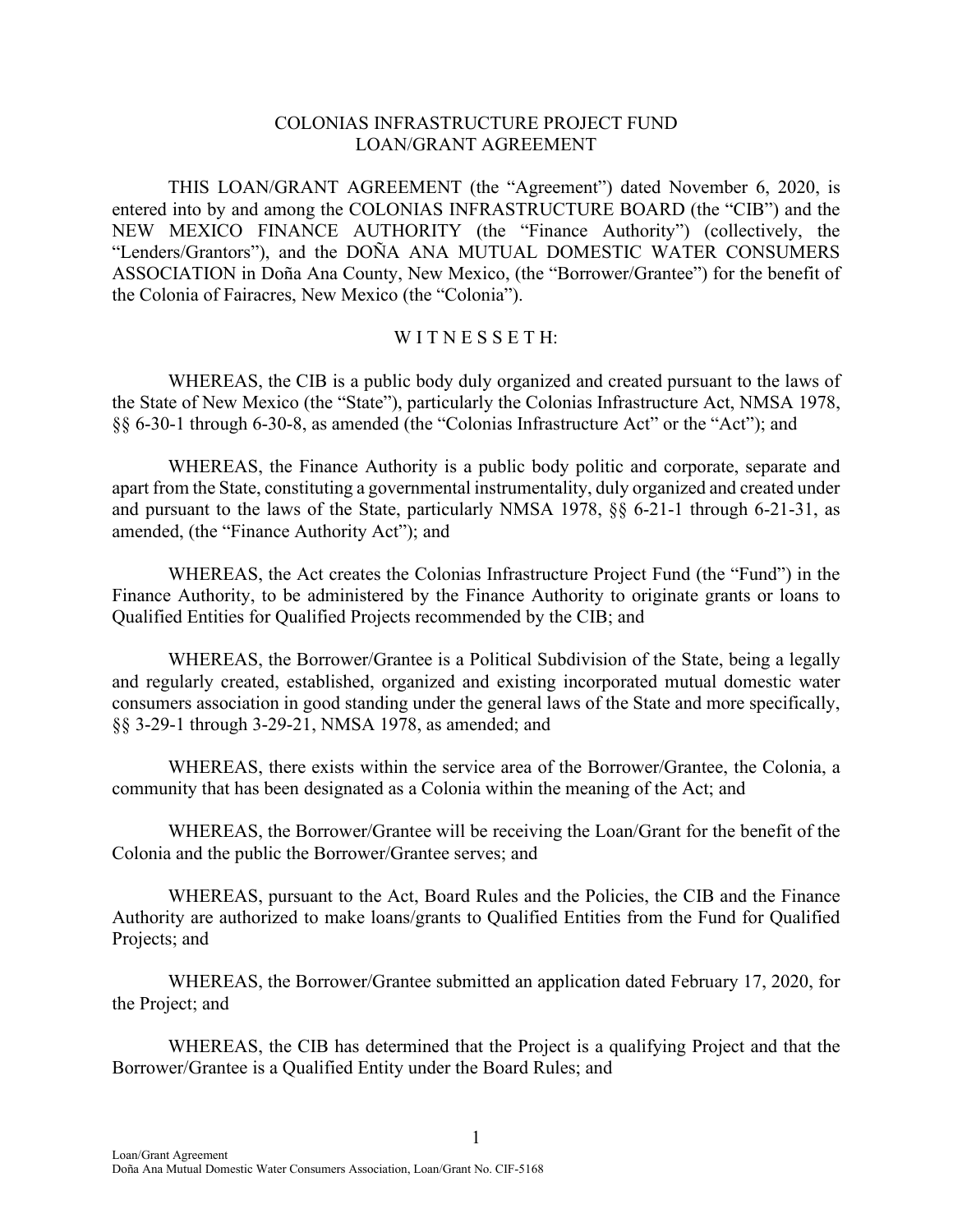WHEREAS, the CIB on May 20, 2020, recommended to the Finance Authority that the Borrower/Grantee receive financial assistance from the Fund in the form of the Loan/Grant, for the benefit of the Colonia and the CIB has recommended that the Finance Authority enter into and administer this Agreement; and

WHEREAS, the Finance Authority approved the Loan/Grant Amount from the Fund to the Borrower/Grantee on June 25, 2020; and

WHEREAS, pursuant to the Board Rules and the Policies, the Borrower/Grantee will receive ten percent (10%) of its funding as a loan, in order to ensure the long-term solvency of the Fund by providing annual streams of revenue available to fund additional Qualified Projects; and

WHEREAS, the Borrower/Grantee is willing to pledge the Pledged Revenues to the payment of the Loan and grant a lien to the Finance Authority on the Pledged Revenues subordinate to all other liens thereon present and future, except that any present and future loans from the Finance Authority to the Borrower/Grantee pursuant to the Act or the Water Project Finance Act, NMSA 1978, §§ 72-4A-1 through 72-4A-11, as amended, shall be on a parity with this Loan/Grant; and

WHEREAS, the obligation of the Borrower/Grantee under this Agreement shall constitute a special, limited obligation of the Borrower/Grantee, limited to the Pledged Revenues, and shall not constitute a general obligation or other indebtedness of the Borrower/Grantee or a charge upon the general credit or ad valorem taxing power of the Borrower/Grantee, or the State; and

WHEREAS, the execution, performance, and delivery of this Agreement have been authorized, approved, and directed by the Governing Body pursuant to the Resolution; and

WHEREAS, the execution and performance of this Agreement have been authorized, approved, and directed by all necessary and appropriate action of the CIB and the Finance Authority and their respective officers.

NOW, THEREFORE, for and in consideration of the premises and the mutual promises and covenants herein contained, the parties hereto agree:

# ARTICLE I

#### **DEFINITIONS**

Capitalized terms defined in the foregoing recitals shall have the same meaning when used in this Agreement unless the context clearly requires otherwise. Capitalized terms not defined in the recitals and defined in this Article I shall have the same meaning when used in this Agreement including the foregoing recitals, unless the context clearly requires otherwise.

"Agreement Term" means the term of this Agreement as provided under Article III of this Agreement.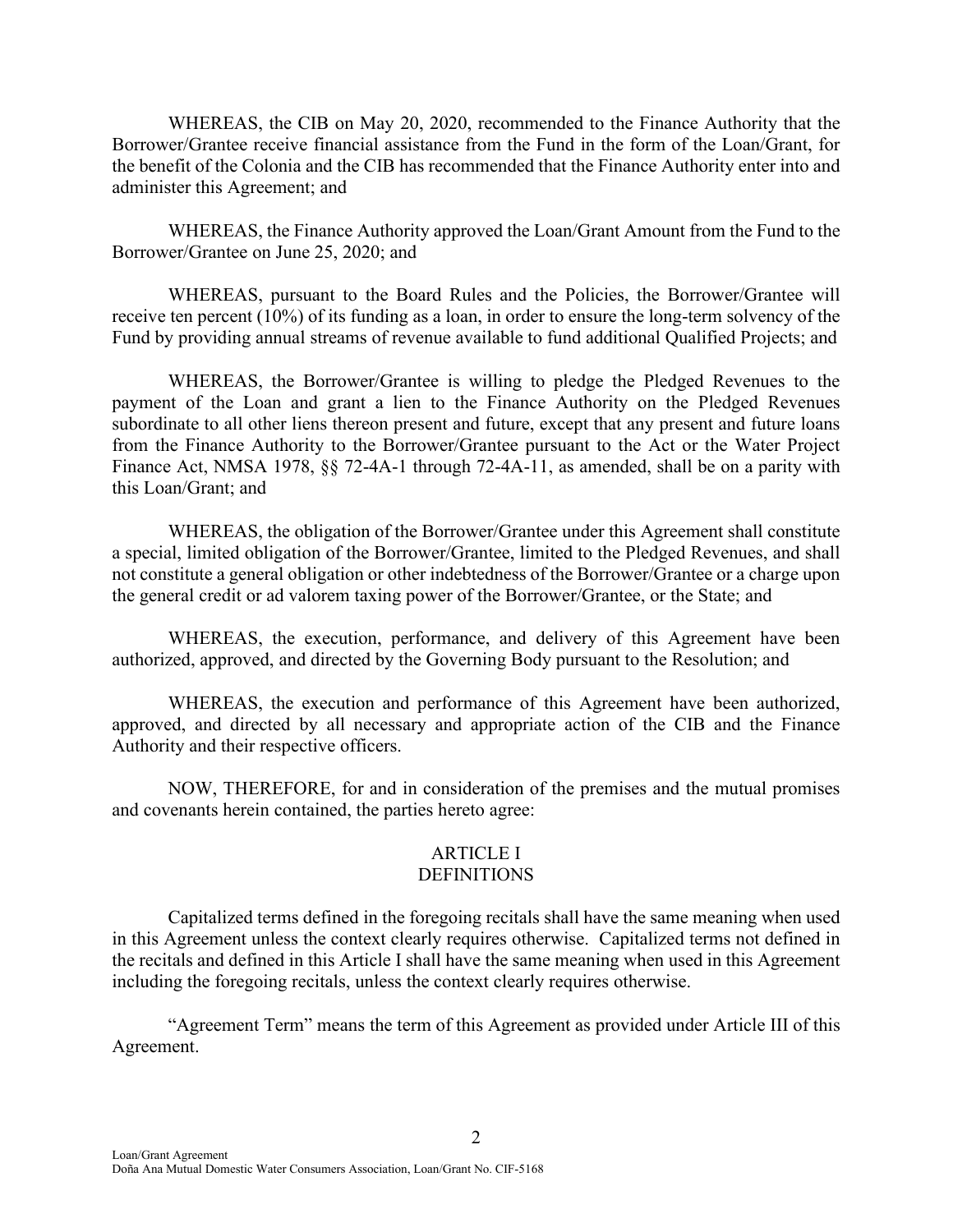"Application" means the Colonias Infrastructure Project Fund Application for Funding dated February 17, 2020, of the Borrower/Grantee and pursuant to which the Borrower/Grantee requested funding for the Project.

"Authorized Officers" means, with respect to the Borrower/Grantee, any one or more of the President and Secretary/Treasurer thereof; with respect to the Finance Authority, the Chairman, Vice-Chairman and Secretary of the Board of Directors and the Chief Executive Officer or any other officer or employee of the Finance Authority designated in writing by an Authorized Officer; and with respect to the CIB, any one or more of the Chairperson or the Vice-Chairperson, Secretary and the Treasurer thereof, and any other officer or employee of the Finance Authority or of the CIB designated in writing by an Authorized Officer thereof.

"Board Rules" means Review and Selection of Colonias Infrastructure Projects, New Mexico Colonias Infrastructure Board, §§ 2.91.2.1 through 2.91.2.18 NMAC.

"Closing Date" means the date of execution of this Agreement by the Borrower/Grantee, the CIB, and the Finance Authority.

"Colonia" or "Colonias" means a Colonia as defined in the Act, and more particularly in NMSA 1978, § 6-30-3(C), as amended, and particularly the Colonia of Fairacres.

"Conditions" means (1) all readiness to proceed requirements established for the Loan/Grant by the Finance Authority and the CIB; (2) all requirements set forth in the Term Sheet; (3) all requirements outlined in  $\S 2.1(p)$  and  $\S 5.1$ ; and (4) a determination that the disbursement applied for does not exceed any limitation upon the amount payable for any Eligible Item pursuant to the Act, the Board Rules, and the Policies.

"Department of Finance and Administration" or "DFA" means the department of finance and administration of the State.

"Eligible Fiscal Agent Fees" means fees and costs incurred by a fiscal agent for the administration of Project funds, including the collection and reporting of Project information as required by this Agreement.

"Eligible Items" means eligible Project costs for which loans/grants may be made pursuant to Title 2, Chapter 91, Part 2 NMAC, the Board Rules and applicable Policies, and includes costs of acquiring and constructing the Project, and, without limitation, Eligible Legal Costs and Eligible Fiscal Agent Fees.

"Eligible Legal Costs" means legal fees and costs for services rendered by legal counsel on behalf of the Borrower/Grantee for transaction of the Project and those directly associated with the Qualified Project.

"Event of Default" means one or more events of default as defined in Section 9.1 of this Agreement.

3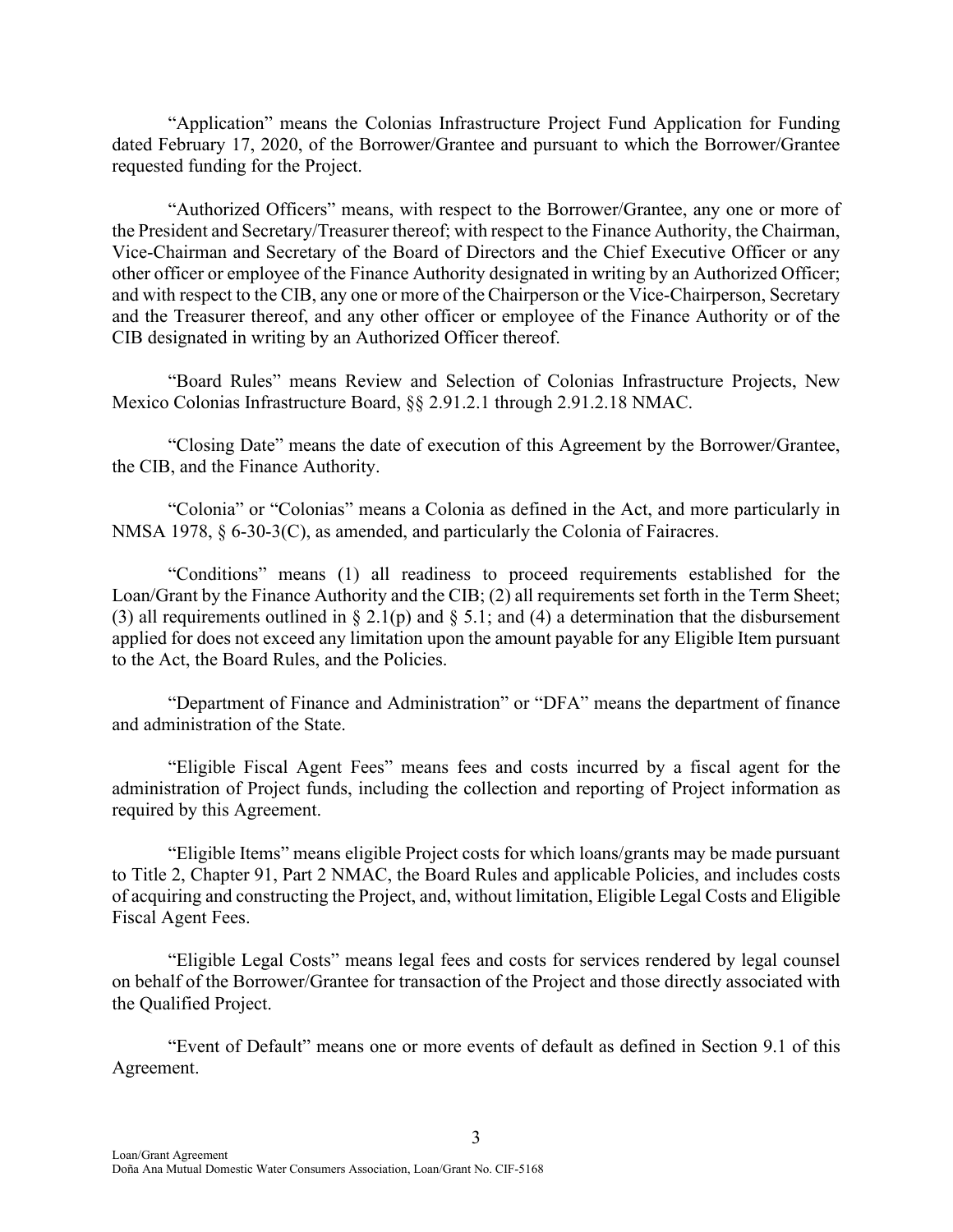"Final Debt Service Schedule" means the schedule of Loan Payments due on this Agreement following the Final Requisition, as determined on the basis of the Loan Amount.

"Final Requisition" means the final requisition of moneys to be submitted by the Borrower/Grantee, which shall be submitted by the Borrower/Grantee on or before the expiration of the Interim Period as provided in Section 4.4 of this Agreement.

"Fiscal Year" means the period commencing on July 1 of each calendar year and ending on the last day of June of the next succeeding calendar year, or any other twelve-month period which any appropriate authority may hereafter establish for the Borrower/Grantee as its fiscal year.

"Force Majeure" means acts of God and natural disasters; strikes or labor disputes; war, civil strife or other violence; an order of any kind of the Government of the United States or of the State or civil or military authority or any court of competent jurisdiction; or any other act or condition that was beyond the reasonable control of, without fault or negligence of, or not reasonably foreseeable by the party claiming the Force Majeure event; except for (i) general economic conditions; or (ii) an inability of a party claiming the Force Majeure event to pay any debts when due.

"Generally Accepted Accounting Principles" means the officially established accounting principles applicable to the Borrower/Grantee consisting of the statements, determinations and other official pronouncements of the Government Accounting Standards Board, Financial Accounting Standards Board, Federal Accounting Standards Board or other principle-setting body acceptable to the Finance Authority establishing accounting principles applicable to the Borrower/Grantee.

"Governing Body" means the Board of Directors of the Borrower/Grantee, or any future successor governing body of the Borrower/Grantee.

"Grant" or "Grant Amount" means the amount provided to the Borrower/Grantee as a grant pursuant to this Agreement for the purpose of funding the Project and shall equal 90% of the amount disbursed during the Interim Period not to exceed \$84,180.

"Gross Revenues" means all income and revenues directly or indirectly derived by the Borrower/Grantee from the operation and use of the System for any particular Fiscal Year or period to which term is applicable. In the event there is a conflicting description of Gross Revenues in any Ordinance or Resolution of the Borrower/Grantee, the language of such Ordinance or Resolution shall control.

"Hardship Waiver" means a determination by the Finance Authority pursuant to Section  $4.1(a)(ii)$  herein that the annual principal payment by the Borrower/Grantee should be forgiven because such payment would cause undue hardship for the Borrower/Grantee or the public it serves.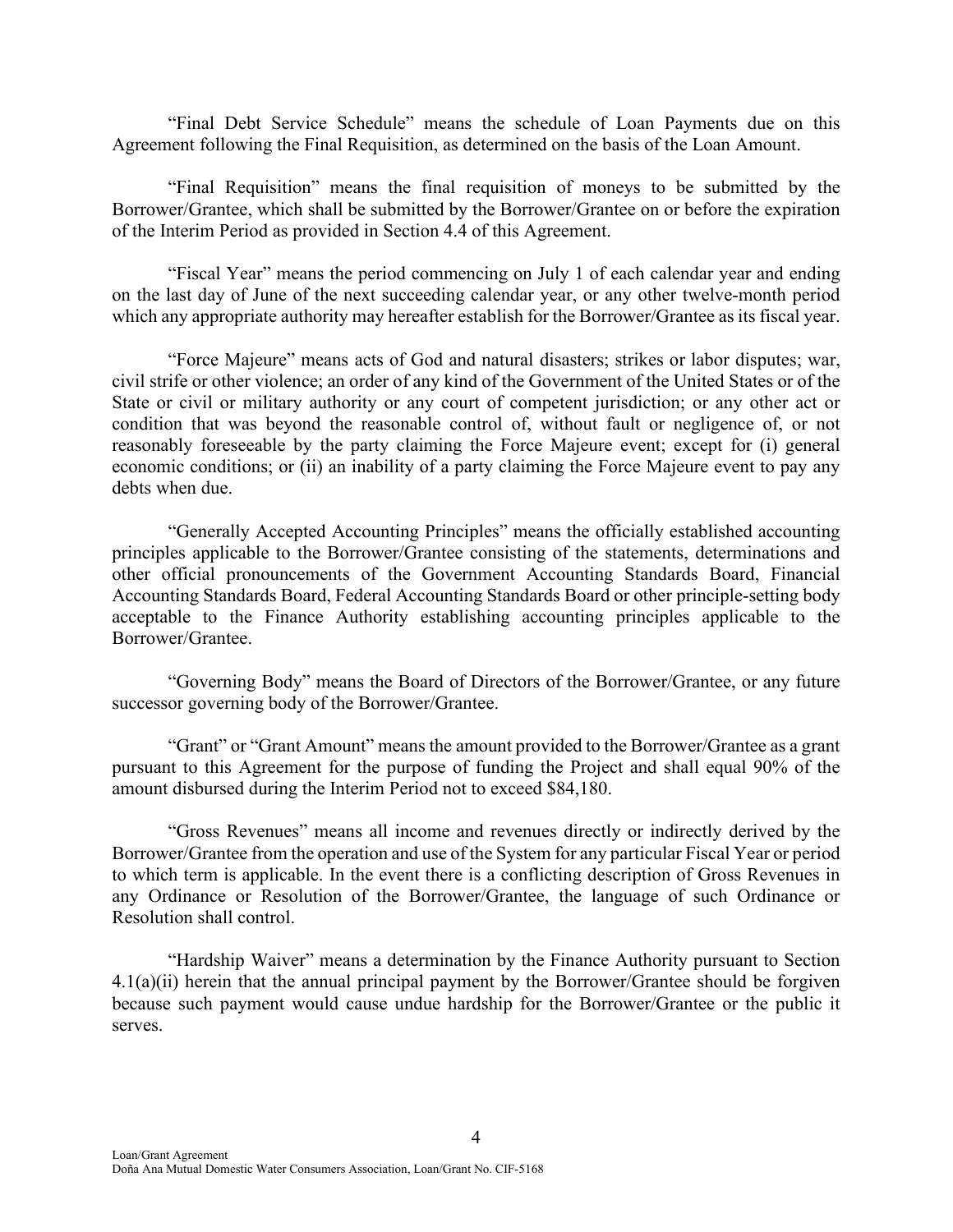"Herein," "hereby," "hereunder," "hereof," "hereinabove" and "hereafter" refer to this entire Agreement and not solely to the particular section or paragraph of this Loan/Grant Agreement in which such word is used.

"Interest Component" means the portion of each Loan Payment paid as interest on this Agreement, if any, as shown on Exhibit "C" hereto.

"Interim Debt Service Schedule" means the anticipated schedule of Loan Payments due on this Agreement following the Final Requisition, assuming disbursement of the entire Loan Amount within twenty four (24) months of the Closing Date. The Interim Debt Service Schedule is attached hereto as Exhibit "C".

"Interim Period" means the period no greater than twenty four (24) months, unless a longer period is approved by the Finance Authority as provided in Section 4.4 of this Agreement, beginning on the Closing Date, during which the Finance Authority will disburse moneys to the Borrower/Grantee to pay costs of the Project.

"Lenders/Grantors" means the CIB and the Finance Authority.

"Loan" or "Loan Amount" means 10% of the amount disbursed to the Borrower/Grantee as during the Interim Period for the purpose of funding the Project and shall not equal more than \$9,353.

"Loan/Grant" or "Loan/Grant Amount" means the combined amount distributed to the Borrower/Grantee during the Interim Period partially as the Grant Amount and partially borrowed by the Borrower/Grantee as the Loan Amount pursuant to this Agreement for the purpose of funding the Project and shall not equal more than \$93,533.

"Loan Payments" means, collectively, the Principal Component and interest, if any, to be paid by the Borrower/Grantee as payment of this Agreement as shown on Exhibit "C" hereto.

"Local Match" means the amount determined pursuant to the Policies to be provided by the Borrower/Grantee which includes the total value of the soft or hard match (each as defined in the Policies) which, in combination with the Loan/Grant Amount and other monies available to the Borrower/Grantee, is sufficient to complete the Project. The Local Match is \$9,364.

"Net System Revenues" means the Gross Revenues of the System minus Operation and Maintenance Expenses, indirect charges, amounts expended for capital replacements and repairs, required set asides for debt and replacement requirements, and any other payments from the gross revenues reasonably required for operation of the System.

"NMAC" means the New Mexico Administrative Code.

"NMSA 1978" means the New Mexico Statutes Annotated, 1978 Compilation, as amended and supplemented from time to time.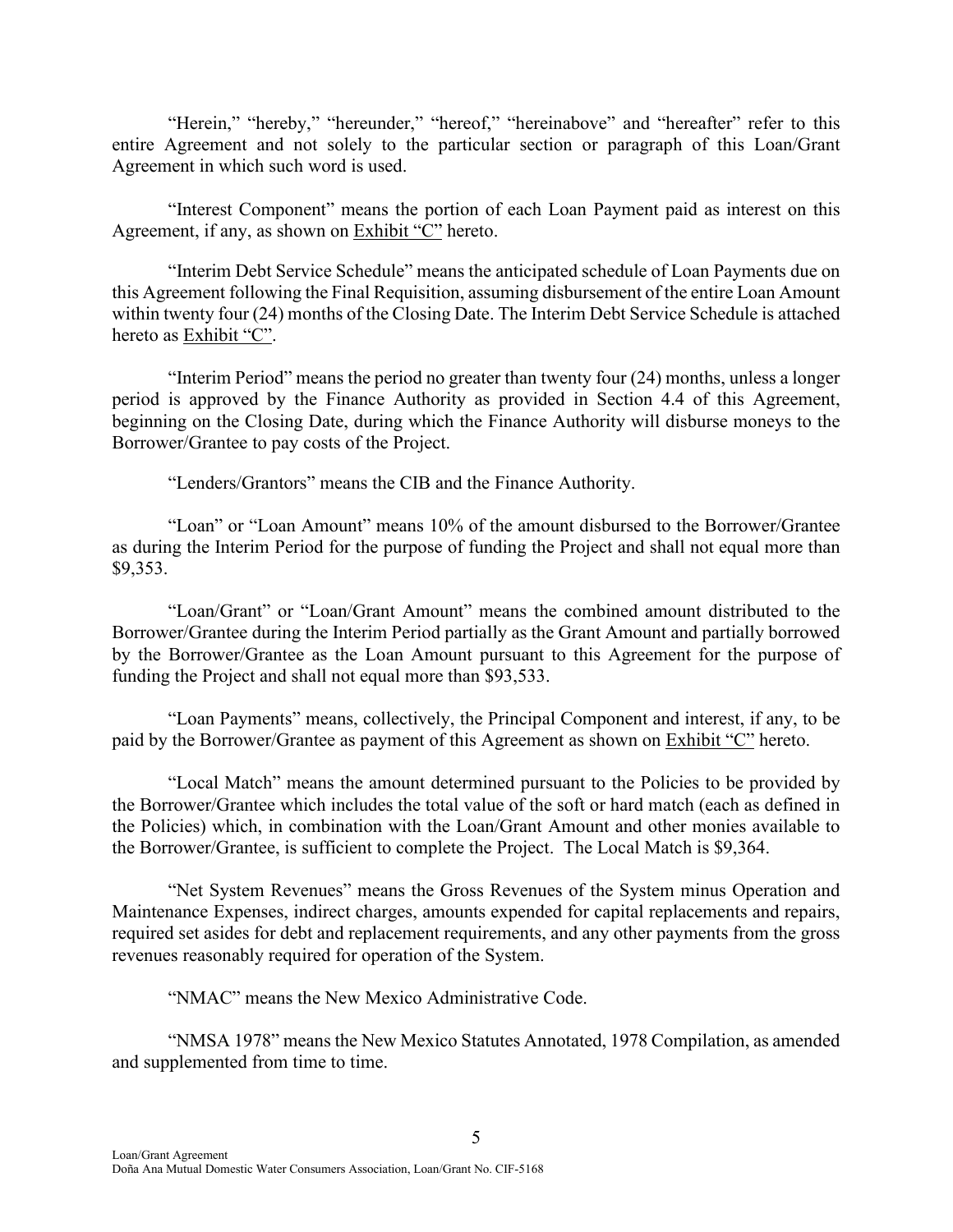"Operation and Maintenance Expenses" means all reasonable and necessary current expenses of the System, for any particular Fiscal Year or period to which such term is applicable, paid or accrued, related to operating, maintaining and repairing the System. In the event there is a conflicting description of Operation and Maintenance Expenses in any Ordinance or Resolution of the Borrower/Grantee, the language of such Ordinance or Resolution shall control.

"Parity Obligations" means this Agreement, and any other obligations, now outstanding or hereafter issued or incurred, payable from or secured by a lien or pledge of the Pledged Revenues and issued with a lien on the Pledged Revenues on parity with this Agreement, as shown on the Term Sheet.

"Pledged Revenues" means the Net System Revenues of the Borrower/Grantee pledged to the payment of the Loan Payments pursuant to the Resolution and this Agreement and described in the Term Sheet.

"Policies" means the Colonias Infrastructure Project Fund Project Selection and Management Policies, approved by the CIB.

"Political Subdivision of the State" means a municipality, a county, water and sanitation district, an association organized and existing pursuant to the Sanitary Projects Act, NMSA 1978, § 3-29-1 through § 3-29-21, as amended, or any other entity recognized by statute as a political subdivision of the State.

"Principal Component" means the portion of each Loan Payment paid as principal on this Agreement as shown on Exhibit "C" attached hereto.

"Project" means the project(s) described on the Term Sheet.

"Project Account" means the book account, if any, established by the Finance Authority in the name of the Borrower/Grantee for purposes of tracking expenditure of the Loan/Grant Amount by the Borrower/Grantee to pay for the costs of the Project, which shall be kept separate and apart from all other accounts of the Finance Authority.

"Qualified Entity" means a county, municipality, or other entity recognized as a Political Subdivision of the State pursuant to NMSA 1978, § 6-30-3(F), as amended.

"Qualified Project" means a capital outlay project recommended by the CIB to the Finance Authority for financial assistance that is primarily intended to develop Colonias infrastructure. A Qualified Project may include a water system, a wastewater system, solid waste disposal facilities, flood and drainage control, roads or housing infrastructure pursuant to NMSA 1978, § 6-30-3(G), as amended, but does not include general operation and maintenance, equipment, housing allowance payments or mortgage subsidies.

"Resolution" means the Borrower/Grantee Resolution No. 2020-15 adopted by the Governing Body on October 1, 2020, authorizing the acceptance of the Loan/Grant, approving this Agreement and pledging the Pledged Revenues to the payment of the Loan Payments as shown on the Term Sheet.

6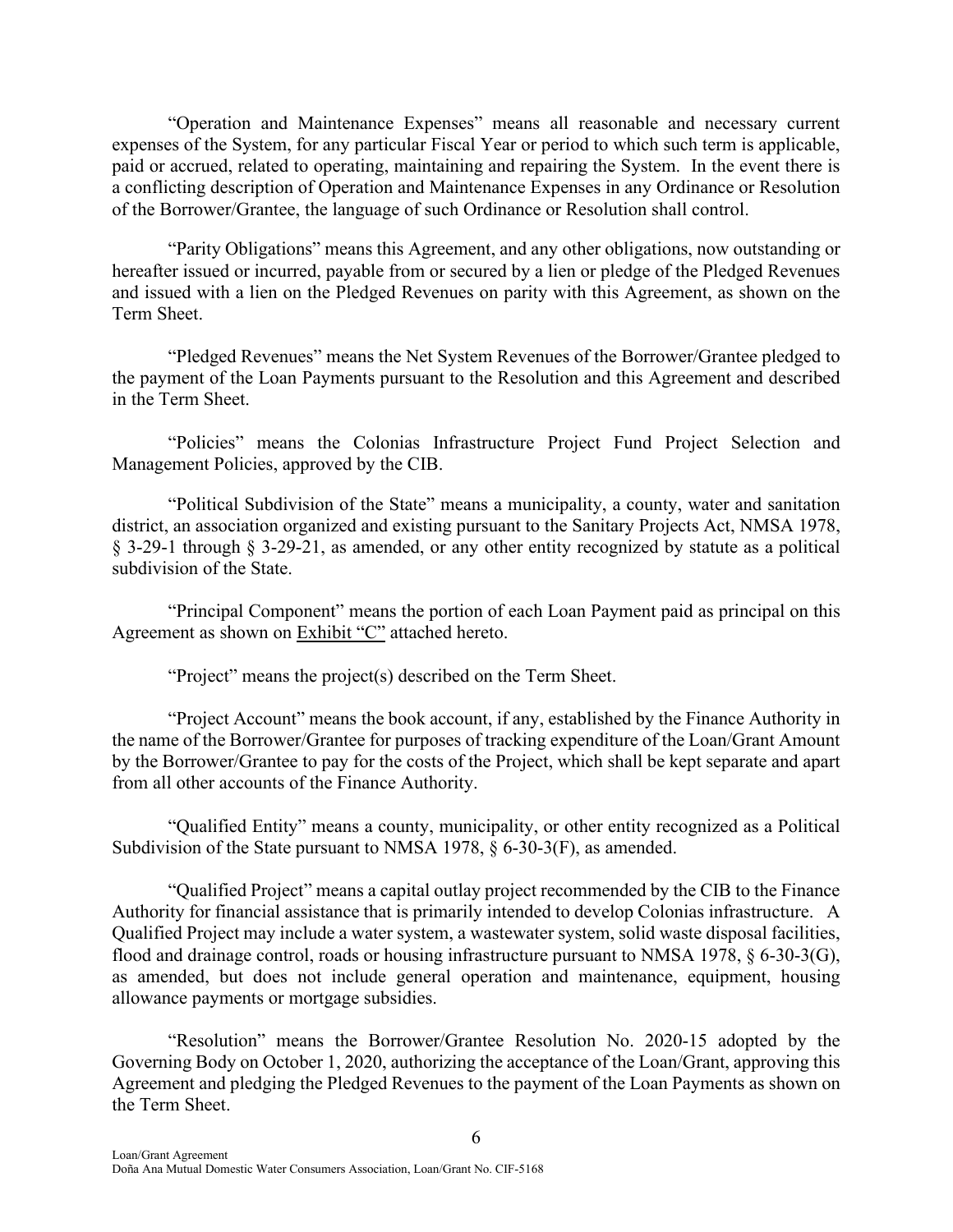"Senior Obligations" means the Borrower/Grantee's 2001 and 2013 loans from the United States Department of Agriculture, Rural Utilities Service; Finance Authority loans DW-2868, DW-3227 and DW-3382; 2013, 2014, 2015, 2018 and 2019 New Mexico Environment Department RIP loans, and any other obligations hereafter issued with a superior lien on the Pledged Revenues as defined in the Term Sheet, and meeting the requirements of the Agreement applicable to the issuance of Senior Obligations.

"State" means the State of New Mexico.

"System" means the water and wastewater utility system of the Borrower/Grantee, owned and operated by the Borrower/Grantee, and of which the Project, when completed, will form part.

"Term Sheet" means Exhibit "A" attached to this Agreement.

"Useful Life" means the period during which the Project is expected to be usable for the purpose for which it was acquired and constructed, which is thirty (30) years.

## ARTICLE II REPRESENTATIONS, COVENANTS AND WARRANTIES OF THE BORROWER/GRANTEE

Section 2.1 Representations, Covenants and Warranties of the Borrower/Grantee: The Borrower/Grantee represents, covenants and warrants for the benefit of the Finance Authority as follows:

(a) Binding Nature of Covenants; Enforceability. All representations, covenants, stipulations, obligations and agreements of the Borrower/Grantee contained in this Agreement shall be deemed to be the representations, covenants, stipulations, obligations and agreements of the Borrower/Grantee to the full extent authorized or permitted by law, and such representations, covenants, stipulations, obligations and agreements shall be binding upon the Borrower/Grantee and its successors and enforceable in accordance with their terms, and upon any board or body to which any powers or duties affecting such representations, covenants, stipulations, obligations and agreements shall be transferred by or in accordance with law.

(b) Authorization of Agreement. The Borrower/Grantee is a Qualified Entity as defined in the Act and the Board Rules. Pursuant to the laws of the State and in particular, the laws governing its creation and existence, as amended and supplemented from time to time, the Borrower/Grantee is authorized to enter into the transactions contemplated by this Agreement and to carry out its obligations hereunder. The Borrower/Grantee has duly authorized and approved its acceptance of the Loan/Grant and the execution and delivery of this Agreement and the other documents related to the transaction described in this Agreement, and this Agreement and the other documents related to the transaction to which the Borrower/Grantee is a party constitute legal, valid and binding special obligations of the Borrower/Grantee enforceable against the Borrower/Grantee in accordance with their respective terms.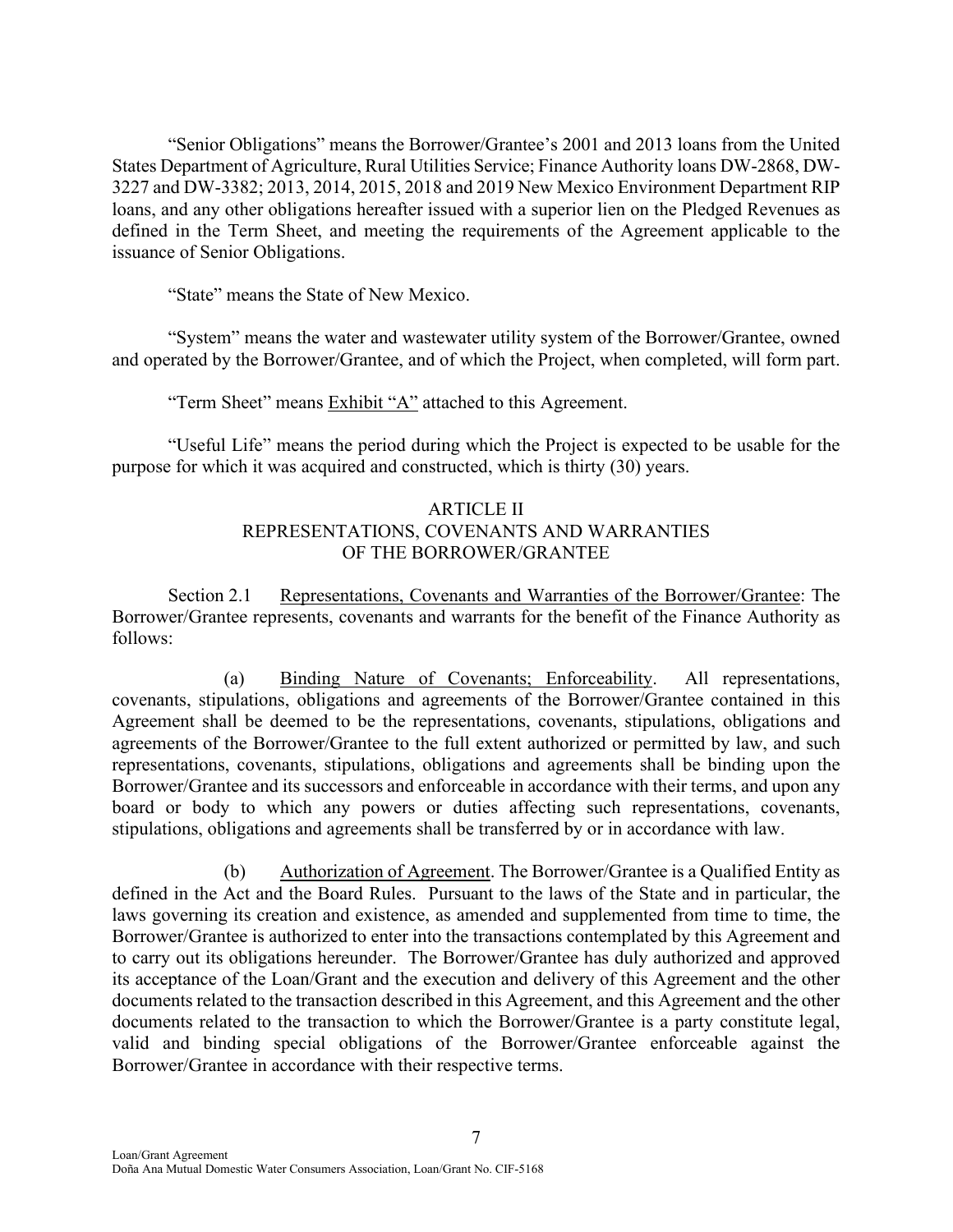(c) Necessity of Project. The completion and operation of the Project under the terms and Conditions provided in this Agreement are necessary, convenient, and in furtherance of the governmental purposes of the Borrower/Grantee and are in the best interest of the Borrower/Grantee and the Colonia.

(d) Useful Life. The Agreement Term is not greater than the Useful Life of the Project, and in any event shall not exceed thirty (30) years.

 (e) Nature and Use of Agreement Proceeds. The Borrower/Grantee acknowledges that the proceeds of the Loan/Grant Amount shall be distributed pro rata as the Loan Amount and Grant Amount. The Borrower/Grantee shall apply the proceeds of the Loan/Grant solely to Eligible Items that will facilitate the completion of the Project, and shall not use the Loan/Grant proceeds for any other purpose. The Loan/Grant Amount, together with the Local Match and other moneys reasonably expected to be available to the Borrower/Grantee, is sufficient to complete the Project in its entirety.

(f) Lien. The Loan Payments constitute an irrevocable lien on the distribution on the Pledged Revenues, the priority of which is consistent with that shown on the Term Sheet.

(g) Payment of Loan Amount. The Borrower/Grantee shall promptly pay the Loan Payments as provided in this Agreement, except when a Hardship Waiver is obtained pursuant to Section 4.1(a)(ii) of this Agreement. The Loan Payments shall be payable solely from Pledged Revenues and nothing in this Agreement shall be construed as obligating the Borrower/Grantee to make the Loan Payments from any general or other fund of the Borrower/Grantee other than the Pledged Revenues; however, nothing in this Agreement shall be construed as prohibiting the Borrower/Grantee in its sole and absolute discretion, from making such payments from any moneys which may be lawfully used, and which are legally available, for that purpose.

(h) No Breach or Default Caused by Agreement. Neither the execution and delivery of this Agreement and the other documents related to the transaction, nor the fulfillment of or compliance with the terms and Conditions in this Agreement and the other documents related to the transaction, nor the consummation of the transactions contemplated herein and therein, conflicts with or results in a breach of terms, conditions or provisions of any restriction or any agreement or instrument to which the Borrower/Grantee is a party or by which the Borrower/Grantee is bound, or any laws, ordinances, governmental rules or regulations or court or other governmental orders to which the Borrower/Grantee or its properties are subject, or constitutes a default under any of the foregoing.

(i) Irrevocable Enactments. While this Agreement remains outstanding and unpaid, any ordinance, resolution or other enactment of the Governing Body applying the Pledged Revenues for payment of this Agreement, including the Resolution, shall be irrevocable until the Project has been fully acquired and completed, and the Loan Amount, including all principal and interest that has been repaid, or provision made for payment thereof, shall not be subject to amendment or modification in any manner which would result in any use of the proceeds of this Agreement in a manner not permitted or contemplated by the terms hereof. The Borrower/Grantee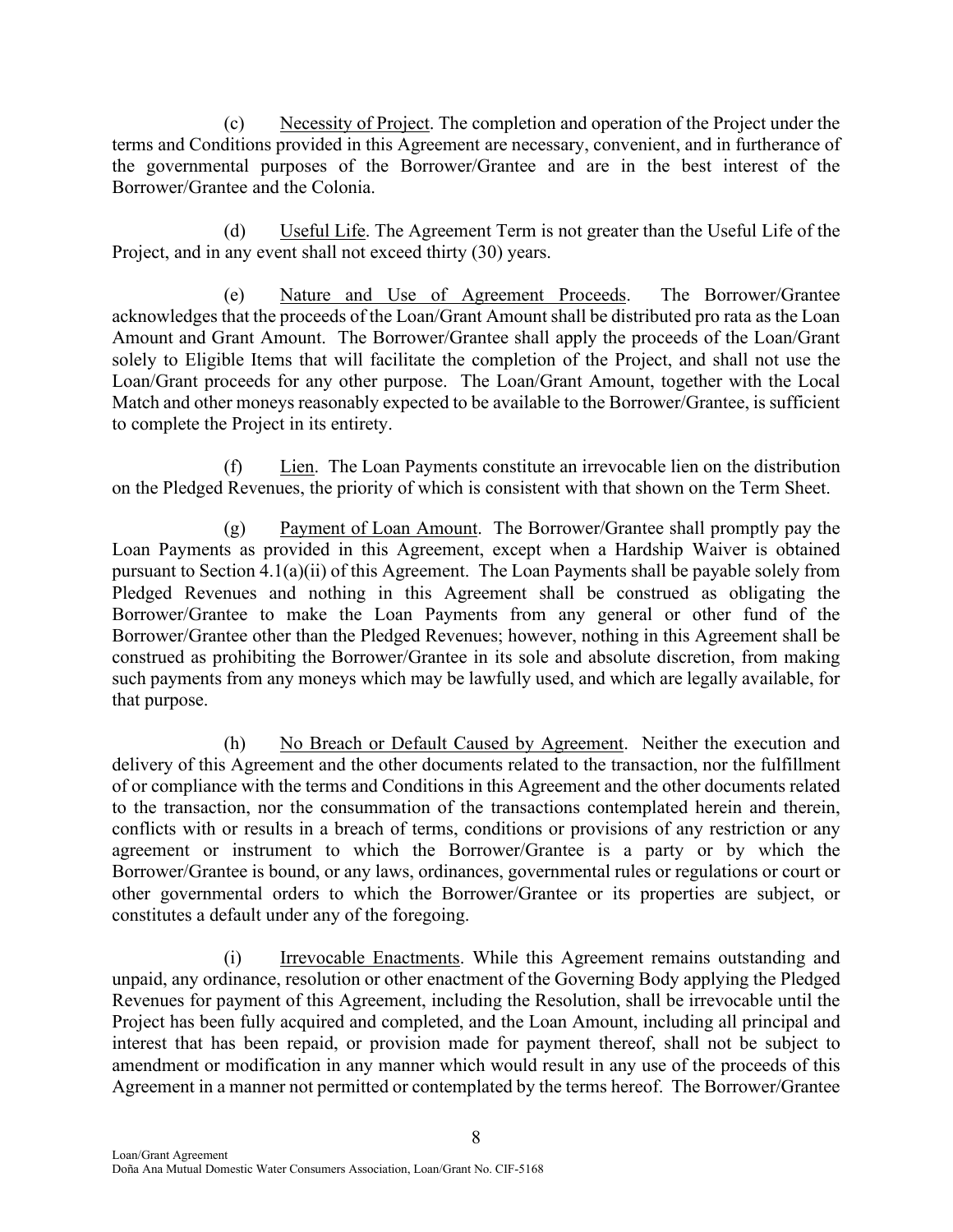shall not impair the rights of the Finance Authority or of any holders of bonds or other obligations payable from the Pledged Revenues while this Agreement is outstanding.

(j) No Litigation. To the knowledge of the Borrower/Grantee, no litigation or proceeding is pending or threatened against the Borrower/Grantee or any other person affecting the right of the Borrower/Grantee to execute or deliver this Agreement and the other documents related to the transaction or to comply with its obligations under this Agreement and the other documents related to the transaction.

(k) Agency Approval. Neither the execution and delivery of this Agreement and the other documents related to the transaction by the Borrower/Grantee nor compliance by the Borrower/Grantee with the obligations under this Agreement and the other documents related to the transaction, requires the approval of any regulatory body, or any other entity, which approval has not been obtained or which is not reasonably expected to be obtained.

(l) No Event of Default. No event has occurred and no condition exists which, with the giving of notice or the passage of time or upon the execution and delivery of this Agreement or the other documents related to the transaction, would constitute an Event of Default on the part of the Borrower/Grantee under this Agreement and the other documents related to the transaction.

(m) Pledged Revenues Not Budgeted. The portion of the Pledged Revenues necessary to pay the Loan Payments, as and when due, is not needed or budgeted to pay current or anticipated Operation and Maintenance Expenses or other expense of the Borrower/Grantee.

(n) Borrower/Grantee's Existence. The Borrower/Grantee will maintain its legal identity and existence so long as this Agreement remains outstanding unless another Political Subdivision of the State, State agency, or other entity by operation of law succeeds to the liabilities, rights and duties of the Borrower/Grantee under this Agreement without adversely affecting to any substantial degree the privileges and rights of the Lenders/Grantors.

(o) Budgeting of Pledged Revenues. The Pledged Revenues will be sufficient to make the Loan Payments, as and when due. The Borrower/Grantee will adequately budget for the Loan Payments and other amounts payable by the Borrower/Grantee under this Agreement.

(p) Use of Project; Continuing Covenant. During the Agreement Term, the Borrower/Grantee will at all times use the Project for the benefit of the Borrower/Grantee and the public it serves. The engineering design or engineering feasibility reports shall not involve or anticipate a sale, lease, mortgage, pledge, or the relocation or disposal of any part of the product or system designed during its Useful Life; provided, however, that if the Project is a joint project of the Borrower/Grantee and other qualifying entities (as defined by the Act), the Borrower/Grantee and the other qualifying entities may, with the express written approval of the Finance Authority and not otherwise, enter into an agreement allocating ownership and operational and maintenance responsibilities for the Project during the term of the Agreement. Any such agreement shall provide that the Lenders/Grantors, or either of them, shall have the power to enforce the terms of this Agreement, without qualification, as to each and every qualifying entity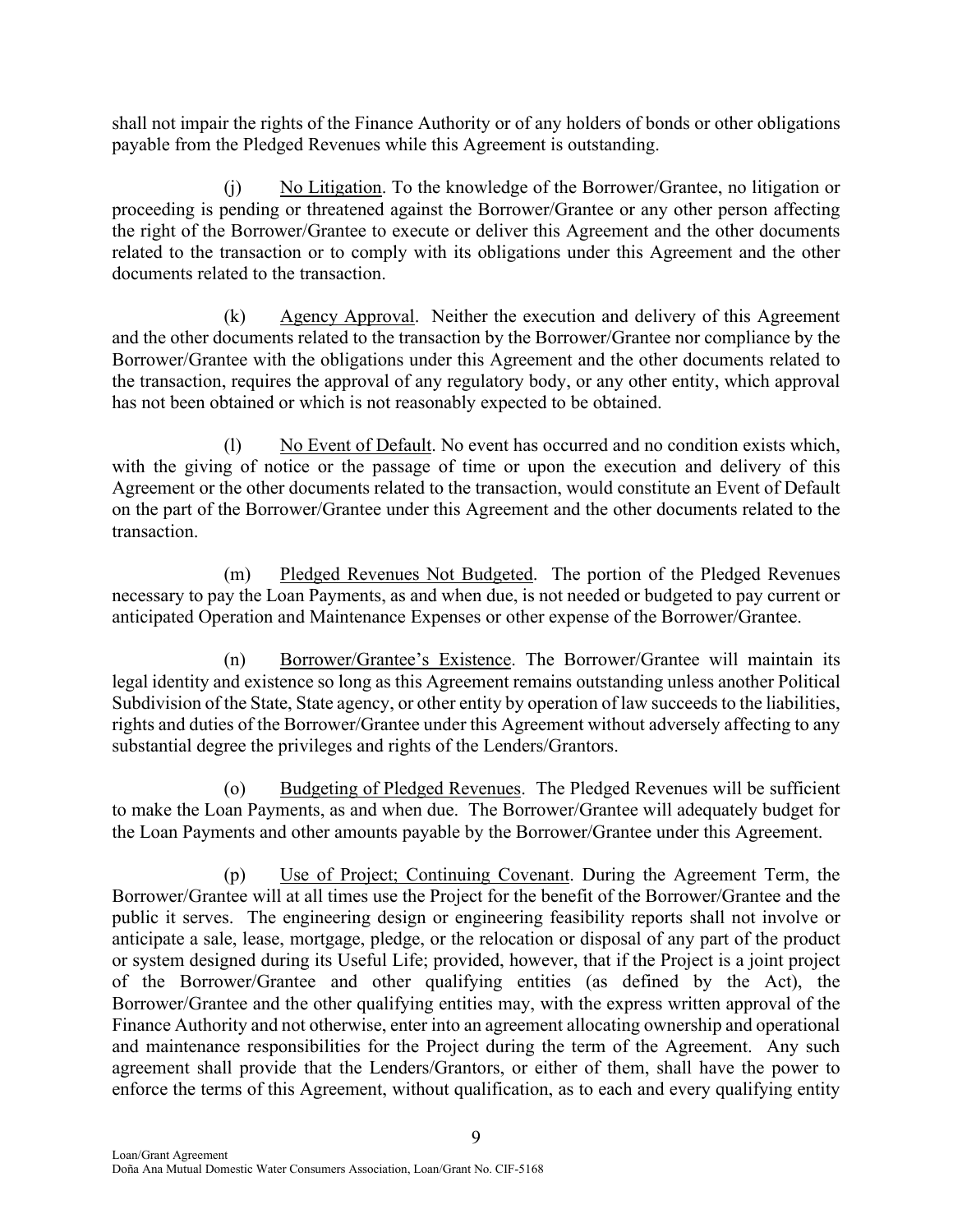(as defined by the Act) other than the Borrower/Grantee, owning or operating any portion of the Project during the term of the Agreement. The Borrower/Grantee will operate and maintain the Project, so that it will function properly over its Useful Life.

(q) Expected Coverage Ratio. The Pledged Revenues are reasonably expected to equal or exceed—from the Fiscal Year in which the Closing Date occurs and, on an ongoing basis during each Fiscal Year of the Agreement Term—one hundred percent (100%) of the maximum annual principal and interest due on all outstanding obligations of the Borrower/Grantee payable from the Pledged Revenues.

 $(r)$  Right to Inspect. The Finance Authority shall have the right to inspect at all reasonable times all records, accounts and data relating to the System and to inspect the System and all properties comprising the System, and the Borrower/Grantee shall supply such records, accounts, and data as are requested by the Finance Authority, within thirty (30) days of receipt of such request, written or oral.

(s) Records and Reporting. The Borrower/Grantee shall maintain financial records in accordance with Generally Accepted Accounting Principles throughout the Agreement Term, and in the event that the State Audit Act, NMSA 1978, §§ 12-6-1 through 12-6-14 does not apply, conduct an audit of the Project's financial records if requested by the CIB or the Finance Authority and provide any and all other information and access to the Project as requested by the CIB or the Finance Authority.

(t) Acquisition and Completion. The Borrower/Grantee shall proceed expeditiously to complete the Project and shall commence the Project in a commercially reasonable timeframe following the Closing Date. Further, the Borrower/Grantee hereby agrees that in order to effectuate the purposes of this Agreement and to acquire and complete the Project it shall take such steps as are necessary and appropriate to acquire and complete the Project lawfully and efficiently in accord with all applicable laws, ordinances, resolutions and regulations relating to the acquisition and completion of the Project and use of the Loan/Grant proceeds. The plans and specifications for the Project shall incorporate available technologies and operational design for water use efficiency described in the approved plans and specifications. No Loan/Grant funds shall be used for items not constituting Eligible Items.

(u) Use of Grant Proceeds for Construction; Other Qualified Entities. If any of the proceeds of the Loan/Grant are used for construction, the Borrower/Grantee shall operate and maintain the Project in good operating condition and repair at all times during the Useful Life of the Project, so that the Project will function properly over the Useful Life of the Project; provided, that if any portion of the Project will be constructed, installed, located, completed or extended on real property owned by a Qualified Entity (as defined by the Act) other than the Borrower/Grantee, the Borrower/Grantee may, prior to any use of the Loan/Grant funds for the Project on such real property, obtain the written agreement of such other Qualified Entity to perform these obligations with respect to such real property (and the portion of the Project to be constructed, installed, located, completed or extended on such real property), which written agreement shall be subject to approval by the Lenders/Grantors and shall include an express statement by such other Qualified Entity that the Lenders/Grantors are third party beneficiaries of such written agreement.

10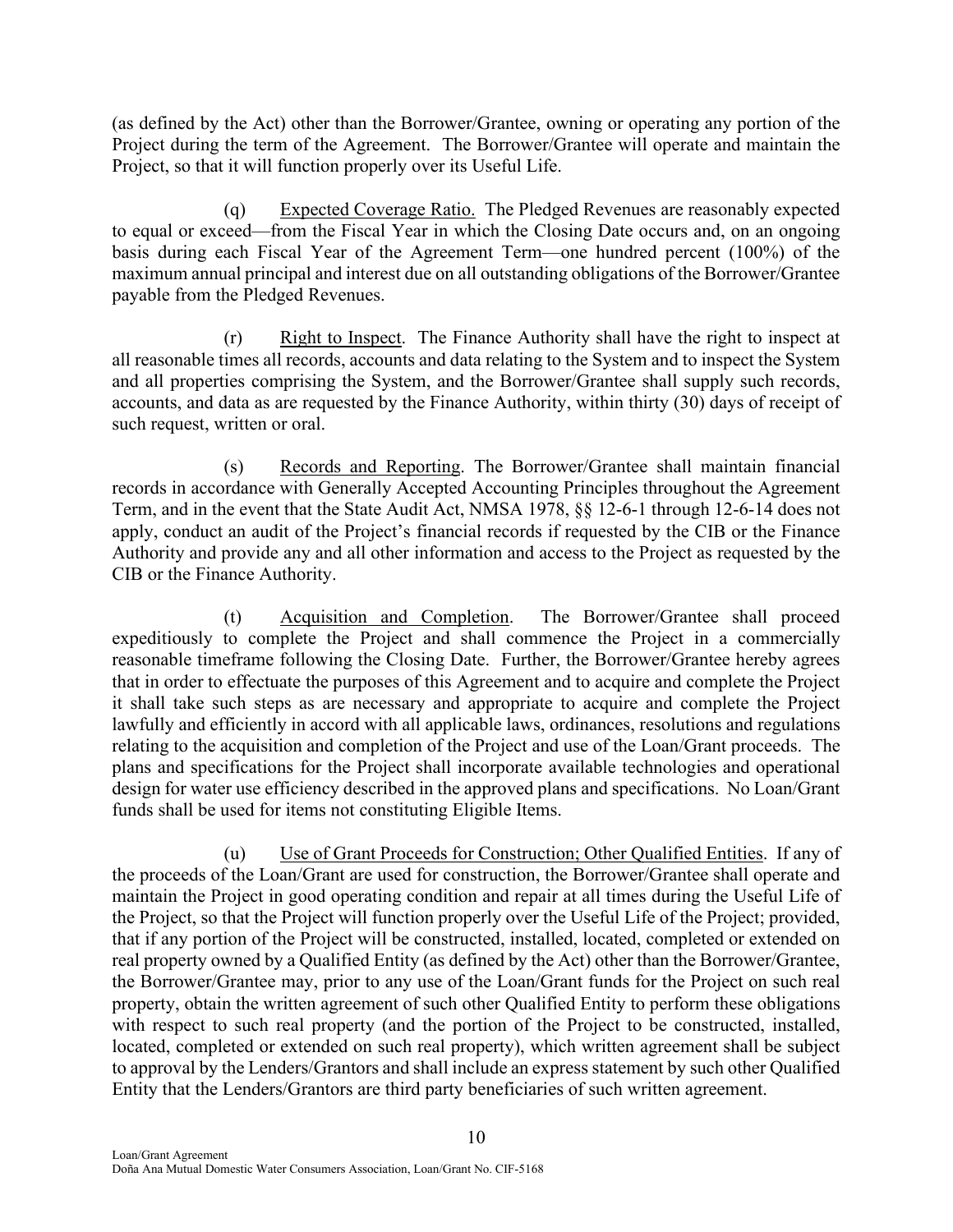(v) Local Match. The Local Match is legally available for the Project, has been applied or set aside by the Borrower/Grantee solely for the purposes of the Project and sufficient evidence of the Local Match has been provided and will be continued to be provided as part of the Borrower/Grantee's quarterly reporting as outlined in Section 7.1 and as otherwise requested by the Finance Authority.

(w) Rate Covenant. The Borrower/Grantee covenants that it will at all times fix, charge and collect such rates and charges as shall be required in order that in each Fiscal Year in which the Loan is outstanding the Gross Revenues shall at least equal the Operation and Maintenance Expenses of the System for the Fiscal Year, plus one hundred percent (100%) of the maximum annual principal and interest payments due on all outstanding obligations payable from the Pledged Revenues.

(x) Audit Requirement. During the Agreement Term the Borrower/Grantee shall comply with the requirements of the State Audit Act, NMSA 1978, §§ 12-6-1 through 12-6- 14, as amended, and upon request, provide the Finance Authority with a copy of any review or audit, report of agreed upon procedures, or any other document prepared pursuant to or required by the State Audit Act.

(y) Executive Order 2013-006 Requirements. The Borrower/Grantee has and will meet the requirements of Executive Order 2013-006 prior to the first disbursement of any portion of the Loan/Grant Amount, the Conditions and the readiness to proceed requirements established for the Loan/Grant by the Finance Authority and the CIB.

(z) Other Liens. Other than as provided in the Term Sheet, there are no liens or encumbrances of any nature, whatsoever, on or against the Pledged Revenues.

## ARTICLE III AGREEMENT TERM

The Agreement Term shall commence on the Closing Date and shall terminate upon the earliest of the following events: (a) submission and acceptance of a completed Form of Certificate of Completion, Exhibit "D", and repayment of the Loan Amount and Interest or (b) the exercise by the Finance Authority to terminate the Agreement pursuant to an Event of Default as outlined in Section IX of this Agreement.

### ARTICLE IV

# LOAN/GRANT TO THE BORROWER/GRANTEE; INVESTMENT OF MONEYS

### Section 4.1 Loan and Grant to the Borrower/Grantee.

(a) Loan to the Borrower/Grantee. The Finance Authority hereby lends to the Borrower/Grantee and the Borrower/Grantee hereby borrows from and agrees to pay to the order of the Finance Authority, an amount equal to the Loan Amount, with the principal amount of the Loan Amount being payable as provided by Article VI and Exhibit "C" of this Agreement. The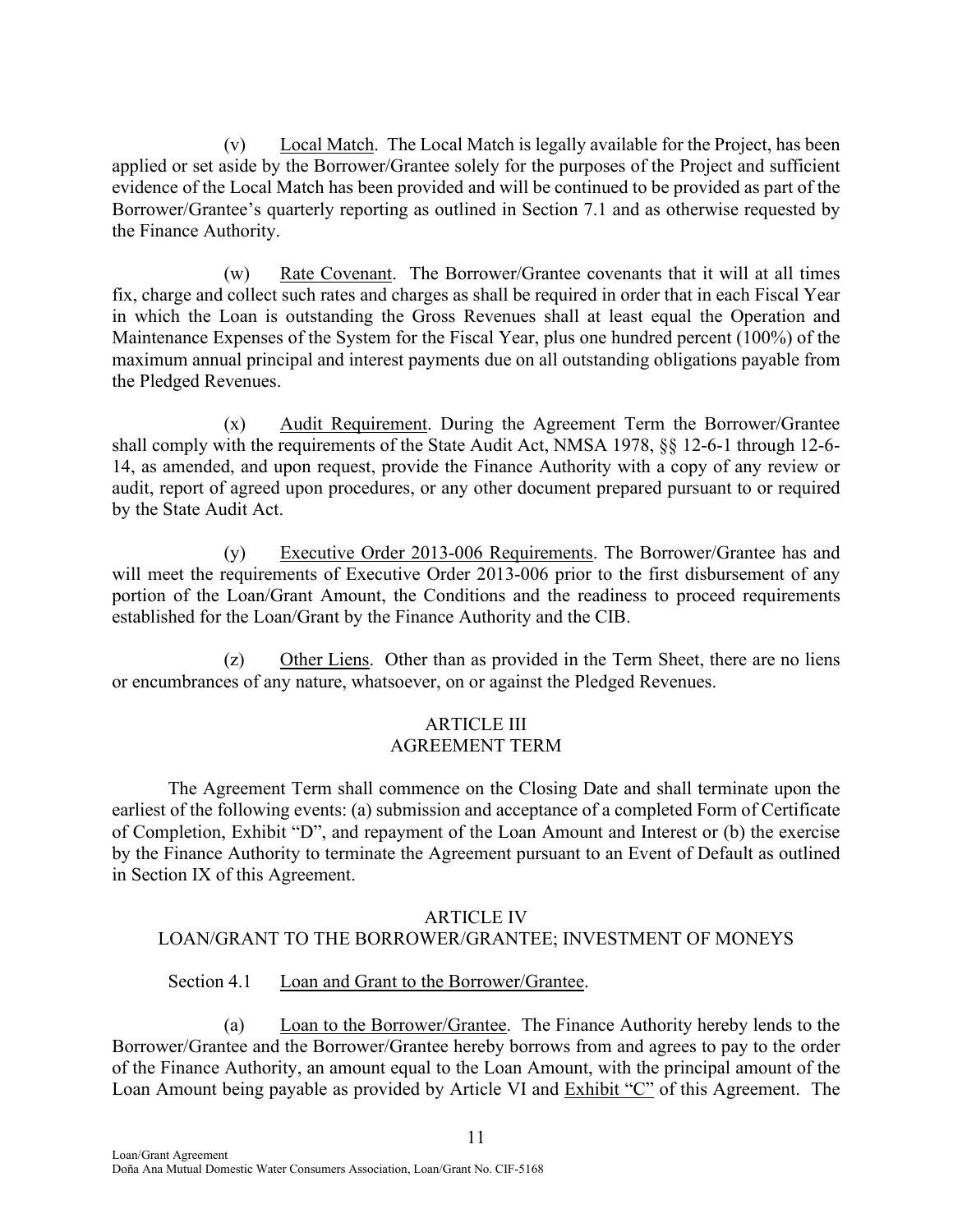Loan Amount shall be pre-payable by the Borrower/Grantee at the conclusion of the Interim Period without penalty.

(i) Subordinate Nature of Loan Amount Obligation. The obligation of the Borrower/Grantee to make the Loan Payments shall be subordinate to all other indebtedness secured by the Pledged Revenues existing on the Closing Date and, further, that may in the future be secured by the Pledged Revenues; except, however, that the obligation of the Borrower/Grantee to make the Loan Payments shall be on parity with any other obligation, present or future, of the Borrower/Grantee to repay a loan provided by the Finance Authority pursuant to the Act or the Water Project Finance Act, NMSA 1978, §§ 72-4A-1 through 72-4A-11, as amended.

(ii) Hardship Waivers of Payment. Each year while any portion of the Loan Amount remains outstanding, if a Borrower/Grantee has encountered an unforeseeable hardship, the Borrower/Grantee may apply in writing on or before April  $1<sup>st</sup>$  to the Finance Authority for forgiveness of the annual Loan Payment coming due on June 1 of the same year. The Borrower/Grantee shall submit its application to the Finance Authority for a determination by the Finance Authority, in cooperation with DFA, and shall submit sufficient documentation of the existence of the unforeseeable hardship as is reasonably required by the Finance Authority, in cooperation with DFA, to make a determination. The Borrower/Grantee shall promptly respond to additional requests for information from the Finance Authority or DFA. Such application for a Hardship Waiver shall be executed by the Authorized Officers of the Borrower/Grantee. The Finance Authority shall communicate the decision to the Borrower/Grantee in writing. In the event of a determination of unforeseeable hardship, the Loan Payment otherwise due on June 1 of that year shall be forgiven. If no unforeseeable hardship is found to exist, the Loan Payment shall remain outstanding and due and payable in accordance with the terms of this Agreement.

(iii) Constitutional and Statutory Debt Limitations. No provision of this Agreement shall be construed or interpreted as creating a general obligation or other indebtedness of the CIB, the Finance Authority, the State or the Borrower/Grantee within the meaning of any constitutional or statutory debt limitation.

(b) Grant to the Borrower/Grantee. The Lenders/Grantors hereby grant to the Borrower/Grantee and the Borrower/Grantee hereby accepts from the Lenders/Grantors an amount equal to the Grant Amount subject to the terms of this Agreement.

(c) Project Account. The Finance Authority may establish and maintain the Project Account as a book account only, on behalf of the Borrower/Grantee, which account shall be kept separate and apart from all other accounts of the Finance Authority.

Section 4.2 Investment of Borrower/Grantee's Accounts. Money on deposit in the Borrower/Grantee's accounts created hereunder and held by the Finance Authority may be invested by the Finance Authority for the credit of the Fund.

Section 4.3 Loan/Grant Amount Does Not Exceed Total Cost. The sum of the Grant Amount, the Loan Amount, and the Local Match (and as set forth on the Term Sheet) does not

12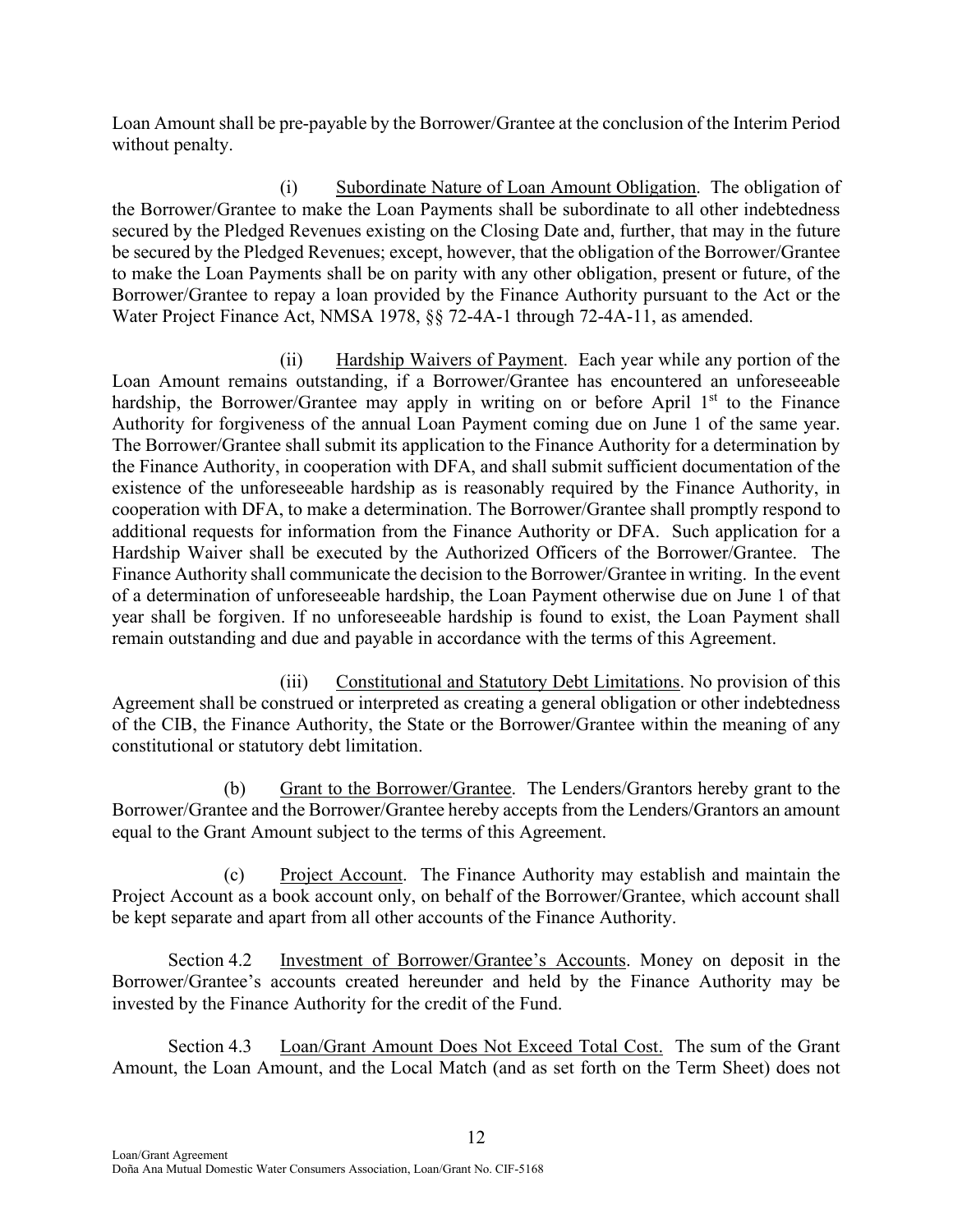exceed the cost of the Project, which, along with other moneys reasonably expected to be available to the Borrower/Grantee, is sufficient to complete the Project.

Section 4.4 Final Requisition. The Final Requisition shall be submitted by the Borrower/Grantee within the Interim Period. The Interim Period may be extended only as approved in writing by an Authorized Officer of the Finance Authority, based on the Borrower/Grantee's demonstration, to the reasonable satisfaction of the Authorized Officer of the Finance Authority that unanticipated circumstances resulted in delaying the acquisition and completion of the Project, and submission of the Borrower/Grantee's Final Requisition.

## ARTICLE V LOAN/GRANT AMOUNT DISBURSEMENT CONDITIONS

Section 5.1 Conditions Precedent to Disbursement of Loan/Grant Amount. Prior to the payment of any requisition of the Loan/Grant Amount or any portion thereof by the Finance Authority from the Fund, the following conditions shall be satisfied:

(a) The Finance Authority shall have determined that the Borrower/Grantee has met the Conditions established for the Loan/Grant; and

(b) Prior to disbursement of any portion of the Loan/Grant Amount for planning and design, the Borrower/Grantee shall have provided written assurance addressed to the Finance Authority and signed by an attorney (or shall have provided a title insurance policy) that the Borrower/Grantee has proper title to or easements, rights of way, or permits on the real property upon or through which the planning and design phase is to be conducted, or if acquisition and completion of the Project does not require physical or visual access to existing lands or facilities, the Borrower/Grantee shall have provided written assurance addressed to the Finance Authority and signed by an attorney certifying that no title to, easements, rights of way, or permits are necessary to acquire and complete the Project; and

(c) The Borrower/Grantee shall be in compliance with the provisions of this Agreement; and

(d) No Event of Default has occurred; and

(e) The Borrower/Grantee shall have provided any other information requested by the Finance Authority or CIB in its absolute discretion including documentation sufficient to make a determination whether any requested disbursement is for payment of Eligible Items and is fully consistent with the Act, the Board Rules, and the Policies, as applicable.

Section 5.2 Accounting for Amounts Credited to the Project Account. So long as Section 5.1 has been complied with and all Conditions to the disbursement of the Loan/Grant Amount have been satisfied (including approval of all plans and specifications), upon receipt by the Finance Authority of a requisition substantially in the form of Exhibit "B" attached hereto signed by an Authorized Officer of the Borrower/Grantee, supported by certification by the Borrower/Grantee's project architect, engineer, or such other authorized representative of the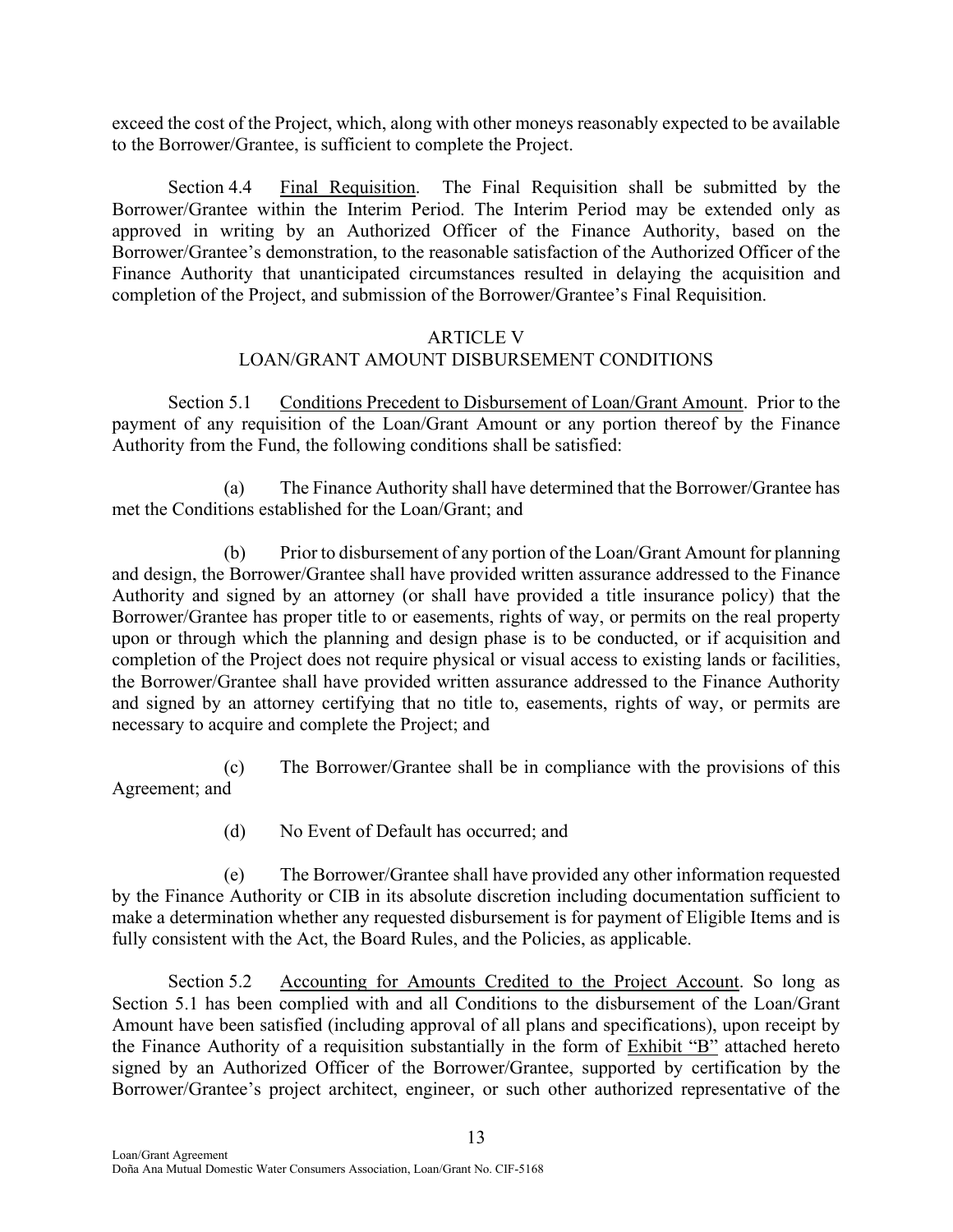Borrower/Grantee that the amount of the disbursement request represents the progress of design, acquisition or other Project-related activities accomplished as of the date of the disbursement request, the Finance Authority shall seek funds sufficient to satisfy the request and, upon receipt of those funds disburse from the Fund, amounts which together are sufficient to pay the requisition in full or that portion approved by the Finance Authority in its sole discretion. The certification provided pursuant to this Section 5.2 in support of the requisition must be acceptable in form and substance to the Finance Authority. The Borrower/Grantee shall provide such records or access to the Project as the Finance Authority, and, at its request, the CIB, in the discretion of each, may request in connection with the approval of the Borrower/Grantee's requisition requests made hereunder.

Section 5.3 Acknowledgment and Non-liability for Funding Interruption. The Borrower/Grantee hereby acknowledges that the Finance Authority may be required to seek or request funds to satisfy the request outlined in Section 5.2 from an agency, instrumentality or other Political Subdivision of the State and that the Lenders/Grantors may have no control or authority over those entities. The Borrower/Grantee hereby agrees to waive on behalf of itself and indemnify and hold the Lenders/Grantors harmless from any and all third party claims, liability or damage that may or could be caused as a result of a delay or denial of funds related to or arising from the procedure described above or any other mechanism necessary or required to request, secure or process funds.

Section 5.4 No Disbursement for Prior Expenditures Except upon Approval. No disbursement shall be made from the Fund, of the Loan/Grant Amount, or any portion thereof, without the approval of the Finance Authority to reimburse any expenditure made prior to the approval date of the award by the Finance Authority Board.

Section 5.5 Completion of Disbursement of Loan/Grant Funds. Upon completion of the Project an Authorized Officer of the Borrower/Grantee shall deliver a certificate to the Finance Authority and the CIB, substantially in the form of Exhibit "E" attached hereto, stating that, to his or her knowledge, that the Project has been completed No portion of the Loan/Grant Amount shall be disbursed after the expiration of the Interim Period.

Section 5.6 Application of Project Account Subsequent to Disbursement of Loan/Grant Amount; Termination of Pledge. Upon the first to occur of either (a) completion of the disbursement of the Loan/Grant Amount as signified by delivery of the completion certificate contemplated in Section 5.5 hereof; or (b) the earlier expiration of the time allowed for disbursements of Loan/Grant funds as provided in Section 5.5 hereof, the Finance Authority shall transfer the amounts remaining on deposit in the Project Account, if any, to such other fund permitted by law. Upon such entry, the pledge of the Project Account, if any, established in this Agreement shall terminate.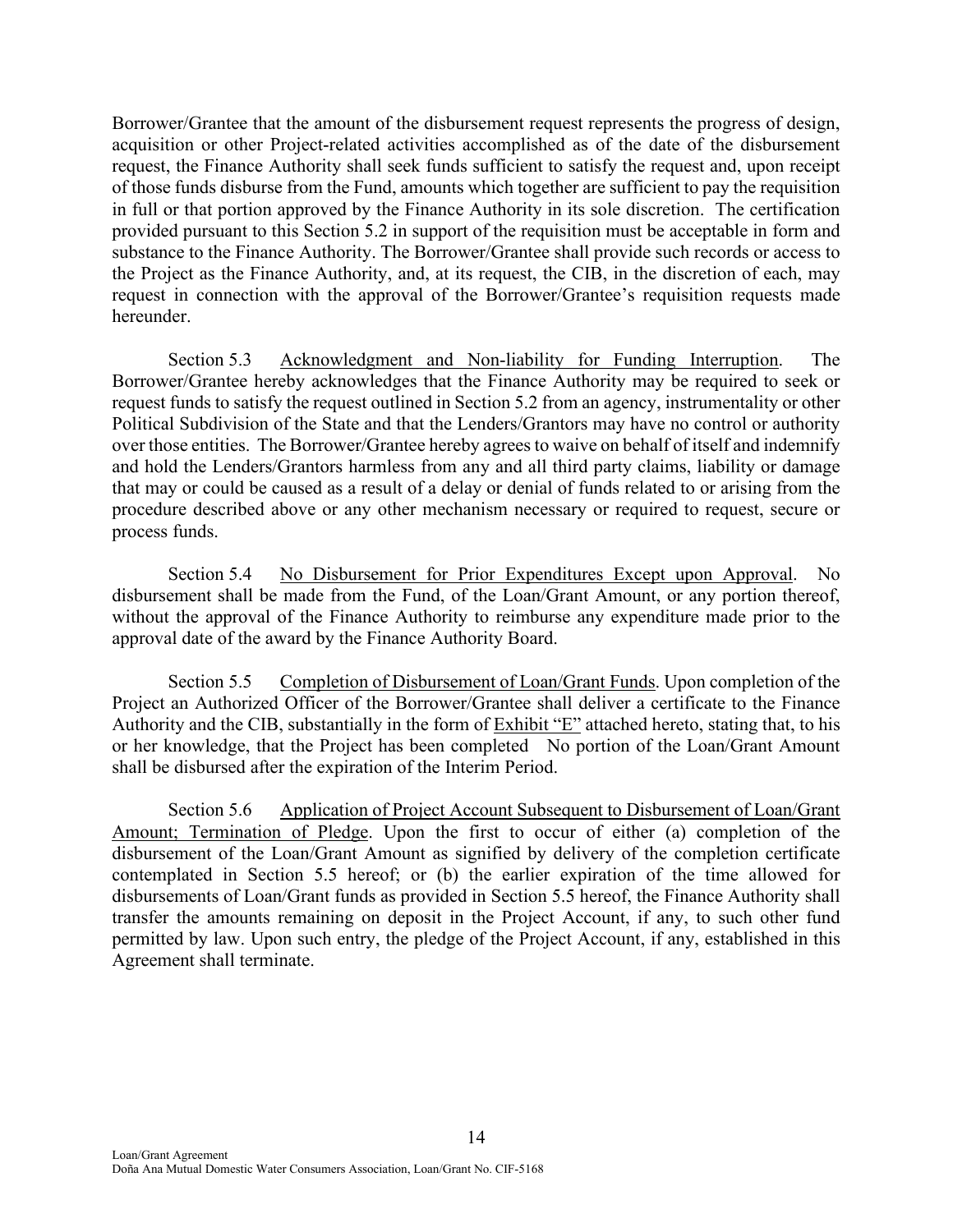#### ARTICLE VI LOAN PAYMENTS BY THE BORROWER/GRANTEE

Section 6.1 Loan to the Borrower/Grantee; Payment Obligations Limited to Pledged Revenues; Pledge of Pledged Revenues. The Finance Authority hereby lends to the Borrower/Grantee and the Borrower/Grantee hereby borrows from the Finance Authority an amount not to exceed the Loan Amount. The Borrower/Grantee promises to pay, but solely from the sources pledged herein, the Loan Payments and other amounts owed by the Borrower/Grantee as herein provided. Subject to any outstanding Parity Obligations and Senior Obligations, the Borrower/Grantee does hereby grant a lien on and a security interest in and does hereby convey, assign and pledge unto the Finance Authority and unto its successors in trust forever all right, title and interest of the Borrower/Grantee in and to (i) the Pledged Revenues to the extent required to pay the Loan Payments, and other amounts owed by the Borrower/Grantee as herein provided, subject to and subordinate to all other pledges of the Pledged Revenues existing on the Closing Date and, further, that may exist in the future (except only that the pledge of the Pledged Revenues herein shall be on a parity with any other pledge of the Pledged Revenues by the Borrower/Grantee to repay any obligations issued by the Lender/Grantor pursuant to the Act or the Water Project Finance Act); (ii) the Loan/Grant Amount including the Project Account; and (iii) all other rights hereinafter granted, for the securing of the Borrower/Grantee's obligations under this Agreement, including payment of the Loan Payments and other amounts owed by the Borrower/Grantee as herein provided, however, that if the Borrower/Grantee, its successors or assigns, shall pay, or cause to be paid, all Loan Payments at the time and in the manner contemplated by this Agreement, and shall pay all other amounts due or to become due under this Agreement in accordance with its terms and provisions then, upon such final payment, this Agreement and the rights created thereby shall terminate; otherwise, this Agreement shall remain in full force and effect.

The schedule of Loan Payments, assuming the disbursal of the entire Loan/Grant Amount within twenty-four (24) months after the Closing Date, identified as the Interim Debt Service Schedule, is attached to this Agreement as Exhibit "C". Within thirty (30) days after the Final Requisition is made, the Finance Authority shall provide a Final Debt Service Schedule, reflecting the amount of the Loan/Grant Amount actually disbursed to the Governmental Unit pursuant to this Agreement. Such Final Debt Service Schedule shall supersede the schedule attached hereto as Exhibit "C".

The pledge of the Pledged Revenues and the lien thereon shall be effective upon the Closing Date. The Borrower/Grantee and the Finance Authority acknowledge and agree that the obligations of the Borrower/Grantee hereunder are limited to the Pledged Revenues; and that this Agreement with respect to the Loan Amount and other amounts owed by the Borrower/Grantee as herein provided, and that the Agreement shall constitute a special, limited obligation of the Borrower/Grantee. No provision of this Agreement shall be construed or interpreted as creating a general obligation or other indebtedness of the Borrower/Grantee or the State within the meaning of any constitutional or statutory debt limitation. No provision of this Agreement shall be construed to pledge or to create a lien on any class or source of Borrower/Grantee moneys other than the Pledged Revenues, nor shall any provision of this Agreement restrict the future issuance of any bonds or obligations payable from any class or source of Borrower/Grantee moneys other than the Pledged Revenues. In addition, to the extent not required for the payment of obligations

15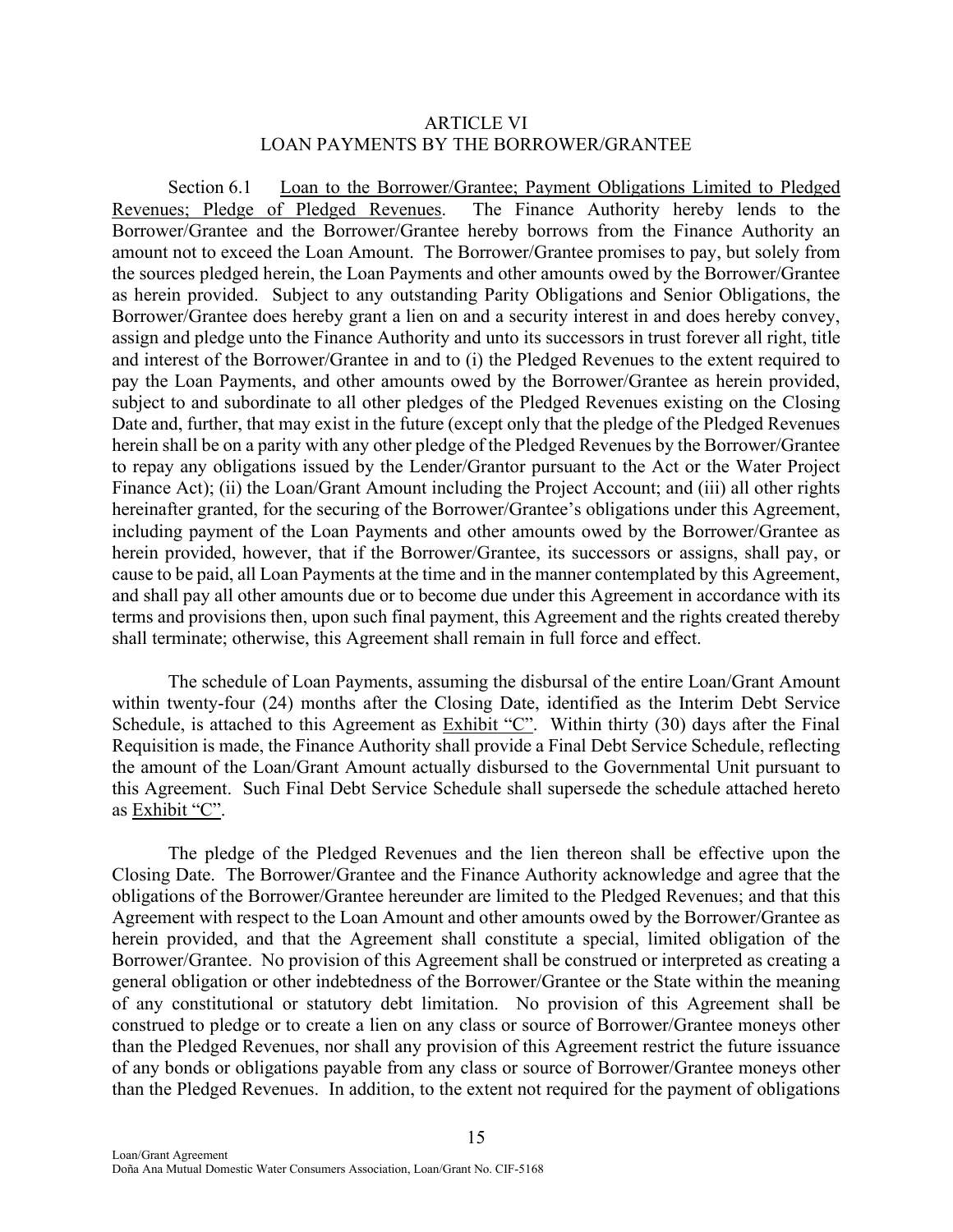of the Borrower/Grantee hereunder, the Pledged Revenues may be utilized by the Borrower/Grantee for any other purposes permitted by law.

Section 6.2 Deposit of Payments of Loan Amount to Colonias Infrastructure Project Fund. All Loan Payments made by the Borrower/Grantee to the Finance Authority to repay the Loan Amount and interest thereon, if any, shall be deposited into the Colonias Infrastructure Project Fund.

Section 6.3 Manner of Payment. The Loan Amount shall be payable by the Borrower/Grantee to the Finance Authority in annual installments of principal payable on June 1 after expiration of the Interim Period and continuing through the expiration of the last Loan Payment due as outlined in the Final Debt Service Schedule. All payments of the Borrower/Grantee hereunder shall be paid in lawful money of the United States of America to the Finance Authority at the address designated in Section 10.1 of this Agreement. The obligation of the Borrower/Grantee to make payments hereunder, from and to the extent of the available Pledged Revenues, shall be absolute and unconditional in all events, except as expressly provided hereunder. Notwithstanding any dispute between the Borrower/Grantee and the Finance Authority, any vendor or any other person, the Borrower/Grantee shall make all deposits hereunder, from and to the extent of the available Pledged Revenues, when due and shall not withhold any deposit hereunder pending final resolution of such dispute, nor shall the Borrower/Grantee assert any right of set-off or counterclaim against its obligation to make such deposits required hereunder.

Section 6.4 Borrower/Grantee May Budget for Payments. The Borrower/Grantee may, in its sole discretion, but without obligation and subject to the Constitution of the State, governing laws, and its budgetary requirements, make available properly budgeted and legally available funds to make the Loan Payments and other amounts owed by the Borrower/Grantee hereunder; provided, however, the Borrower/Grantee has not covenanted and cannot covenant to make such funds available and has not pledged any of such funds for such purpose.

Section 6.5 Lender/Grantor's Release of Lien and Further Assurances. Upon payment in full of the Loan Amount and other amounts owed by the Borrower/Grantee as herein provided in this Agreement and upon written request from the Borrower/Grantee, the Finance Authority agrees to execute a release of lien and to give such further assurances as are reasonably necessary to ensure that the Finance Authority no longer holds or maintains any lien or claim against the Pledged Revenues.

#### ARTICLE VII ADMINISTRATION

Section 7.1 Borrower/Grantee Reporting to Lenders/Grantors. The Borrower/Grantee shall provide the Lenders/Grantors with a quarterly written report substantially in the form of Exhibit "D" attached hereto, or other report format as designated by the Finance Authority, and signed by an Authorized Officer of the Borrower/Grantee. The first quarterly report shall be due on March 31, and subsequent reports shall be due on each March 31, June 30, September 30 and December 31 thereafter until the report date next following final distribution of the Loan/Grant funds. The description of the status of the Project in each quarterly report shall include, among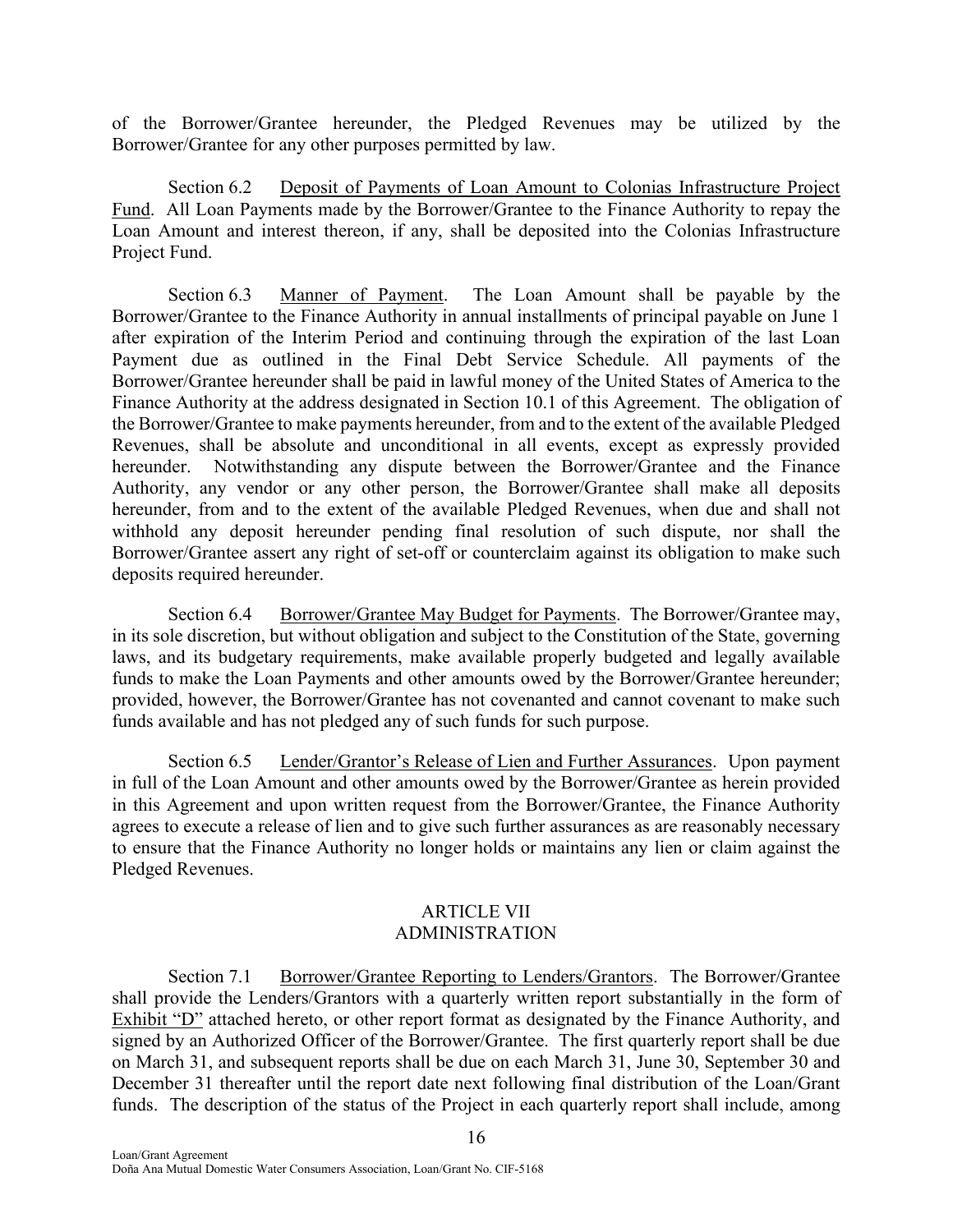other information, (a) a comparison of actual and anticipated requests for distributions of Loan/Grant funds as of the report date with those anticipated as of the Closing Date, (b) a description of actual and anticipated changes in the cost estimates for the Project as of the report date compared with those anticipated as of the Closing Date, and (c) a description of the percentage of completion of the Project.

Section 7.2 Application of Project Account Subsequent to Disbursement of Loan/Grant Funds. Upon the completion of the Project as signified by delivery of the completion certificate required by Section 5.5 hereof, the Finance Authority shall determine, by reference to the Project Account, if any, whether any portion of the authorized Loan/Grant Amount remains unexpended. If any of the Loan/Grant Amount remains unexpended, the funds shall be transferred by the Finance Authority to the appropriate account or fund in accordance with applicable law and the Borrower/Grantee shall have no right to access the funds.

Section 7.3 Further Assurances and Corrective Instruments. The Lenders/Grantors and the Borrower/Grantee agree that they will, from time to time, execute, acknowledge and deliver, or cause to be executed, acknowledged and delivered, such supplements hereto and such further instruments as may reasonably be required for correcting any inadequate or incorrect description of the Project or of the Pledged Revenues and carrying out the intention hereof.

Section 7.4 Representatives of Lenders/Grantors or of Borrower/Grantee. Whenever under the provisions hereof the approval of the Lenders/Grantors, collectively or individually, or the Borrower/Grantee is required, or the Borrower/Grantee, or the Lenders/Grantors, collectively or individually, are required to take some action at the request of any of them, such approval or such request shall be given for the Lenders/Grantors, collectively or individually, or for the Borrower/Grantee, by an Authorized Officer of the Lenders/Grantors, collectively or individually, or the Borrower/Grantee, as the case may be, and any party hereto shall be authorized to act on any such approval or request.

Section 7.5 Selection of Contractors. All contractors providing services or materials in connection with the Project shall be selected in accordance with applicable provisions of the New Mexico Procurement Code, NMSA 1978, §§ 13-1-28 through 13-1-199, as amended, or, if the Borrower/Grantee is not subject to the New Mexico Procurement Code, shall be selected in accordance with a documented procurement process duly authorized and established pursuant to laws and regulations applicable to the Borrower/Grantee.

Section 7.6 Required Contract Provisions. The Borrower/Grantee shall require the following provisions in any contract or subcontract executed in connection with the Project to which the Borrower/Grantee is a party:

(a) There shall be no discrimination against any employee or applicant for employment because of race, color, creed, sex, religion, sexual preference, ancestry or national origin;

17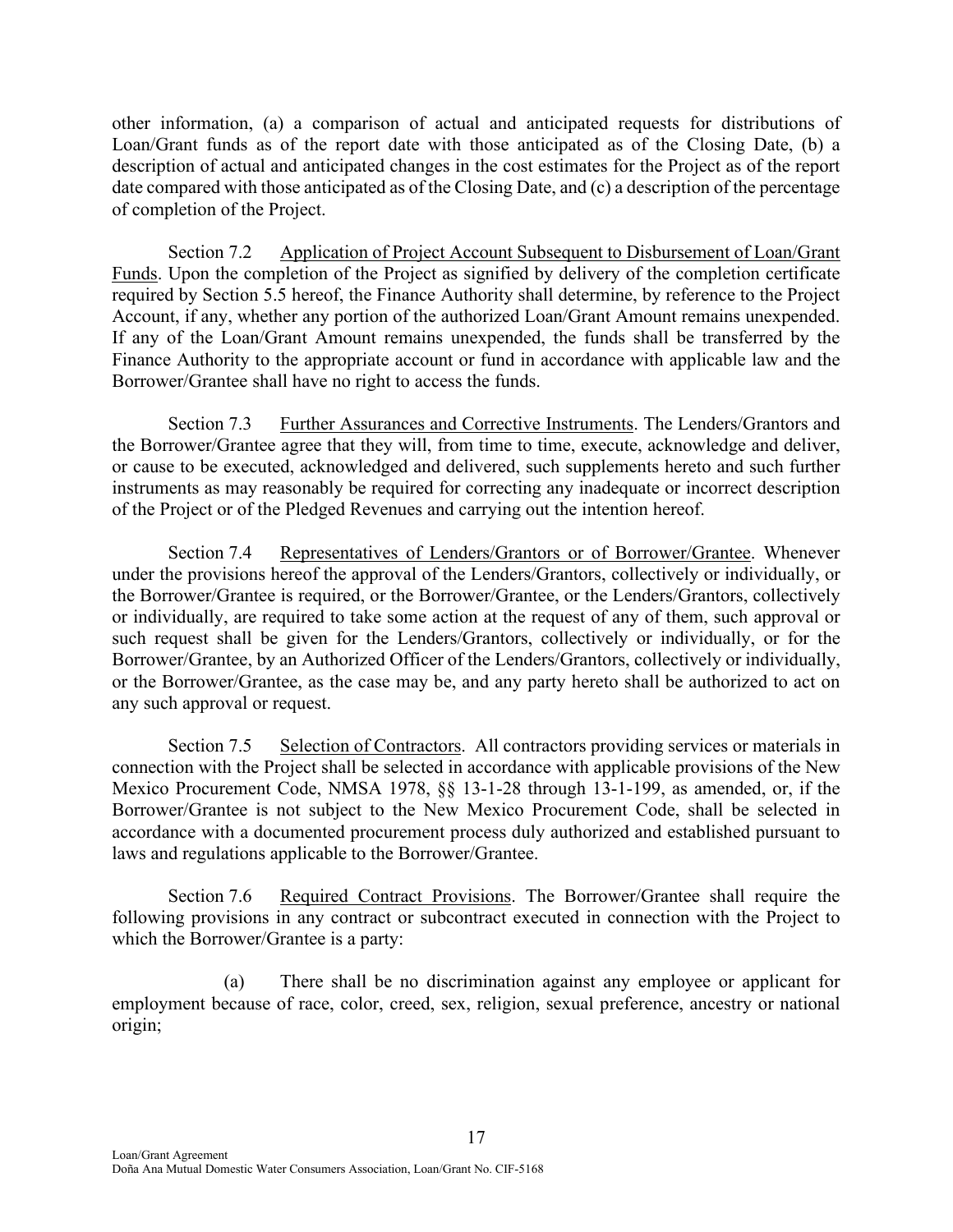(b) Any contractor or subcontractor providing construction services in connection with the Project shall post a performance and payment bond in accordance with the requirements of NMSA 1978, § 13-4-18, as amended; and

(c) Any contractor or subcontractor providing construction services in connection with the Project shall comply with the prevailing wage laws in accordance with the requirements of NMSA 1978, § 13-4-11, as amended.

Section 7.7 Little Miller Act. To the extent NMSA 1978, § 13-4-1 et seq., (the "Little Miller Act") is applicable to the Project, the Borrower/Grantee shall comply with the requirements of the "Little Miller Act". If bonding requirements of the Little Miller Act are not applicable to the Project, the Borrower/Grantee will require that the contractor to whom is given any contract for construction appertaining to the Project supply a performance bond or bonds satisfactory to the Borrower/Grantee. Any sum or sums derived from said performance bond or bonds shall be used within six (6) months after such receipt for the completion of said construction, and if not so used within such period, shall be treated as Gross Revenues.

#### ARTICLE VIII

#### INSURANCE; NON-LIABILITY OF LENDERS/GRANTORS

Section 8.1 Insurance. The Borrower/Grantee shall carry general liability insurance or participate in the State's risk-management program and, to the extent allowed by the New Mexico Tort Claims Act, NMSA 1978, §§ 41-4-1 through 41-4-30, as amended, shall and hereby agrees to name the Lenders/Grantors as additional insureds with respect to all claims, by or on behalf of any person, firm, corporation or other legal entity arising from the acquisition, completion or implementation of the Project or otherwise during the Agreement Term; provided, that if any portion of the Project will be constructed, located, completed or extended on real property owned by a Qualifying Entity (as defined by the Act) other than the Borrower/Grantee, the Borrower/Grantee may obtain the written agreement of such other Qualifying Entity to perform these insurance/risk-management program requirements for Borrower/Grantee with respect to such real property (and the portion of the Project to be constructed, located, completed or extended on such real property), which written agreement shall include an express statement by such other Qualifying Entity that the Lenders/Grantors are third party beneficiaries of such written agreement.

#### Section 8.2 Non-Liability of Lenders/Grantors.

(a) Lenders/Grantors shall not be liable in any manner for the Project, Borrower/Grantee's use of the Loan/Grant, the acquisition, implementation, construction, installation, ownership, operation or maintenance of the Project, or any failure to act properly by the Borrower/Grantee or any other owner or operator of the Project.

(b) Lenders/Grantors shall not be liable for the refusal or failure of any other agency of the State to transfer any portion of the Loan/Grant Amount in its possession, custody and control to the Finance Authority for disbursement to the Borrower/Grantee, or to honor any request for such transfer or disbursement of the Loan/Grant Amount.

18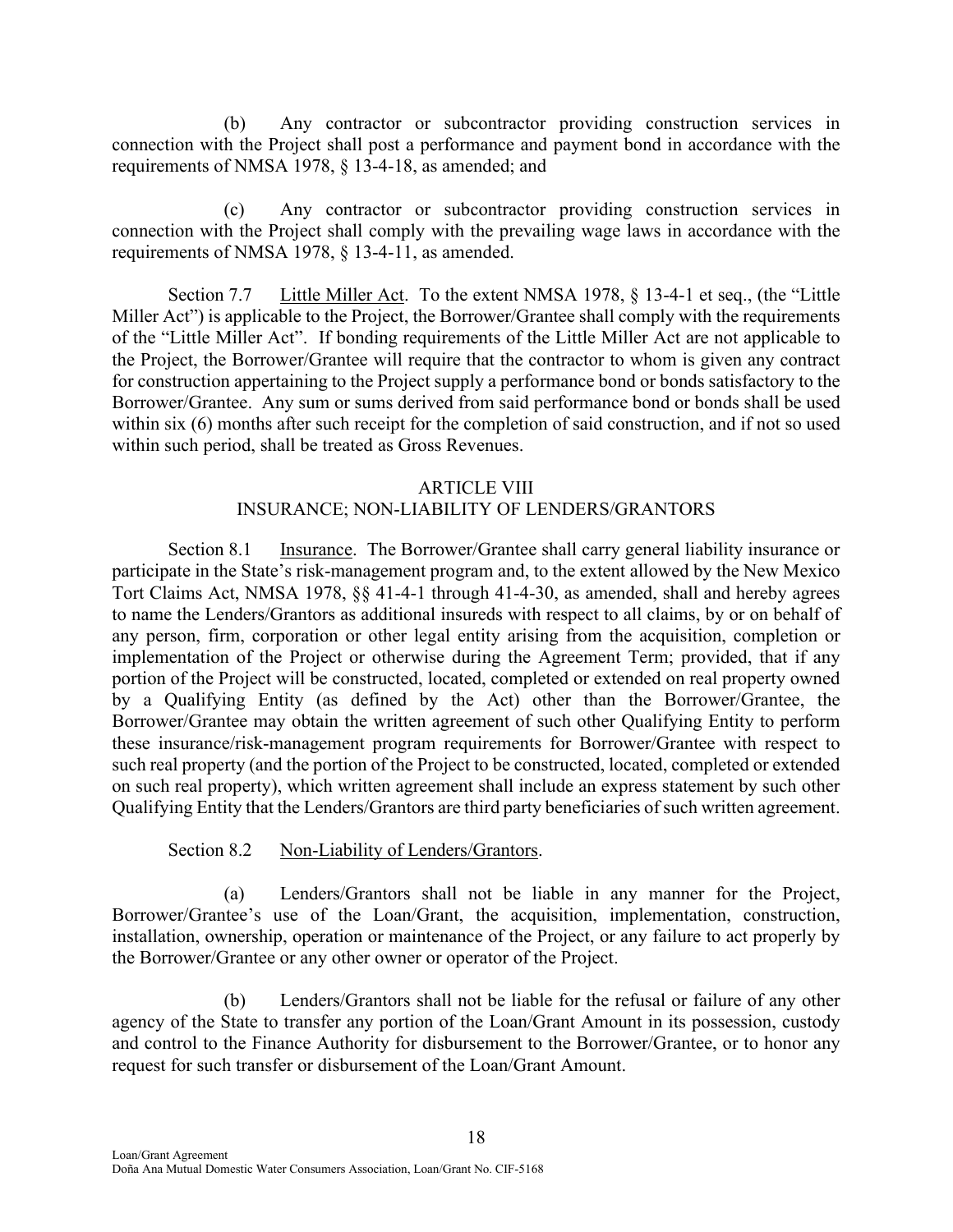(c) To the extent permitted by law, the Borrower/Grantee shall and hereby agrees to indemnify and save the Finance Authority and the CIB harmless against and from all claims, by or on behalf of any person, firm, corporation, or other legal entity, arising from the acquisition or operation of the Project during the Agreement Term, from: (i) any act of negligence or other misconduct of the Borrower/Grantee, or breach of any covenant or warranty by the Borrower/Grantee hereunder; and (ii) the incurrence of any cost or expense in connection with the acquisition or operation of the Project in excess of the Loan/Grant Agreement proceeds and interest on the investment thereof. The Borrower/Grantee shall indemnify and save the Finance Authority and the CIB harmless, from and to the extent of the available Pledged Revenues, from any such claim arising as aforesaid from (i) or (ii) above, or in connection with any action or proceeding brought thereon and, upon notice from the Finance Authority or the CIB, shall defend the Finance Authority or the CIB, as applicable, in any such action or proceeding.

# ARTICLE IX EVENTS OF DEFAULT AND REMEDIES

Section 9.1 Events of Default Defined. For purposes of this Article IX, the term Lenders/Grantors shall mean the Finance Authority on behalf of the CIB pursuant to the Board Rules. Any one of the following shall be an "Event of Default" under this Agreement:

(a) Failure by the Borrower/Grantee to pay any amount required to be paid under this Agreement on the date on which it is due and payable; or

(b) Failure by the Borrower/Grantee to observe and perform any covenant, condition or agreement on its part to be observed or performed under this Agreement for a period of thirty (30) days after written notice, specifying such failure and requesting that it be remedied, is given to the Borrower/Grantee by the Lenders/Grantors, collectively or individually, unless the Lenders/Grantors, collectively or individually shall agree in writing to an extension of such time prior to its expiration; provided, however, if the failure stated in the notice can be wholly cured within a period of time not materially detrimental to the rights of the Lenders/Grantors but cannot be cured within the applicable thirty (30) day period, the Lenders/Grantors, collectively or individually, will not unreasonably withhold their consent to an extension of such time if corrective action is instituted by the Borrower/Grantee within the applicable period and diligently pursued until the failure is corrected; and provided, further, that if by reason of Force Majeure the Borrower/Grantee is unable to carry out the agreements on its part herein contained, the Borrower/Grantee shall not be deemed in default under this paragraph 9.1(b) during the continuance of such inability (but Force Majeure shall not excuse any other Event of Default); or

(c) Any warranty, representation or other statement by or on behalf of the Borrower/Grantee contained in this Agreement or in any instrument furnished in compliance with or in reference to this Agreement is determined to be false or misleading in any material respect in the sole discretion of the Finance Authority or CIB; or

(d) A petition is filed against the Borrower/Grantee under any bankruptcy, moratorium, reorganization, arrangement, insolvency, readjustment of debt, dissolution or liquidation law of any jurisdiction, whether now or hereafter in effect, and is not dismissed within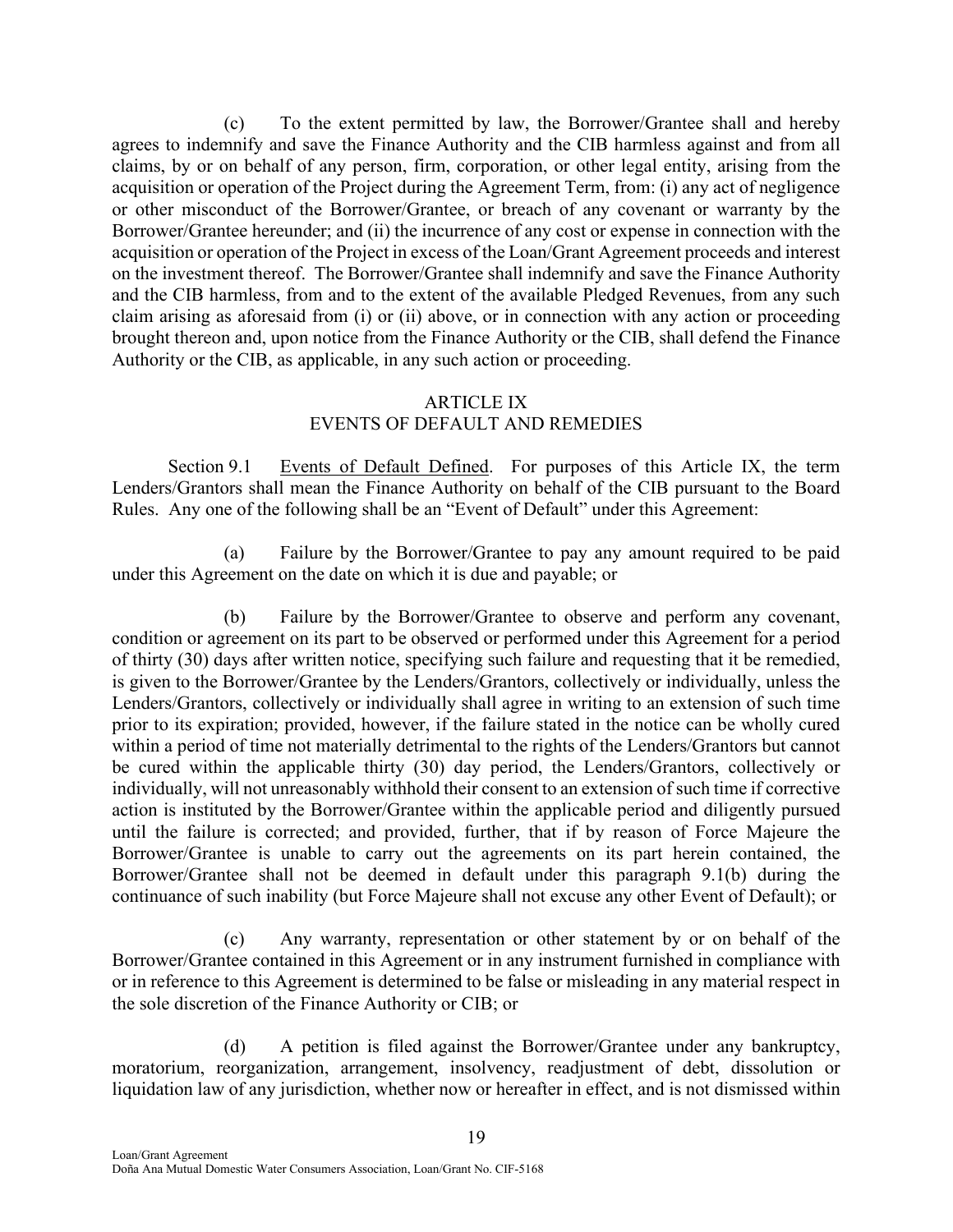thirty (30) days after such filing, but the Finance Authority shall have the right to intervene in the proceedings prior to the expiration of such thirty (30) days to protect their interests; or

(e) The Borrower/Grantee files a petition in voluntary bankruptcy or seeking relief under any provision of any bankruptcy, moratorium, reorganization, arrangement, insolvency, readjustment of debt, dissolution or liquidation law of any jurisdiction, whether now or hereafter in effect, or consents to the filing of any petition against it under any such law; or

(f) The Borrower/Grantee admits insolvency or bankruptcy or its inability to pay its debt as they become due or is generally not paying its debt as such debt become due, or becomes insolvent or bankrupt or makes an assignment for the benefit of creditors, or a custodian (including, without limitation, a receiver, liquidator or trustee) of the Borrower/Grantee for any of its property is appointed by court order or takes possession thereof and such order remains in effect or such possession continues for more than thirty (30) days, but the Finance Authority shall have the right to intervene in the proceedings prior to the expiration of such thirty (30) days to protect their interests; or

(g) Default by the Borrower/Grantee in performance or observance of any covenant contained in any other loan agreement, document or instrument of any type whatsoever evidencing or securing obligations of the Borrower/Grantee to the Finance Authority.

Section 9.2 Limitations on Remedies. A judgment requiring payment of money entered against the Borrower/Grantee shall be paid only from available Pledged Revenues unless the Borrower/Grantee in its sole discretion pays the judgment from other available funds.

Section 9.3 Remedies on Default. Whenever any Event of Default has occurred and is continuing, and subject to Section 9.4 hereof, the Lenders/Grantors, collectively or individually, may take whatever of the following actions may appear necessary or desirable to enforce performance of any agreement of the Borrower/Grantee in this Agreement:

(a) File a mandamus proceeding or other action or proceeding or suit at law or in equity to compel the Borrower/Grantee to perform or carry out its duties under the law and the agreements and covenants required to be performed by it contained herein;

- (b) Terminate this Agreement;
- (c) Cease disbursing any further amounts from the Project Account;

(d) Demand that the Borrower/Grantee immediately repay the Loan/Grant Amount or any portion thereof if such funds were not utilized in accordance with this Agreement;

(e) File a suit in equity to enjoin any acts or things which are unlawful or violate the rights of the Lenders/Grantors, collectively or individually;

(f) Intervene in judicial proceedings that affect this Agreement or the Pledged Revenues;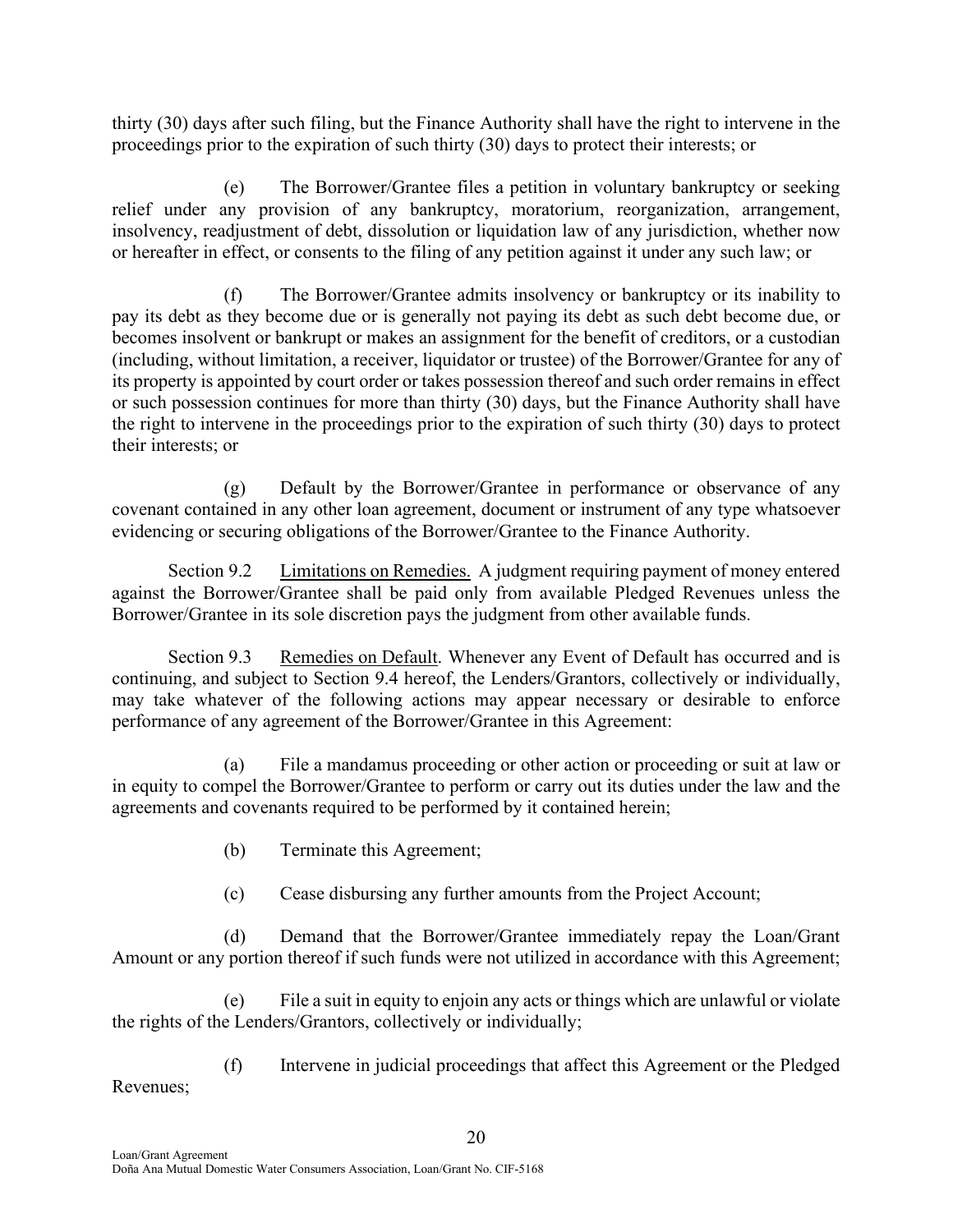(g) Cause the Borrower/Grantee to account as if it were the trustee of an express trust for all of the Pledged Revenues; or

(h) Take whatever other action at law or in equity may appear necessary or desirable to collect amounts then due and thereafter to become due under this Agreement or to enforce any other of their rights hereunder.

The Borrower/Grantee shall be responsible for reimbursing the Lenders/Grantors for any and all fees and costs incurred in enforcing the terms of this Agreement.

Section 9.4 No Remedy Exclusive. No remedy herein conferred upon or reserved to the Lenders/Grantors, collectively or individually, is intended to be exclusive, and every such remedy shall be cumulative and shall be in addition to every other remedy given hereunder or now or hereafter existing at law or in equity. No delay or omission to exercise any right or power accruing upon any default shall impair any such right or power or shall be construed to be a waiver thereof, but any such right and power may be exercised from time to time and as often as may be deemed expedient. In order to entitle the Borrower/Grantee or the Lenders/Grantors to exercise any remedy reserved in this Article IX, it shall not be necessary to give any notice, other than such notice as may be required in this Article IX.

Section 9.5 Waivers of Events of Default. The Lenders/Grantors, collectively or individually, may, in the respective discretion of each, waive any Event of Default hereunder and the consequences of any such Event of Default; provided, however, all expenses of the Lenders/Grantors, collectively or individually, in connection with such Event of Default shall have been paid or provided for. Such waiver shall be effective only if made by a written statement of waiver issued by the Finance Authority. In case of any such waiver or rescission, or in case any proceeding taken by the Lenders/Grantors, collectively or individually, on account of any such Event of Default shall have been discontinued or abandoned or determined adversely, then and in every such case, the Lenders/Grantors shall be restored to their former positions and rights hereunder, respectively, but no such waiver or rescission shall extend to any subsequent or other Event of Default, or impair any right consequent thereon.

Section 9.6 No Additional Waiver Implied by One Waiver. In the event that any agreement contained herein should be breached by either party and thereafter waived by the other party, such waiver shall be in writing and limited to the particular breach so waived and shall not be deemed to waive any other breach hereunder.

Section 9.7 Agreement to Pay Attorneys' Fees and Expenses. In the event that the Borrower/Grantee shall default under any of the provisions hereof, and the Finance Authority or the CIB shall employ attorneys or incur other expenses for the collection of payments hereunder, or the enforcement of performance or observance of any obligation or agreement on the part of the Borrower/Grantee herein contained, the Borrower/Grantee agrees that it shall, on demand therefor, pay to the Finance Authority or the CIB, as applicable, the fees of such attorneys and such other expenses so incurred, to the extent such attorneys' fees and expenses may be determined to be reasonable by a court of competent jurisdiction; provided, however, that the obligation of the

21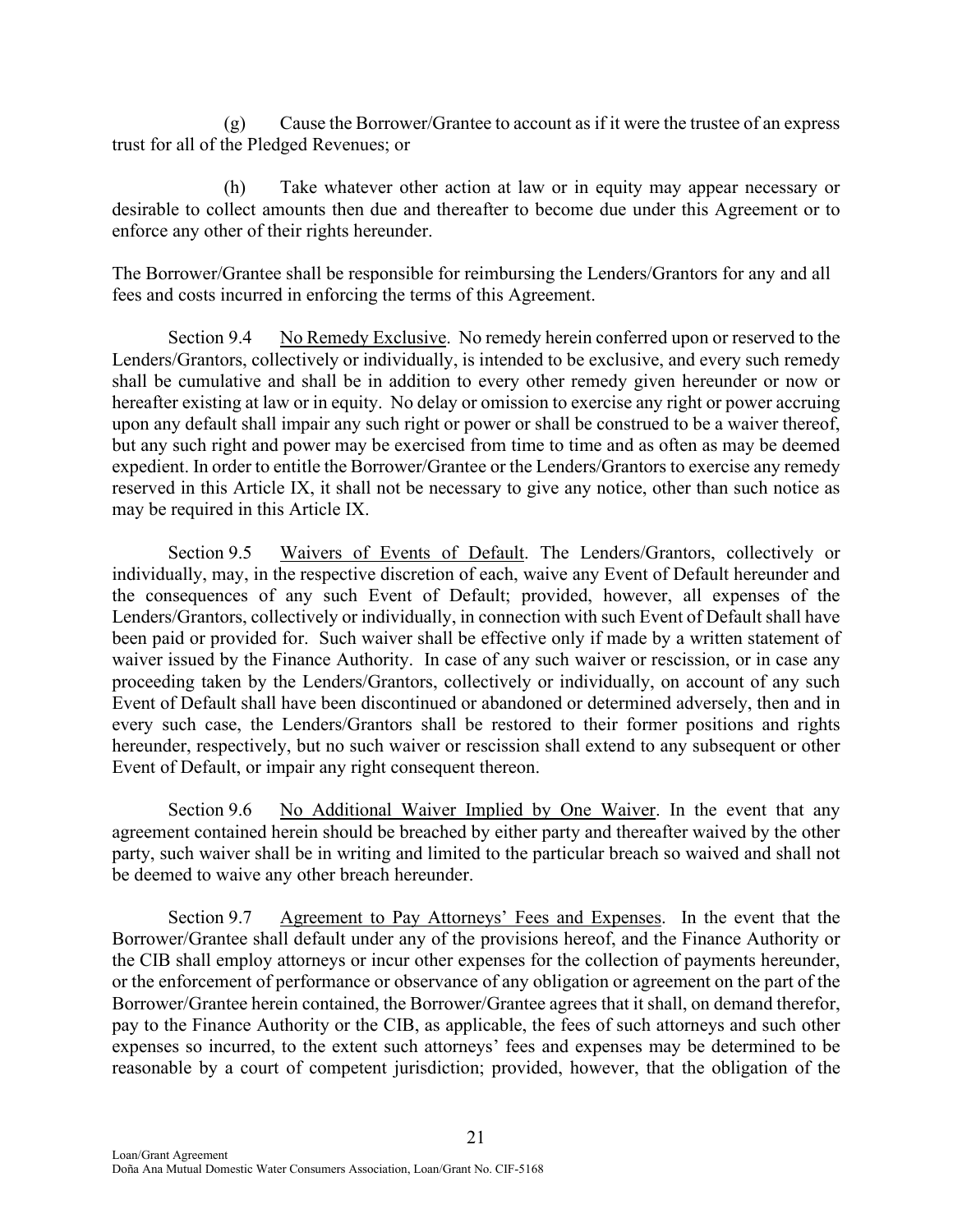Borrower/Grantee under this Section shall be limited to expenditures from and to the extent of the available Pledged Revenues.

#### ARTICLE X **MISCELLANEOUS**

Section 10.1 Notices. All notices, certificates or other communications hereunder shall be sufficiently given and shall be deemed given when delivered as follows:

If to the Borrower/Grantee, to:

Doña Ana Mutual Domestic Water Consumers Association Attn.: Executive Director P.O. Box 866 Doña Ana, New Mexico 88032

If to the CIB or to the Finance Authority, to:

New Mexico Finance Authority Attn.: Chief Executive Officer 207 Shelby Street Santa Fe, New Mexico 87501

The Borrower/Grantee or the Lenders/Grantors may, by notice given hereunder, designate any further or different addresses to which subsequent notices; certificates or other communications shall be sent.

Section 10.2 Binding Effect. This Agreement shall inure to the benefit of and shall be binding upon the Lenders/Grantors and the Borrower/Grantee and their respective successors and assigns, if any.

Section 10.3 Integration. This Agreement and any other agreements, certifications and commitments entered into between the Lenders/Grantors and the Borrower/Grantee on the Effective Date constitute the entire agreement of the parties regarding the Loan/Grant and the funding of the Project through the Loan/Grant as of the Effective Date, and the terms of this Agreement supersede any prior applications, discussions, understandings or agreements between or among the parties in connection with the Loan/Grant, to the extent such prior applications, discussions, understandings or agreements are inconsistent with this Agreement.

Section 10.4 Amendments. This Agreement may be amended only with the written consent of all of the parties to this Agreement. The consent of the Finance Authority for amendments not affecting the terms of payment of the loan component of this Agreement may be given by an Authorized Officer of the Finance Authority. The execution of any such consent by an Authorized Officer of the Finance Authority shall constitute his or her determination that such amendment does not affect the terms of payment of the loan component of this Agreement.

22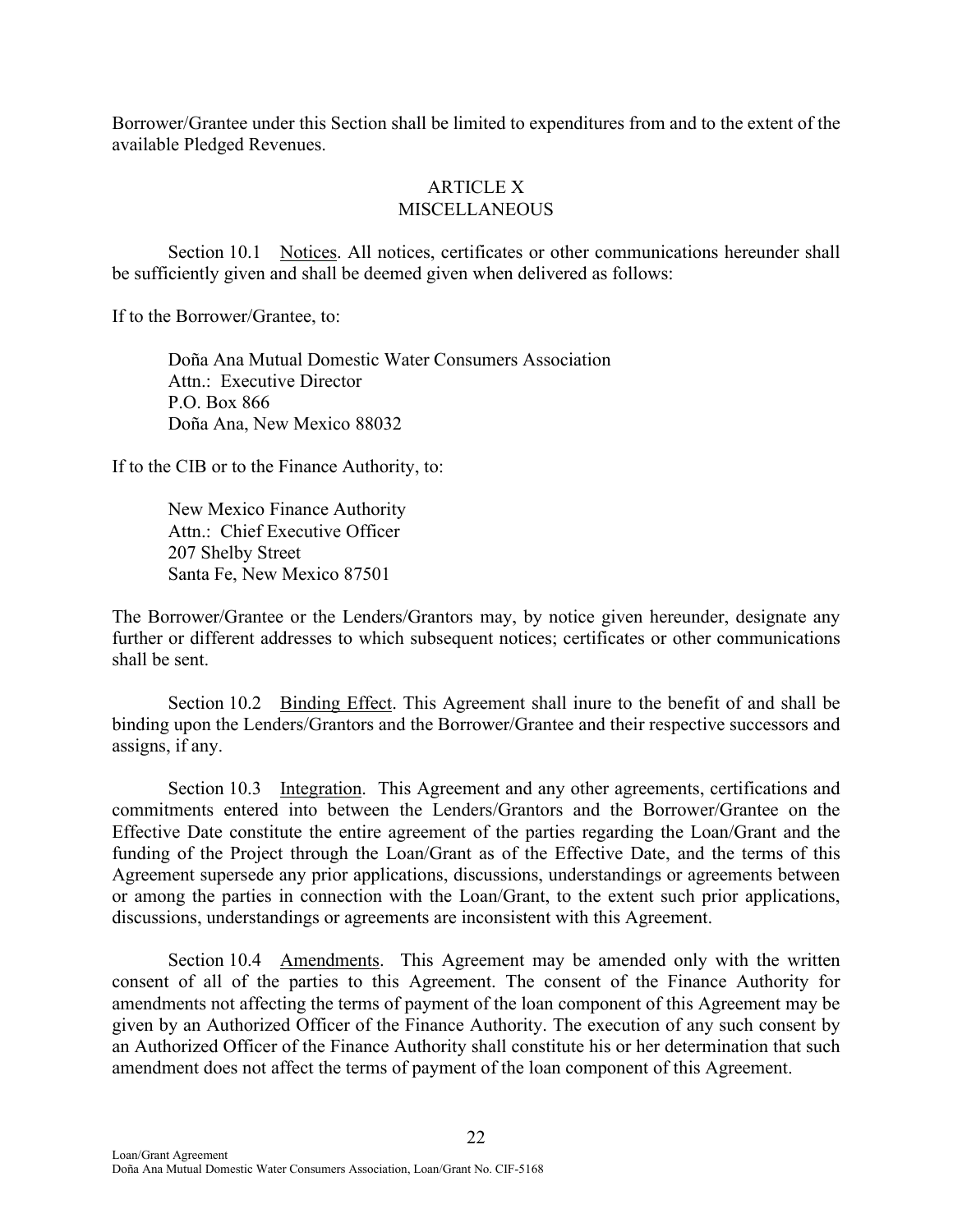Section 10.5 No Liability of Individual Officers, Directors or Trustees. No recourse under or upon any obligation, covenant or agreement contained in this Agreement shall be had against any member, employee, director or officer, as such, past, present or future, of the Lenders/Grantors, either directly or through the Finance Authority or the CIB, or against any officer, employee, director or member of the Borrower/Grantee, past, present or future, as an individual so long as such individual was acting in good faith. Any and all personal liability of every nature, whether at common law or in equity, or by statute or by constitution or otherwise, of any such officer, employee, director or member of the Borrower/Grantee, the CIB or of the Finance Authority is hereby expressly waived and released by the Borrower/Grantee, the CIB and the Finance Authority as a condition of and in consideration for the execution of this Agreement.

Section 10.6 Severability. In the event that any provision of this Agreement, other than the obligation of the Borrower/Grantee to make the Loan Payments, shall be held invalid or unenforceable by any court of competent jurisdiction, such holding shall not invalidate or render unenforceable any other provision hereof.

Section 10.7 Execution in Counterparts. This Agreement may be simultaneously executed in several counterparts, each of which shall be an original and all of which shall constitute but one and the same instrument.

Section 10.8 Applicable Law. This Agreement shall be governed by and construed in accordance with the laws of the State of New Mexico. Pursuant to NMSA 1978, § 6-21-26, as amended, the venue for any proceedings or any other action or procedure against the Finance Authority shall be in Santa Fe County.

Section 10.9 Captions. The captions or headings herein are for convenience only and in no way define, limit or describe the scope or intent of any provisions or sections of this Agreement.

Section 10.10 Application of Act and Board Rules. The Lenders/Grantors and the Borrower/Grantee expressly acknowledge that this Agreement is governed by provisions and requirements of the Act and the Board Rules, as amended and supplemented, and all applicable provisions and requirements of the Act and the Board Rules are incorporated into this Agreement by reference.

Section 10.11 CONSENT TO JURISDICTION. THE BORROWER/GRANTEE IRREVOCABLY AGREES THAT ALL ACTIONS OR PROCEEDINGS IN ANY WAY ARISING OUT OF OR RELATED TO THIS AGREEMENT OR THE DOCUMENTS SIGNED IN CONNECTION WITH THIS TRANSACTION WILL BE LITIGATED IN THE FIRST JUDICIAL DISTRICT COURT, SANTA FE COUNTY, NEW MEXICO, PURSUANT TO SECTION 6-21-26, NMSA.

[*Remainder of page intentionally left blank.*]

[*Signature pages follow*.]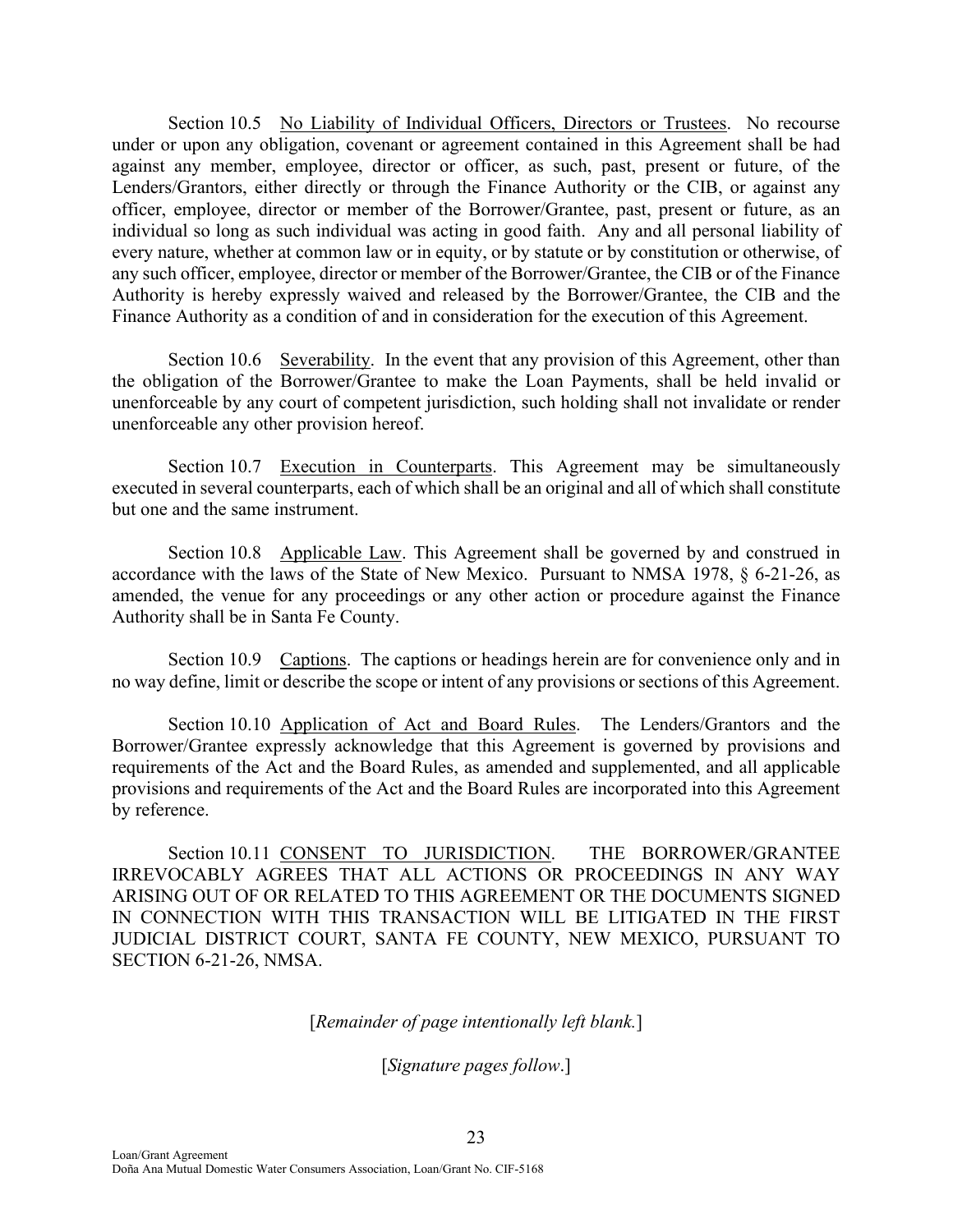IN WITNESS WHEREOF, the Finance Authority, on behalf of itself, and the CIB, on behalf of itself, each have executed this Agreement, which was approved by the CIB on May 20, 2020, and by the Finance Authority's Board of Directors on June 25, 2020, in their respective corporate names by their duly Authorized Officers; and the Borrower/Grantee has caused this Agreement to be executed and attested by duly Authorized Officers thereof. All of the above are effective as of the date first above written.

LENDERS/GRANTORS: NEW MEXICO FINANCE AUTHORITY

 $By$ <sub>\_\_\_\_</sub>

Chief Executive Officer or Designee

COLONIAS INFRASTRUCTURE BOARD

 $By$ 

Chairperson or Vice-Chairperson

Prepared for Execution by Officers of the New Mexico Finance Authority and the Colonias Infrastructure Board:

SUTIN, THAYER & BROWNE A PROFESSIONAL CORPORATION

By

Suzanne Wood Bruckner

Approved for Execution by Officers of the New Mexico Finance Authority and the Colonias Infrastructure Board:

 $By$ 

Daniel C. Opperman, Finance Authority Chief Legal Officer

S-1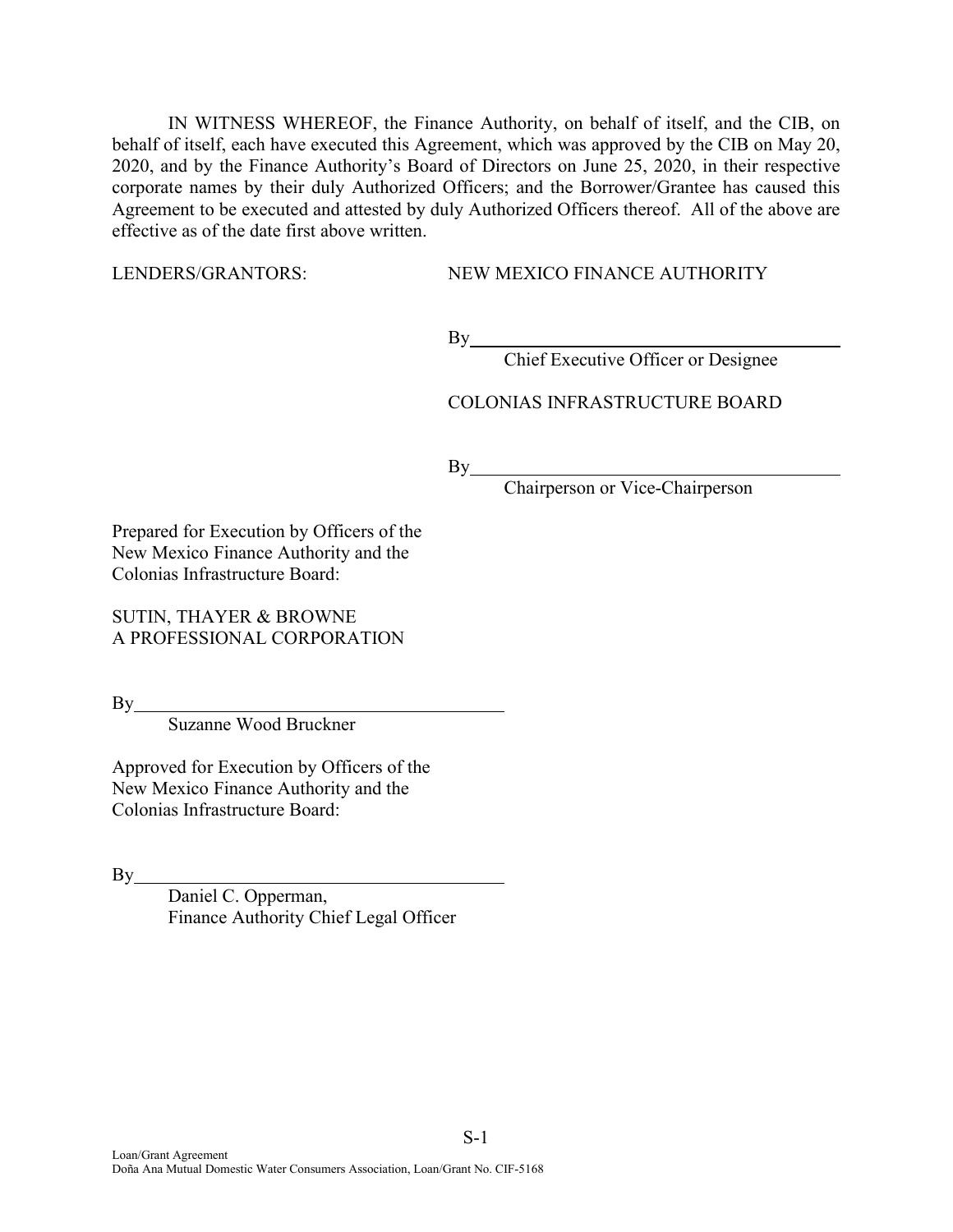BORROWER/GRANTEE: DOÑA ANA MUTUAL DOMESTIC WATER CONSUMERS ASSOCIATION, DOÑA ANA COUNTY, NEW MEXICO

By

James Melton, President

ATTEST:

 $By$ 

Kurt Anderson, Secretary/Treasurer

S-2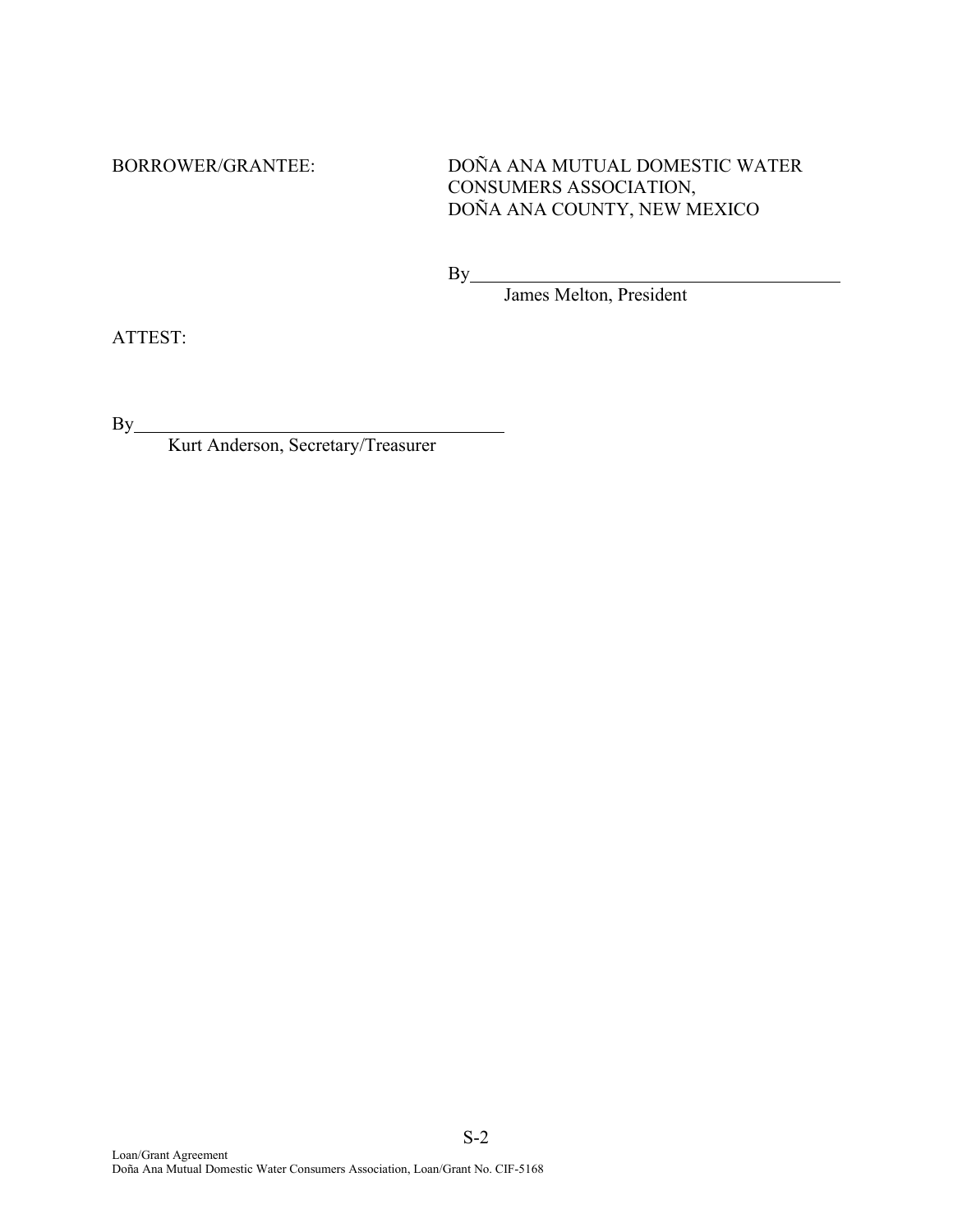# EXHIBIT "A"

#### TERM SHEET

# \$93,533 COLONIAS INFRASTRUCTURE PROJECT LOAN/GRANT TO THE DOÑA ANA MUTUAL DOMESTIC WATER CONSUMERS ASSOCIATION, DOÑA ANA COUNTY, NEW MEXICO

| <b>Project Description:</b>                                | The Project is infrastructure development in accordance with<br>the Act consisting of improvements to a water system, but<br>does not include general operation and maintenance,<br>equipment, housing allowance payments or mortgage<br>subsidies and is more specifically described as creation of a<br>planning document for the upgrade of the existing Fairacres<br>West Mesa water system and expansion to an unserved area,<br>including looking at constructing a well, a new water tank,<br>and 6, 8 and 10 inch water lines to serve the existing<br>customers as well as a large unserved area, and such other<br>related work and revisions necessary to complete the Project. |
|------------------------------------------------------------|--------------------------------------------------------------------------------------------------------------------------------------------------------------------------------------------------------------------------------------------------------------------------------------------------------------------------------------------------------------------------------------------------------------------------------------------------------------------------------------------------------------------------------------------------------------------------------------------------------------------------------------------------------------------------------------------|
| <b>Grant Amount:</b>                                       | \$84,180                                                                                                                                                                                                                                                                                                                                                                                                                                                                                                                                                                                                                                                                                   |
| Loan Amount:                                               | \$9,353                                                                                                                                                                                                                                                                                                                                                                                                                                                                                                                                                                                                                                                                                    |
| Interest Component:                                        | 0%                                                                                                                                                                                                                                                                                                                                                                                                                                                                                                                                                                                                                                                                                         |
| Pledged Revenues:                                          | Net System Revenues                                                                                                                                                                                                                                                                                                                                                                                                                                                                                                                                                                                                                                                                        |
| Outstanding<br>Senior Obligations for<br>Pledged Revenues: | 2001 and 2013 loans from the United States Department of<br>Agriculture, Rural Utilities Service; Finance Authority<br>Drinking Water Loan Nos. DW-2868, DW-3227 and DW-<br>3382; 2013, 2014, 2015, 2018 and 2019 New Mexico<br><b>Environment Department RIP loans</b>                                                                                                                                                                                                                                                                                                                                                                                                                    |
| <b>Outstanding Parity</b><br>Obligations:                  | Finance Authority Water Trust Board Loan Nos. WTB-<br>0083, WTB-0055, WTB-0105, WTB-0243 and WTB-0271;<br>Finance Authority Colonias Loan Nos. CIF-2770, CIF-2972,<br>CIF-3177, CIF-3184, CIF-3349, CIF-3507, CIF-4121, CIF-<br>4634, CIF-4910 and CIF-4911                                                                                                                                                                                                                                                                                                                                                                                                                                |
| Authorizing Legislation:                                   | Borrower/Grantee Resolution No. 2020-15, adopted October<br>1,2020                                                                                                                                                                                                                                                                                                                                                                                                                                                                                                                                                                                                                         |
| Local Match:                                               | \$9,364 as calculated pursuant to Section 2.5 of the Policies<br>$A-1$                                                                                                                                                                                                                                                                                                                                                                                                                                                                                                                                                                                                                     |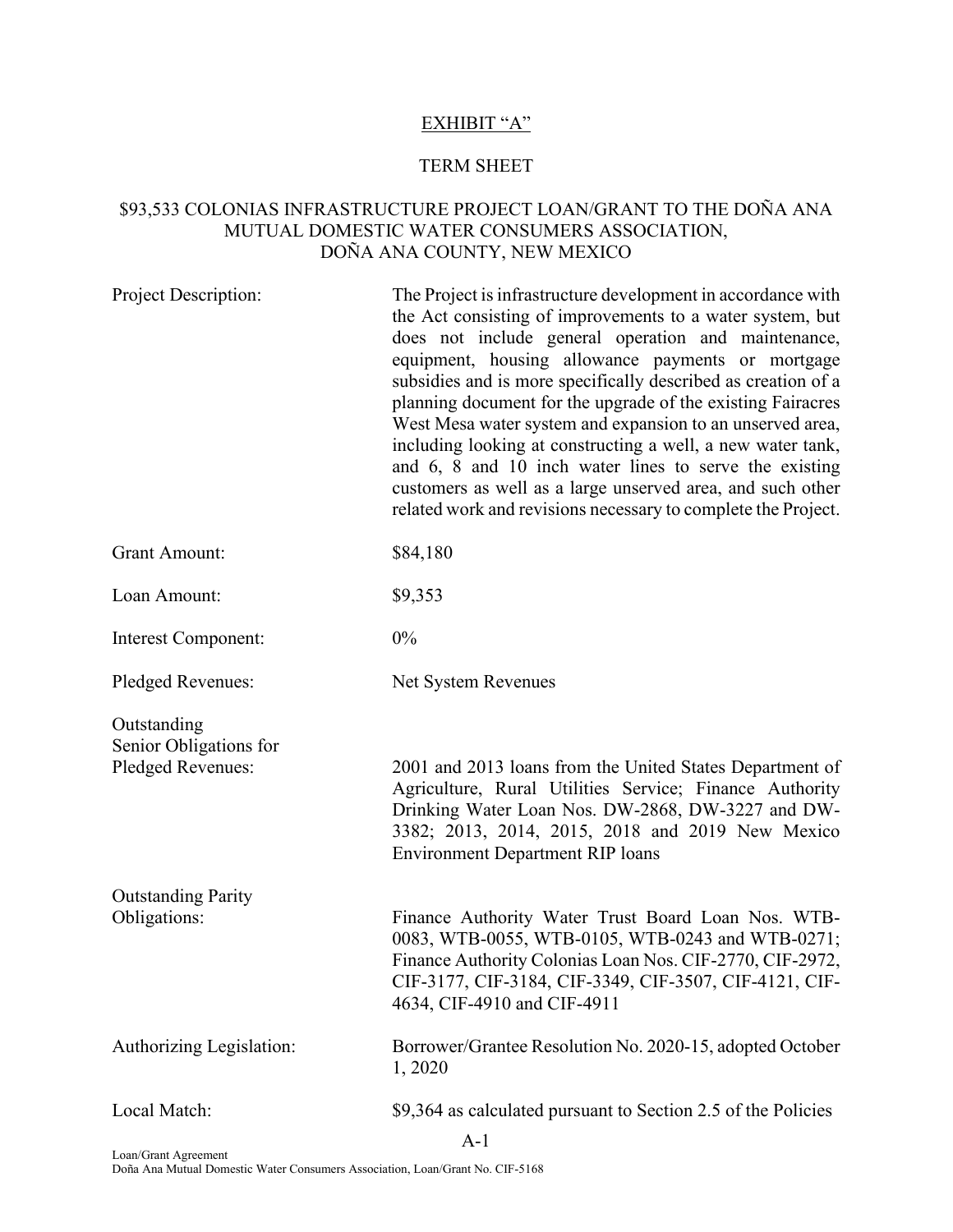| Closing Date: | November 6, 2020 |
|---------------|------------------|
|---------------|------------------|

Project Account Deposit: \$93,533

## Conditions to be satisfied prior to first disbursement of the Loan/Grant Amount:

Delivery to Finance Authority of (i) a copy of the agenda of the meeting of the Governing Body at which the Resolution was adopted and at which this Agreement, the Resolution and all other Loan/Grant documents were authorized by the Governing Body (the "Meeting"), certified as a true and correct copy by the President of the Borrower/Grantee, (ii) a copy of the minutes or record of proceedings of the Meeting, approved and signed by the President and attested to by the Secretary/Treasurer of the Borrower/Grantee, and (iii) a copy of the notice of meeting for the Meeting evidencing compliance with the Borrower/Grantee's Open Meetings standards in effect on the date of the Meeting.

### Other Conditions applicable to the Loan/Grant:

All Conditions defined in the Agreement.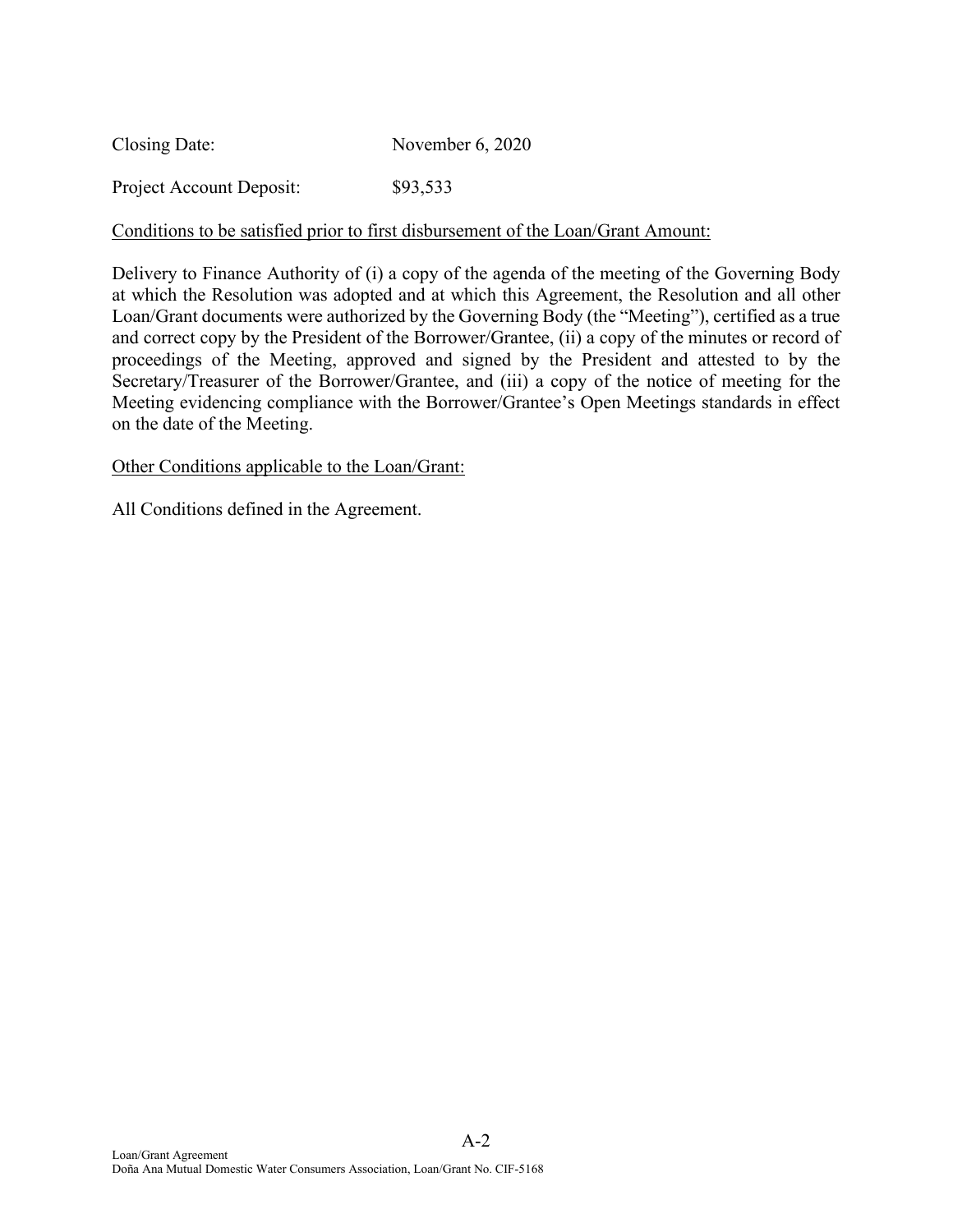## EXHIBIT "B"

## FORM OF REQUISITION (Colonias Infrastructure Project Fund)

RE: \$93,533 Loan/Grant Agreement by and between the Colonias Infrastructure Board and the New Mexico Finance Authority, as Lender/Grantor, and the Doña Ana Mutual Domestic Water Consumers Association as Borrower/Grantee (the "Agreement").

Loan/Grant No. CIF-5168 Closing Date: November 6, 2020

TO: NEW MEXICO FINANCE AUTHORITY

You are hereby authorized to disburse from the Project Account - Doña Ana Mutual Domestic Water Consumers Association with regard to the above-referenced Agreement, the following:

I. PAYMENT INFORMATION

REQUISITION NO. <br>PAYMENT AMOUNT: \$ PAYEE'S NAME: PAYEE'S ADDRESS:

### II. REQUISITION INFORMATION (complete for all payments)

- *Attach proof of expenditures (cancelled check, wire transfer receipt, bank ledger, etc.).*
- *List all Vendors, Payment Purposes, or Eligible Item Categories below or attach separate page or spreadsheet if needed.*

| Vendor Name     |  |
|-----------------|--|
| Total Amount \$ |  |
|                 |  |
|                 |  |
| Vendor Name     |  |
| Total Amount \$ |  |
|                 |  |
|                 |  |
| Vendor Name     |  |
| Total Amount \$ |  |
|                 |  |
|                 |  |
|                 |  |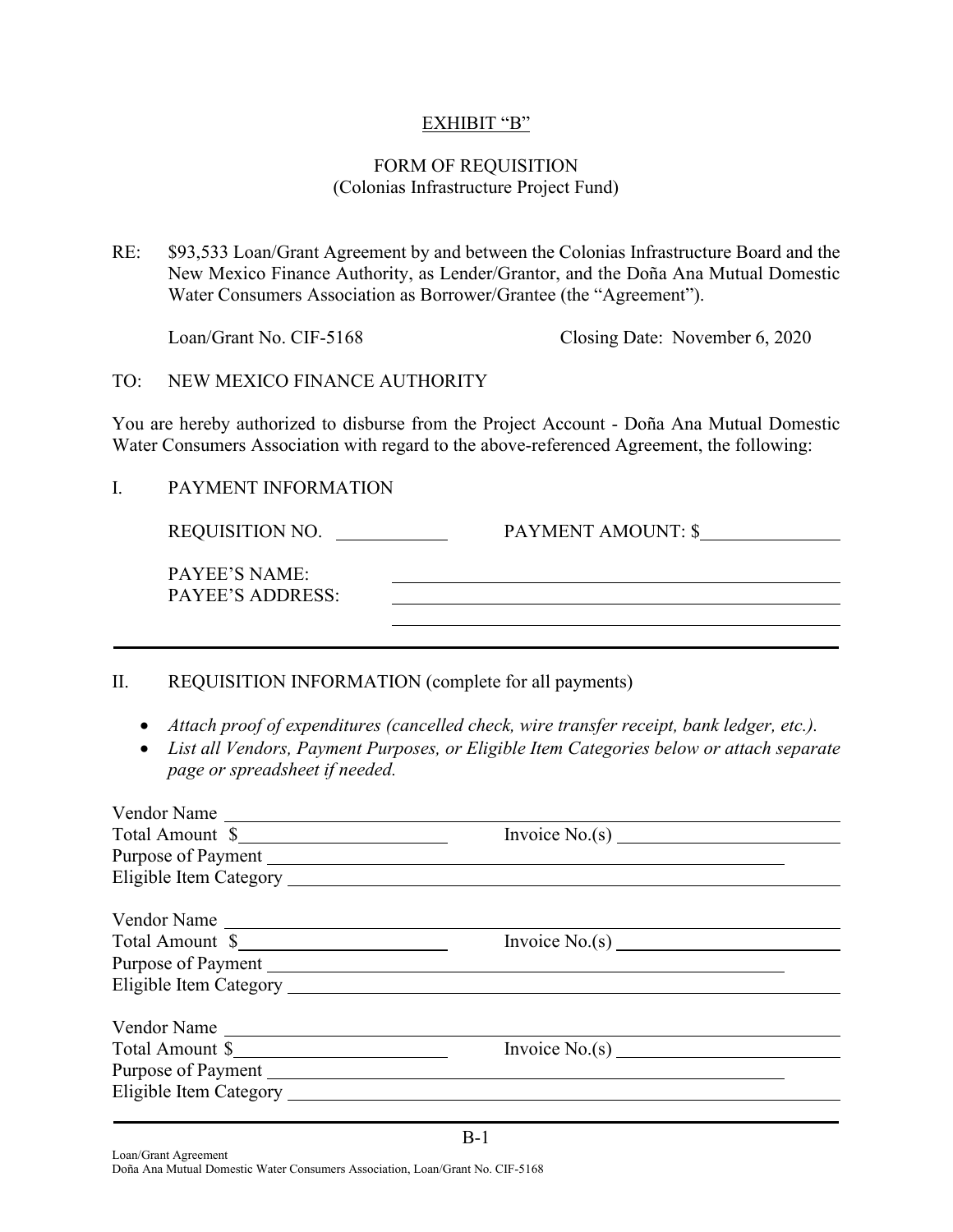#### III. WIRING INFORMATION:

| <b>BANK NAME:</b>      |  |
|------------------------|--|
| <b>ROUTING NUMBER:</b> |  |
| <b>ACCOUNT NUMBER:</b> |  |

## IV. MATCH INFORMATION

AMOUNT OF LOCAL MATCH EXPENDED SINCE LAST REQUISITION: \$ *Attach proof of expenditures for hard match (detailed invoices, cancelled checks, wire transfer receipt, bank statement, etc.) and written certification of type and value of any soft match.*

AMOUNT OF LOCAL MATCH EXPENDED TO DATE: \$

## TOTAL REQUIRED MATCH: \$9,364

## V. VERIFICATION AND AUTHORIZATION

Each obligation, item of cost or expense mentioned herein is for a loan/grant made by the Lender/Grantor pursuant to the Colonias Infrastructure Act to the Borrower/Grantee within the State of New Mexico, is due and payable, has not been the subject of any previous requisition and is a proper charge against the Project Account – Doña Ana Mutual Domestic Water Consumers Association. All representations contained in the Agreement, the related closing documents remain true and correct, and the Borrower/Grantee is not in breach of any of the covenants contained therein.

The proceeds of the Loan/Grant are to be used to pay the costs of Eligible Items, as defined in the Agreement. Eligible Items include (1) planning, designing, construction, improving or expanding a qualified project; (2) developing engineering feasibility reports for Qualified Projects; (3) inspecting construction of Qualified Projects; (4) providing professional services; (5) completing environmental assessments or archeological clearances and other surveys for Qualified Projects; (6) acquiring land, water rights, easements or rights of way; (7) eligible legal costs and eligible fiscal agent fees associated with development of Qualified Projects, within limits set by the Colonias Infrastructure Board ("CIB").

All construction and all installation of equipment with proceeds of the Loan/Grant has or will be used in accordance with plans and/or specifications approved by all entities required by the CIB and the New Mexico Finance Authority in their sole discretion to approve such plans and specifications, has or will be acquired in compliance with applicable procurement laws and regulations and has or will be inspected and approved in accordance with applicable laws and regulations.

B-2

Capitalized terms used herein, are used as defined or used in the Loan/Grant Agreement.

| AUTHORIZED OFFICER                        |
|-------------------------------------------|
| (As Provided in the Loan/Grant Agreement) |
| Print Name:                               |
| Print Title:                              |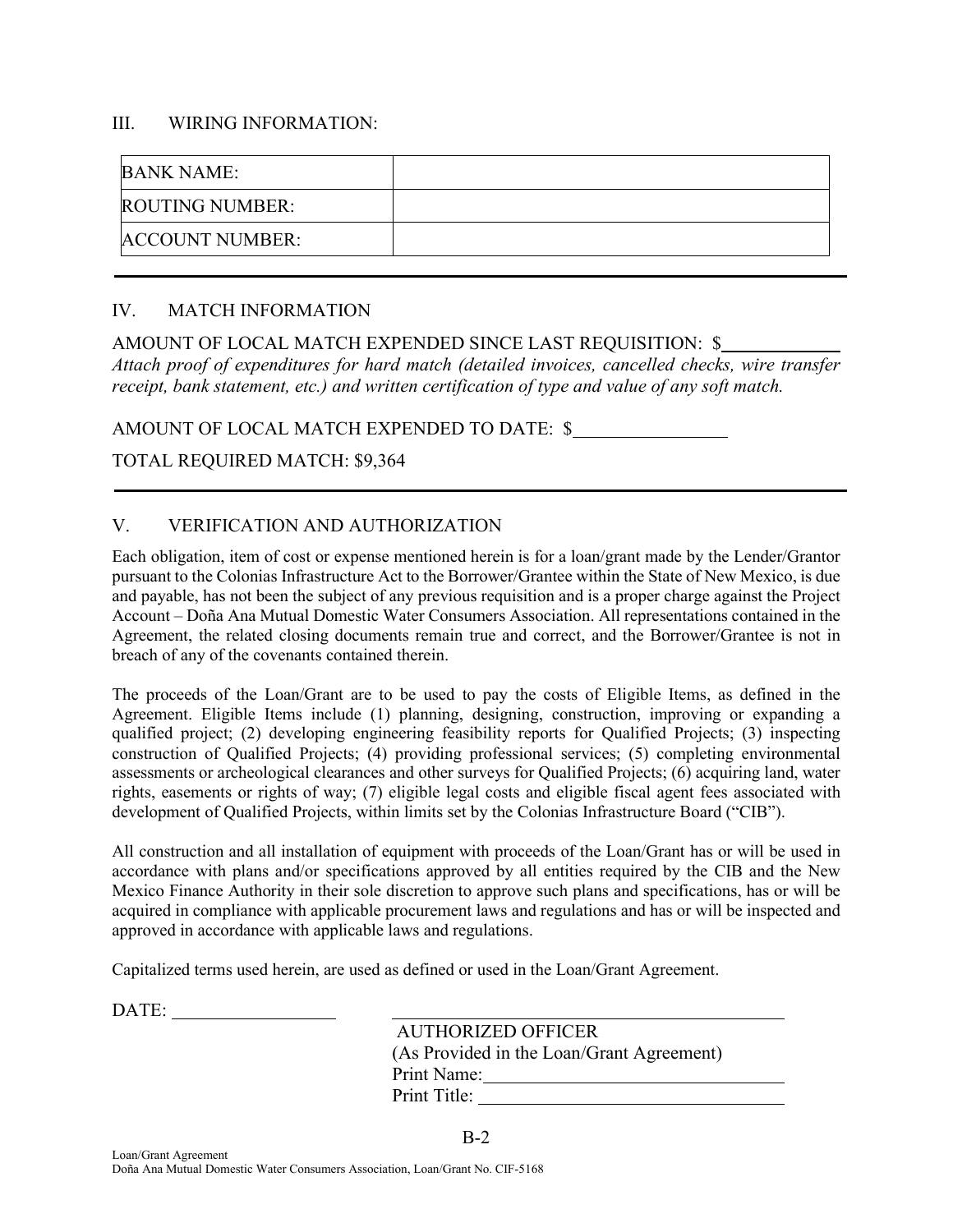#### EXHIBIT "C"

# **PAYMENT PROVISIONS OF THE LOAN**

The Loan Amount shall be payable by the Borrower/Grantee to the Lenders/Grantors in twenty (20) annual installments of principal pursuant to the attached debt service schedule, beginning June 1, 2023 and ending June 1, 2042. The Loan Amount shall be pre-payable upon expiration of the Interim Period without penalty.

C-1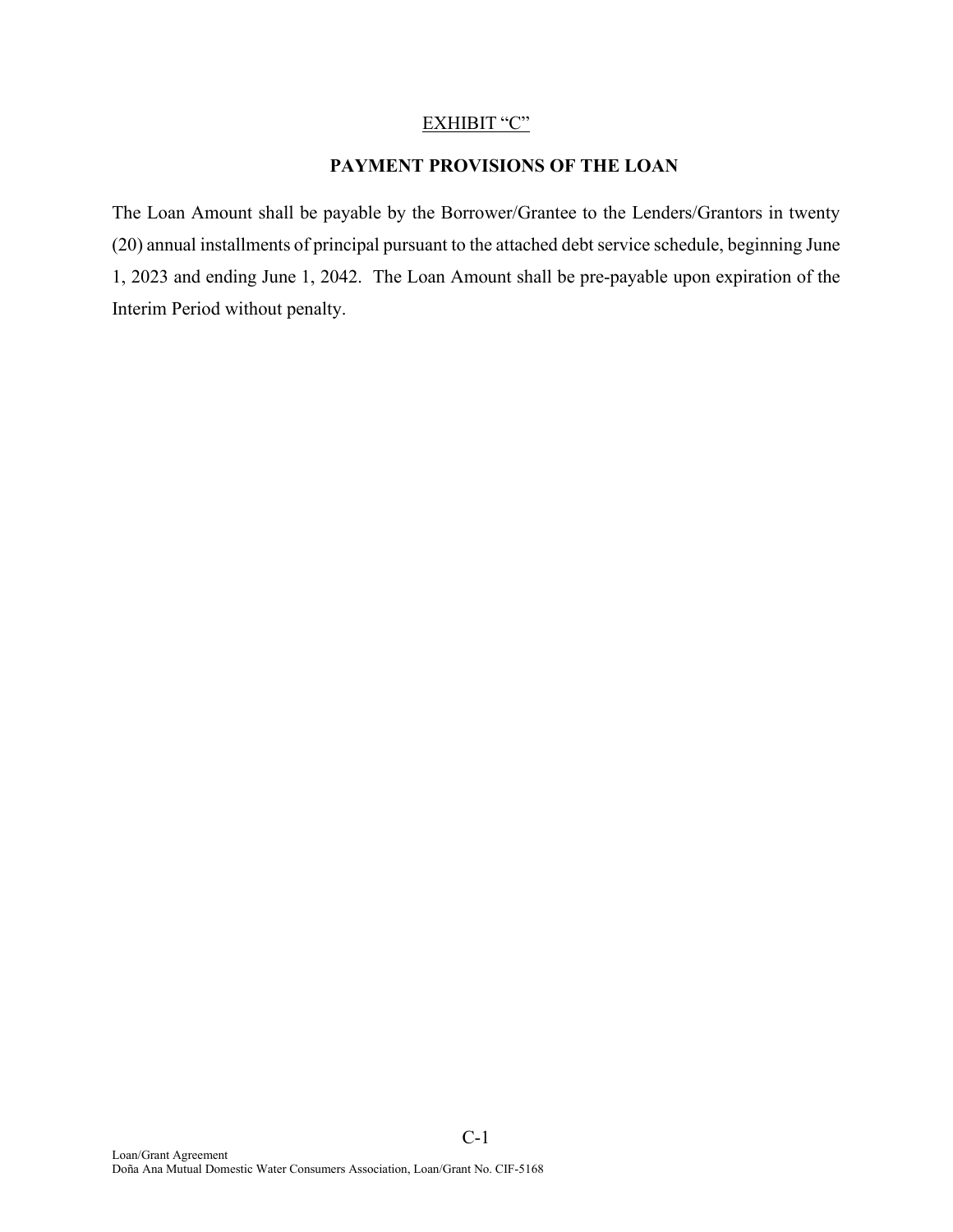# EXHIBIT "D"

#### COLONIAS INFRASTRUCTURE PROJECT FUND STATUS REPORT PREPARED FOR THE NEW MEXICO FINANCE AUTHORITY

| Fund Recipient: Doña Ana Mutual Domestic Water<br><b>Consumers Association</b><br><b>Contact Name:</b><br>Title:<br>Email Address:                       | Project Number: CIF-5168<br>Project Name: Fairacres West Mesa Water<br>System<br>Project Type: Plan |  |
|----------------------------------------------------------------------------------------------------------------------------------------------------------|-----------------------------------------------------------------------------------------------------|--|
|                                                                                                                                                          |                                                                                                     |  |
| Quarterly Project Report: $\Box$ 1 <sup>st</sup> $\Box$ 2 <sup>nd</sup> $\Box$ 3 <sup>rd</sup> $\Box$ 4 <sup>th</sup>                                    | To                                                                                                  |  |
|                                                                                                                                                          |                                                                                                     |  |
| Final Project Report 1 Other                                                                                                                             |                                                                                                     |  |
|                                                                                                                                                          |                                                                                                     |  |
|                                                                                                                                                          |                                                                                                     |  |
| Loan 10% Grant 90% Match \$9,364                                                                                                                         |                                                                                                     |  |
| Expected CIF Award Expenditure Next Quarter: \$__________________________________                                                                        |                                                                                                     |  |
|                                                                                                                                                          |                                                                                                     |  |
| Project Phase: □Planning □ Design □ Construction                                                                                                         |                                                                                                     |  |
|                                                                                                                                                          |                                                                                                     |  |
| <u>Mo</u> ‰ Complete Days Remaining to Complete <u>All Connective Connective Connective Connective</u> Connection Dividending Connection Connection Pres |                                                                                                     |  |
| Briefly Describe Project Progress During This Reporting Period:                                                                                          |                                                                                                     |  |
|                                                                                                                                                          |                                                                                                     |  |
|                                                                                                                                                          |                                                                                                     |  |
| Issues Addressed During This Reporting Period, including any current or anticipated<br>issues that remain unresolved:                                    |                                                                                                     |  |
|                                                                                                                                                          |                                                                                                     |  |
| Goals/Milestones, With Timeline or Dates, For The Next Reporting Period:                                                                                 |                                                                                                     |  |
|                                                                                                                                                          |                                                                                                     |  |
|                                                                                                                                                          |                                                                                                     |  |
| Authorized Officer<br>PRINT NAME: VALUE AND THE PRINT NAME:                                                                                              |                                                                                                     |  |
| PRINT TITLE:                                                                                                                                             |                                                                                                     |  |
| SIGNATURE:                                                                                                                                               | Date:                                                                                               |  |

D-1

 *\*All fields must be completed*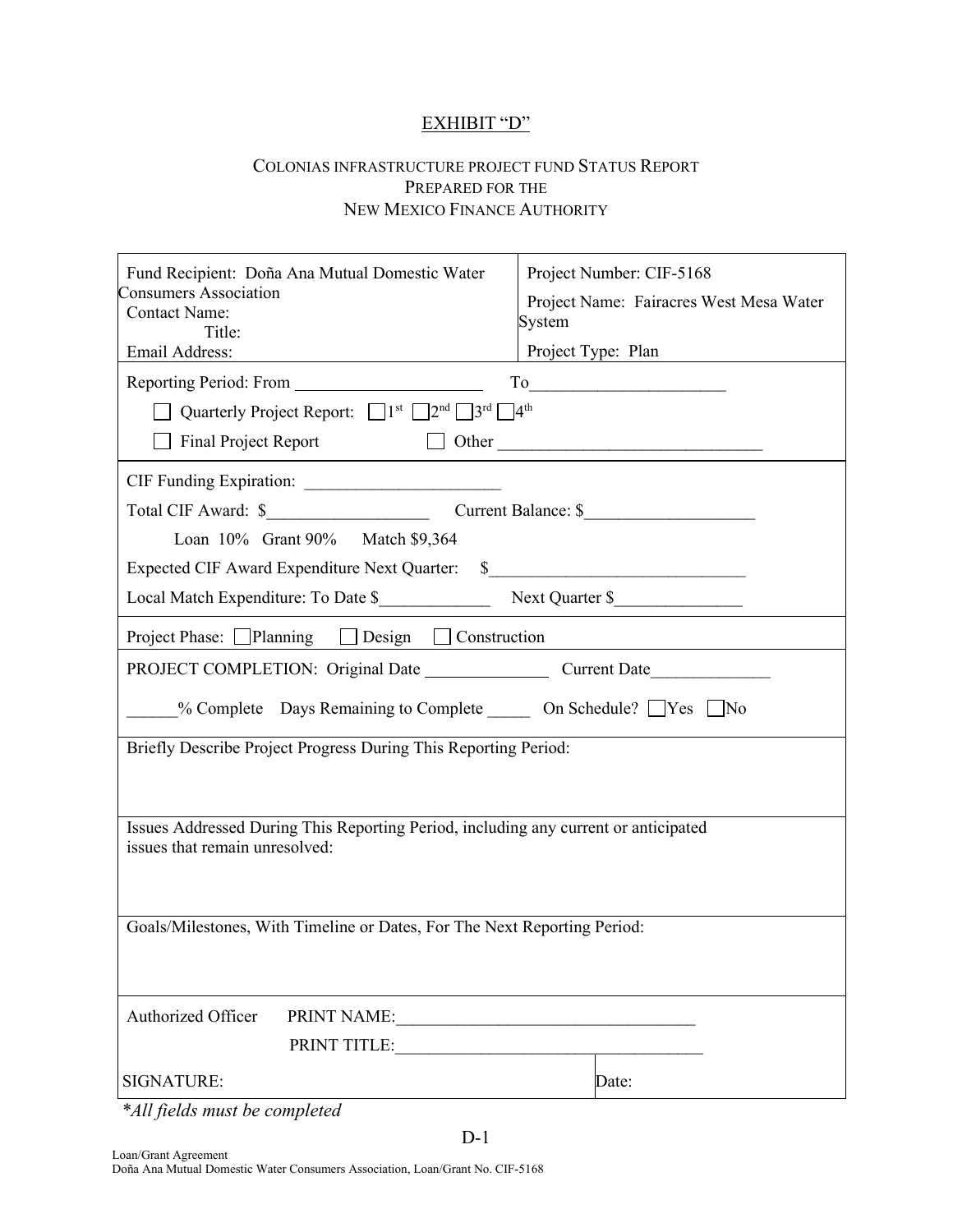## EXHIBIT "E"

## FORM OF CERTIFICATE OF COMPLETION

RE: \$93,533 Agreement by and between the Colonias Infrastructure Board and the Finance Authority, as Lenders/Grantors, and the Doña Ana Mutual Domestic Water Consumers Association, as Borrower/Grantee (the "Agreement")

Loan/Grant No.: CIF-5168 Closing Date: November 6, 2020

TO: NEW MEXICO FINANCE AUTHORITY

I, \_\_\_\_\_\_\_\_\_\_\_\_\_\_\_\_\_\_\_\_\_\_\_\_\_\_\_\_\_\_\_, the \_\_\_\_\_\_\_\_\_\_\_\_\_\_\_\_\_\_\_\_\_\_\_\_\_\_\_\_\_\_ of the [Name] [Title or position]

Borrower/Grantee, hereby certify as follows:

1. The project described in the Agreement (the "Project"), or the applicable phase of

the project if funding was for a phased Project, was completed and placed in service on

 $, 20$   $.$ 

2. The total cost of the Project was \$

3. Cost of the Project paid from the Loan/Grant Amount was \$

- 4. The portion of the Loan/Grant Amount unexpended for the Project is \$
- 5. The Project was completed and is and shall be used consistent with and subject to

the covenants set forth in the Agreement.

This certificate shall not be deemed to prejudice or affect any rights of or against third parties which exist at the date of this certificate or which may subsequently come into being.

E-1

DOÑA ANA MUTUAL DOMESTIC WATER CONSUMERS ASSOCIATION, DOÑA ANA COUNTY, NEW MEXICO

By extension of the state of the state of the state of the state of the state of the state of the state of the state of the state of the state of the state of the state of the state of the state of the state of the state o

Its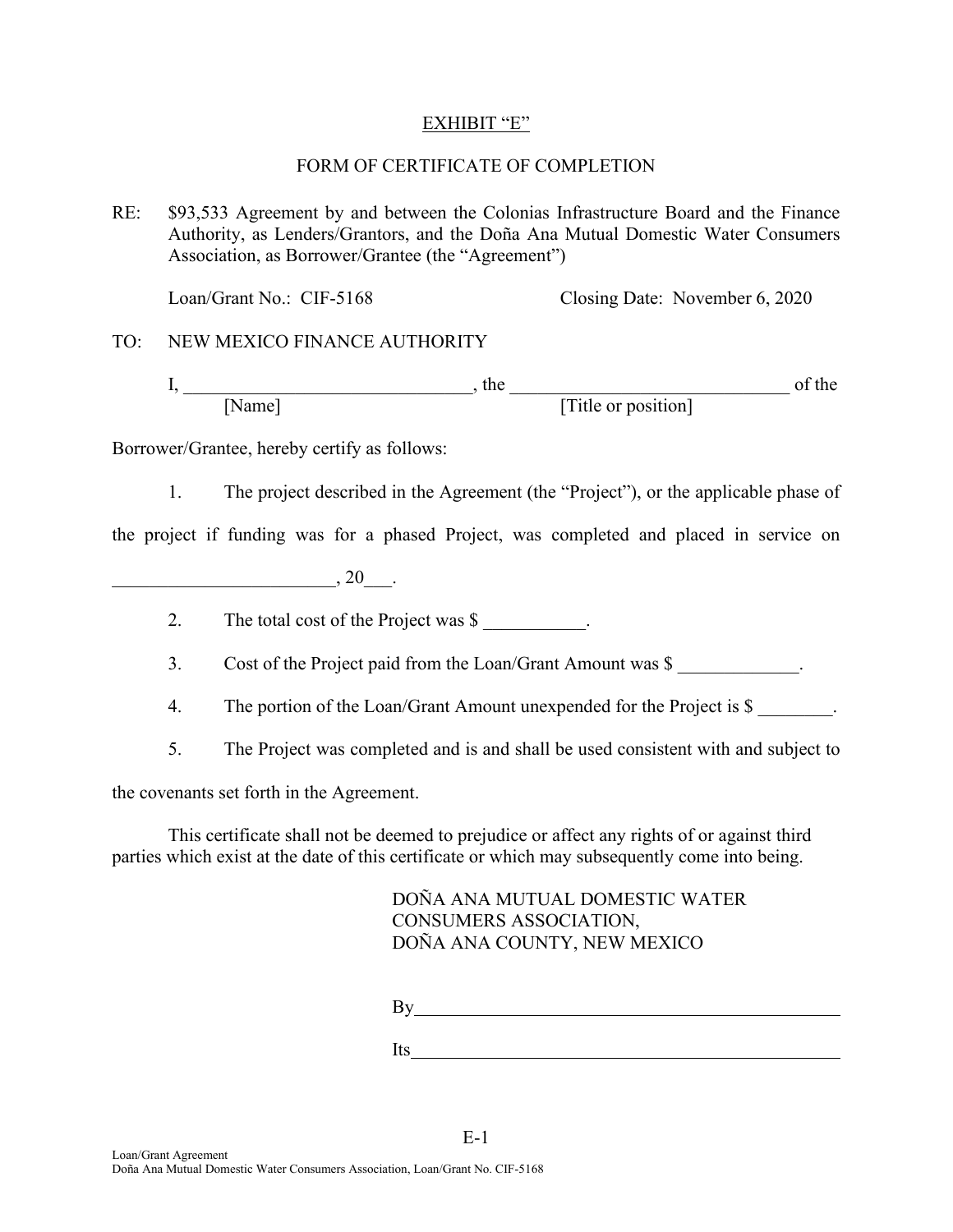## EXHIBIT "F"

## DOCUMENTS

- 1. Open Meetings Act Resolution No. 20-01 adopted by the Borrower/Grantee on January 2, 2020
- 2. Resolution No. 2020-15 adopted on October 1, 2020, Agenda, and Affidavits of Publication of Notice of Adoption of Resolution in the *Las Cruces Sun News*
- 3. Loan/Grant Agreement
- 4. General and No Litigation Certificate of the Borrower/Grantee
- 5. Delivery, Deposit and Cross-Receipt Certificate
- 6. Right of Way Certificate
- 7. Borrower's Counsel Opinion
- 8. Approving Opinion of Sutin, Thayer & Browne A Professional Corporation, Loan/Grant Counsel to the Finance Authority
- 9. Finance Authority Application and Project Approval (informational only)

F-1

10. Written consent of existing lenders to Colonias loan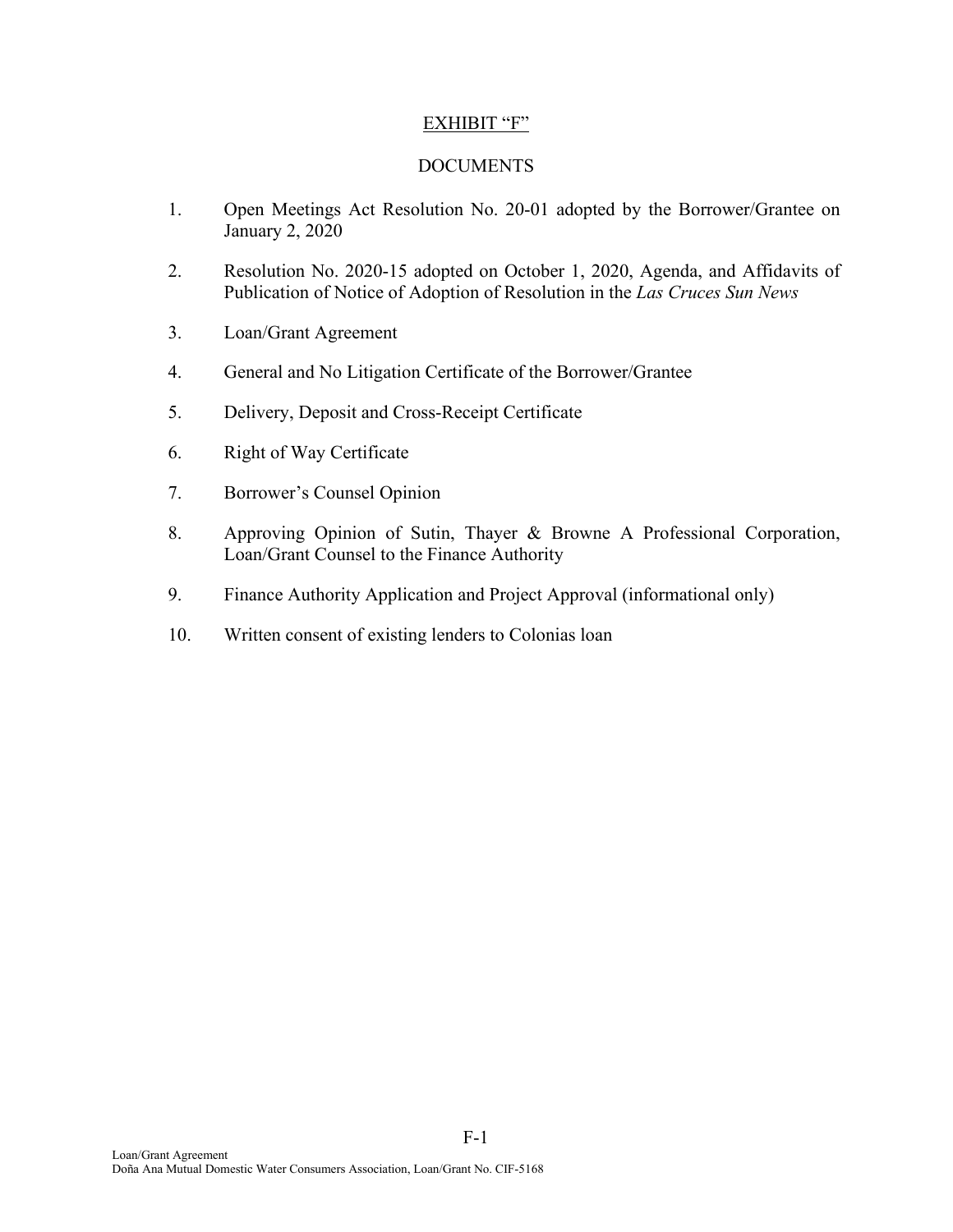### \$93,533 DOÑA ANA MUTUAL DOMESTIC WATER CONSUMERS ASSOCIATION DOÑA ANA COUNTY, NEW MEXICO COLONIAS INFRASTRUCTURE PROJECT FUND LOAN/GRANT No.CIF-5168

| STATE OF INEW MEAILU |                              |                           |
|----------------------|------------------------------|---------------------------|
| COUNTY OF DOÑA ANA   | $\overline{\phantom{a}}$ SS. | DELIVERY, DEPOSIT AND     |
|                      |                              | CROSS-RECEIPT CERTIFICATE |

STATE OF NEW MEXICO )

IT IS HEREBY CERTIFIED by the undersigned, the duly chosen, qualified and acting President and Secretary/Treasurer of the Doña Ana Mutual Domestic Water Consumers Association, Doña Ana County, New Mexico (the "Borrower/Grantee"):

1. On the date of this Certificate, the Borrower/Grantee executed and delivered, or caused to be executed and delivered, a Loan/Grant Agreement among the Borrower/Grantee, the Colonias Infrastructure Board and the New Mexico Finance Authority (the "Finance Authority"), in the aggregate principal amount of \$93,533 (the "Loan/Grant Agreement"), as authorized by Borrower/Grantee Resolution No. 2020-15 (the "Resolution") adopted on October 1, 2020, relating to the execution and delivery of the Loan/Grant Agreement. The Grant Amount equals \$84,180 and the Loan Amount equals \$9,353 as such terms are defined in the Loan/Grant Agreement.

2. The undersigned acknowledge that the Loan/Grant Amount, as defined in the Loan/Grant Agreement, is available for disbursement to the Borrower/Grantee pursuant to the terms of Section 5.2 of the Loan/Grant Agreement upon transmission of payment requisitions to the Finance Authority in substantially the form attached as Exhibit "B" to the Loan/Grant Agreement, with supporting documentation as provided in the Loan/Grant Agreement, and will be used as set forth in the Resolution and the Loan/Grant Agreement.

WITNESS our hands this November 6, 2020.

DOÑA ANA MUTUAL DOMESTIC WATER CONSUMERS ASSOCIATION, DOÑA ANA COUNTY, NEW MEXICO

 $By$ 

 $By$ 

James Melton, President

SEAL

Kurt Anderson, Secretary/Treasurer